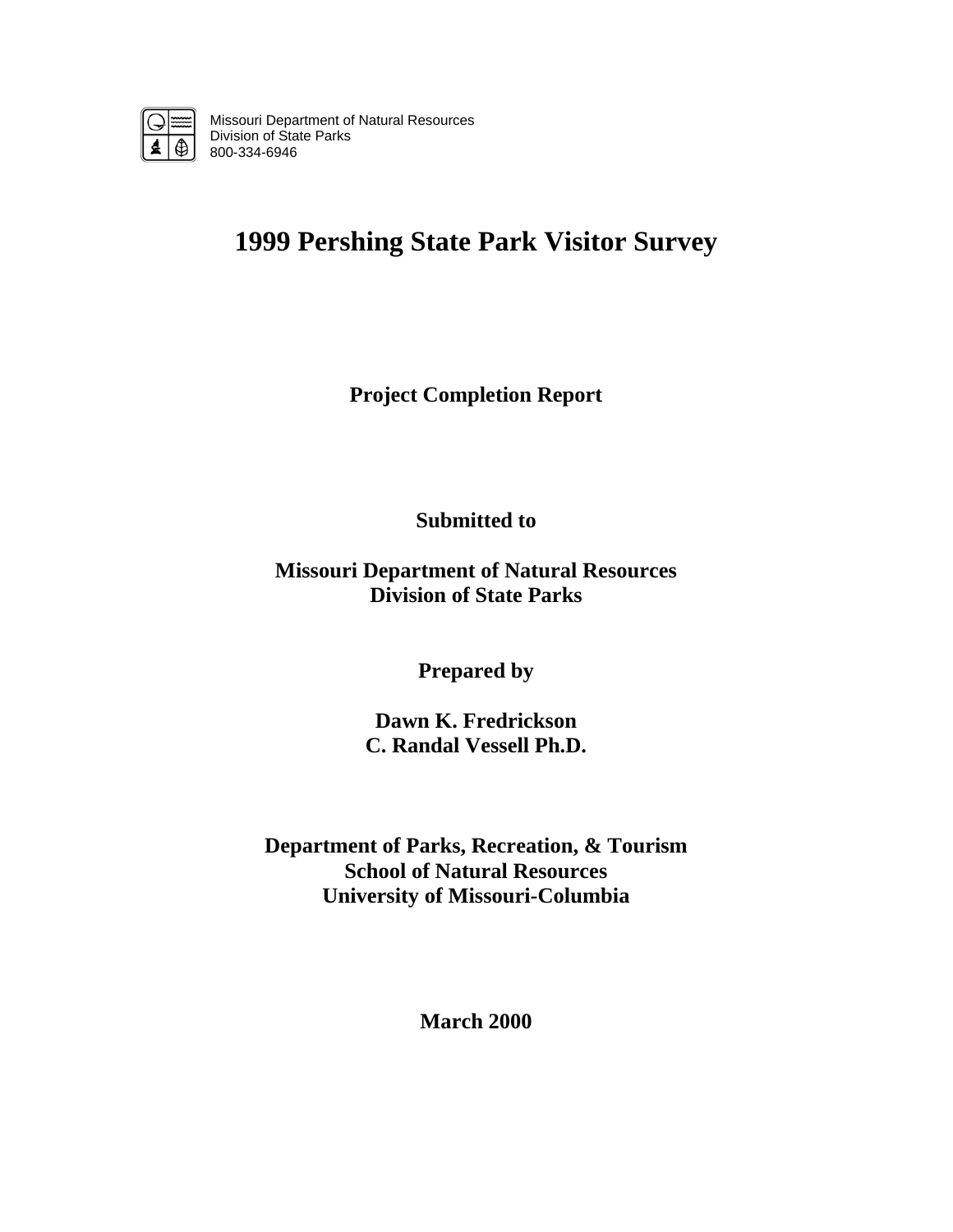# **Executive Summary**

The purpose of this study was to describe visitors' socio-demographic characteristics, patterns of use, and satisfaction with park facilities, programs and services at Pershing State Park (PSP).

An on-site survey of adult visitors to PSP was conducted June, July, August, and September 1999. One hundred thirty (130) surveys were collected, with an overall response rate of 97%. Results of the survey have a margin of error of plus or minus 9%. The following information summarizes the results of the study.

#### **Socio-demographic Characteristics**

- PSP visitors were comprised almost equally of females (56%) and males (44%), and the average age of the adult visitor to PSP was 44.
- About 40% of the visitors reported a household income of between \$25,000 and \$50,000, and over two-fifths (44%) reported having completed grade school or high school as the highest level of education completed.
- The majority (95%) of visitors was Caucasian. Almost two percent (1.6%) were African American and 2% reported being Native American. Less than 1% reported being of Hispanic ethnic origin.
- Six percent (6%) of the visitors reported having a disability.
- Eighty-four percent (84%) of the visitors were from Missouri, 8% were from Illinois, and almost 3% were from Nebraska.
- Over half (55%) of the visitors lived within 50 miles of PSP.

# **Use-Patterns**

- The majority (76%) of visitors drove less than a day's drive (less than 150 miles) to visit PSP. Of those driving 150 miles or less, 58% lived within 25 miles of the park. Within Missouri, 43% of the visitors came from the immediate vicinity (within 15 miles) of the park.
- Two-thirds (65%) of PSP visitors had visited the park before.
- PSP visitors had visited the park an average of about 9 times in the past year.
- Over half (58%) of the visitors were day-users. Of the visitors staying overnight, 100% stayed in the campground at PSP. The average number of nights overnight visitors stayed was 2.6 nights.
- The majority of PSP visitors visited the park with family and/or friends.
- The most frequent recreation activities in which visitors participated were walking, walking the boardwalk trail, picnicking, camping, viewing wildlife, visiting the Locust Creek Covered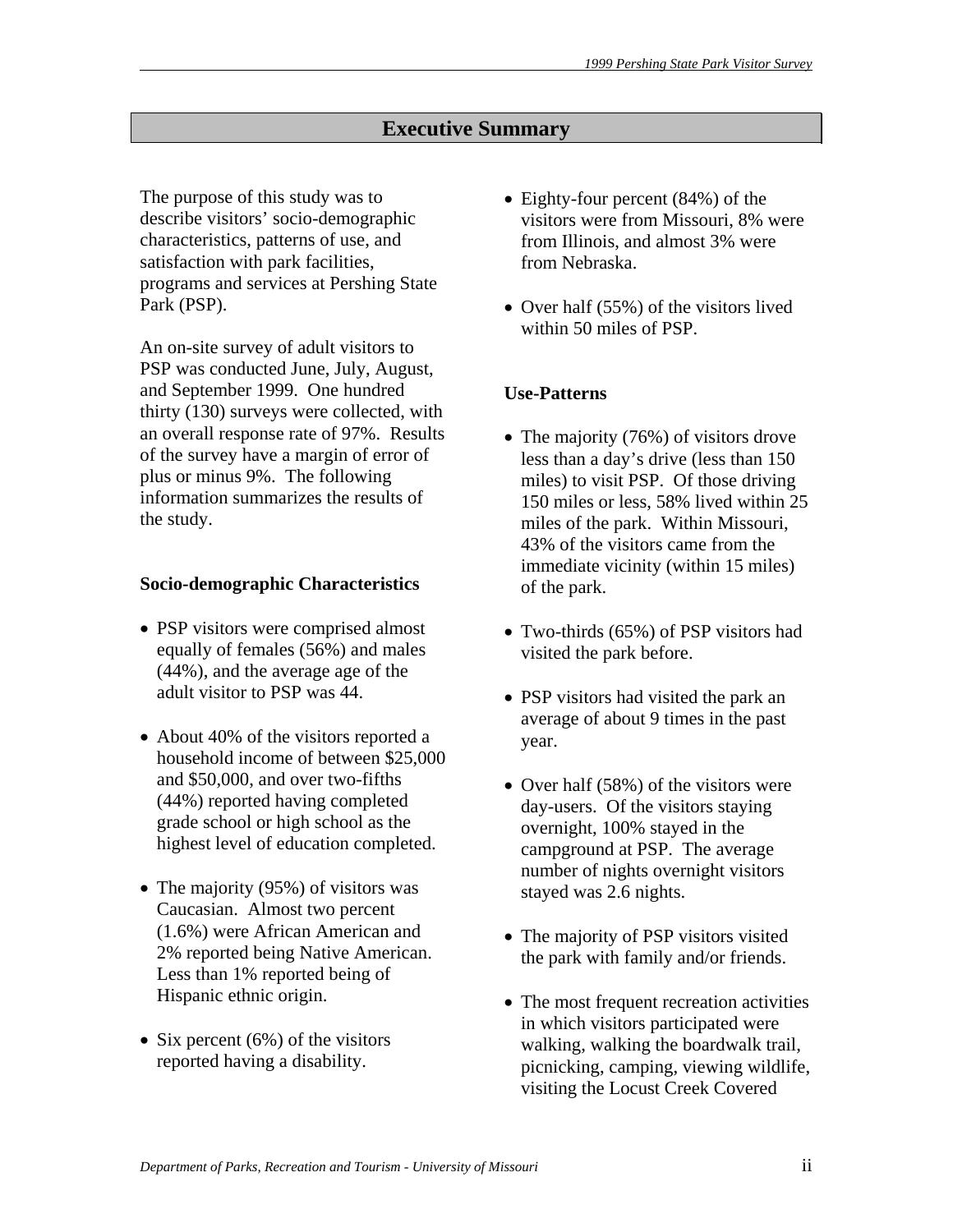Bridge Historic Site, fishing, hiking, and swimming.

# **Satisfaction and Other Measures**

- One hundred percent (100%) of PSP visitors were either satisfied or very satisfied overall.
- Of the seven park features, the boardwalk trail was given the highest satisfaction rating and the swimming area was given the lowest satisfaction rating.
- Visitors gave higher performance ratings to the park being free of litter and trash, upkeep of park facilities, having clean restrooms, and being safe.
- Visitors gave a lower performance rating to the care of the natural resources at the park.
- Less than one-fourth (24%) of the visitors to PSP felt some degree of crowding during their visit. Of those who felt crowded, the swimming and picnic areas were where most felt crowded.
- Visitors who did not feel crowded had a significantly higher overall satisfaction compared to visitors who did feel crowded.
- One-third (35%) of the visitors at PSP did not give park safety an excellent rating.
- Of those visitors responding to the open-ended opportunity to express their safety concerns (41% of those visitors not giving the park an excellent safety rating), 33% commented on needing improved facilities and/or signs at PSP.
- Although two-thirds (64%) of the visitors felt that nothing specific could increase their feeling of safety at PSP, 16% did indicate that more lighting at PSP would increase their feeling of safety.
- Visitors who felt the park was safe were more satisfied overall, gave higher satisfaction ratings to the seven park features, and gave higher performance ratings to all of the park attributes as well.
- Over half (56%) of visitors reported that they would support the proposed reservation system.
- Over half (56%) of visitors reported they would support a "carry in and carry out" trash removal system.
- Twenty-six percent (26%) of visitors provided additional comments and suggestions, the majority (59%) of which were positive comments about the park and staff.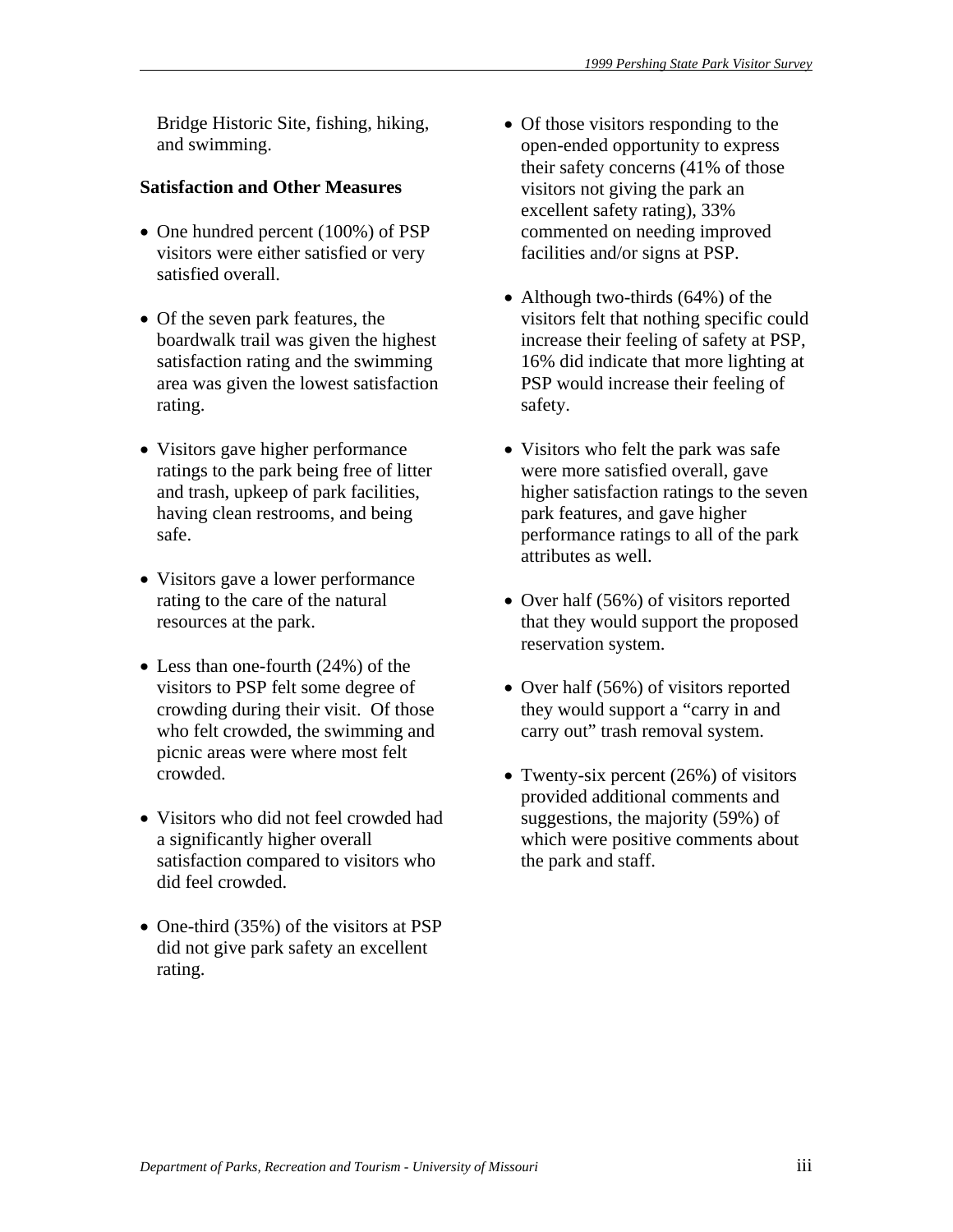# **Acknowledgements**

Conducting and successfully completing a study of this magnitude and complexity could not have been accomplished without the cooperation of many individuals. Over 2,000 visitors to Missouri State Parks participated in the 1999 Missouri State Parks Visitor Survey. Over 100 visitors to Pershing State Park voluntarily agreed to provide the information upon which this report is based. It is clear from their input that these visitors care very much for the recreation resources in the Missouri State Park System. Their efforts will provide invaluable input into the planning process and providing for more effective and responsive management of these resources.

Many other individuals provided assistance during the 1999 Missouri State Parks Visitor Survey, without whom the study would not have been a success. The following expressions of gratitude are in acknowledgement of their contributions. Special acknowledgement goes to the staff at Pershing State Park for their willingness to accommodate the survey crew during the study period, and also for their assistance during sampling. Many thanks also go to the research assistants who assisted in data collection and the students at the University of Missouri who assisted in computer data entry of the questionnaires. They are: Shane Aumiller, Amy Mahon, Chis Thoele, and Laura Marsch.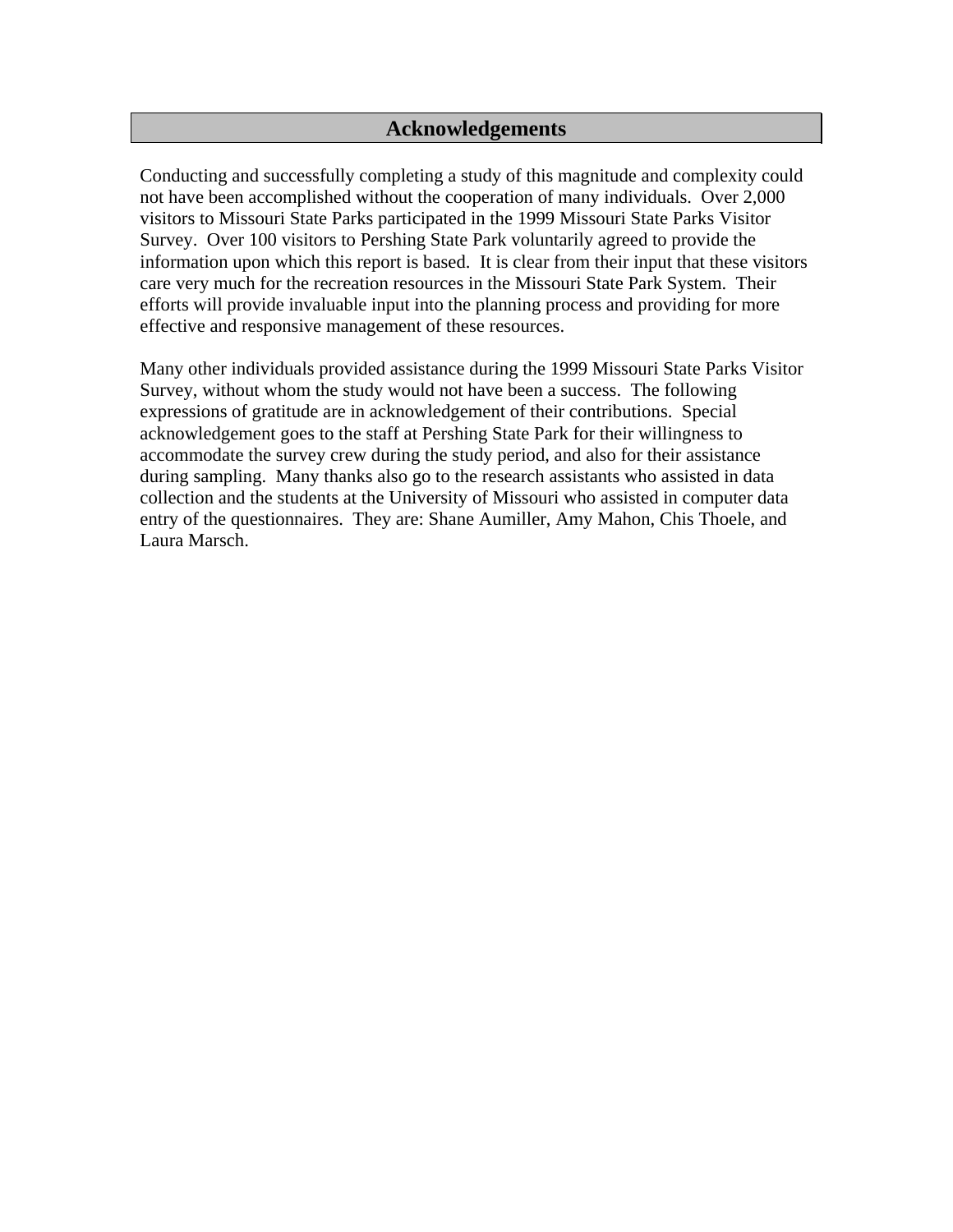# **Table of Contents**

| <b>Overall Satisfaction</b> | Q |
|-----------------------------|---|
|                             |   |
|                             |   |
|                             |   |
|                             |   |
|                             |   |
|                             |   |
|                             |   |
|                             |   |
|                             |   |
|                             |   |
|                             |   |
|                             |   |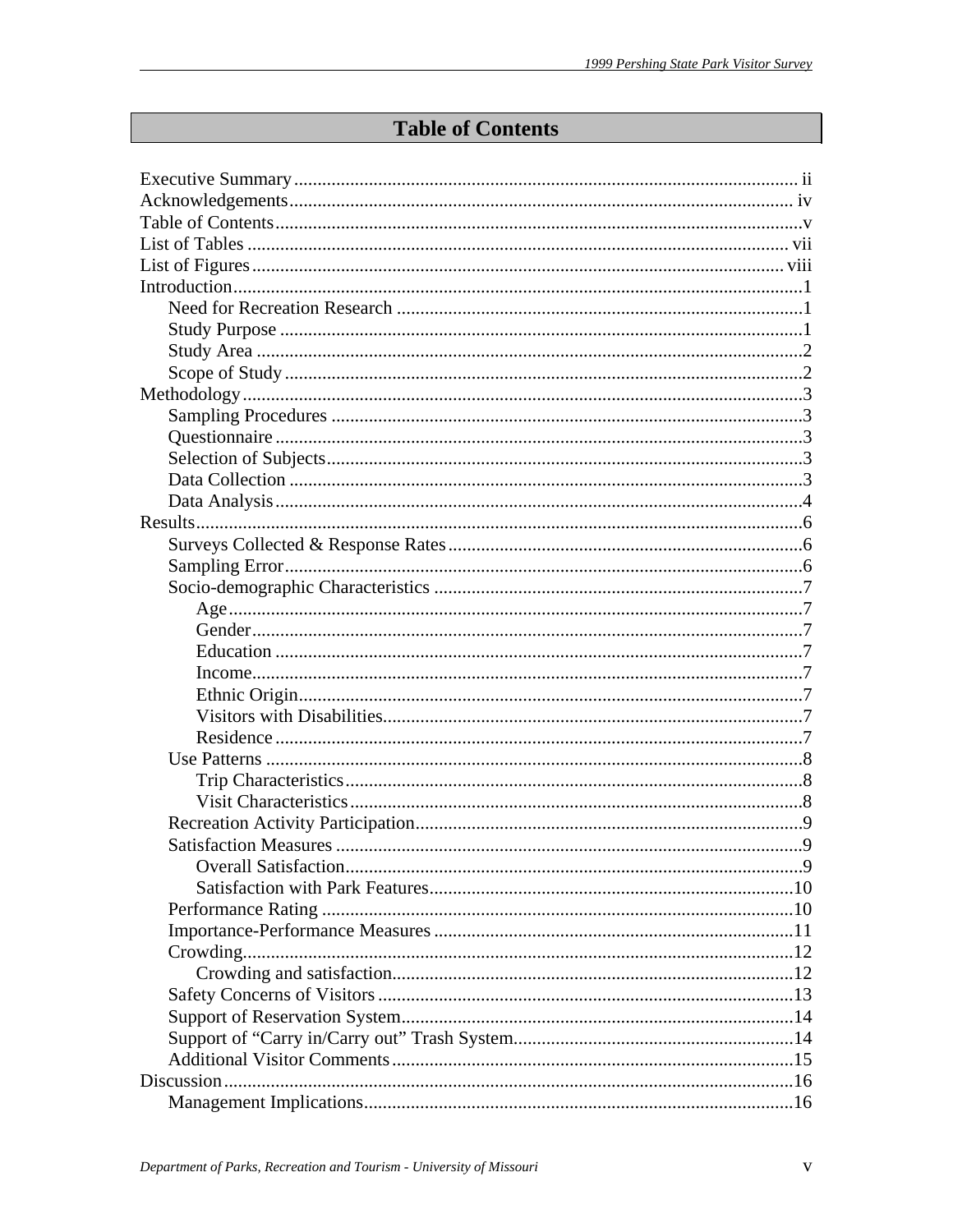| Methodology Recommendations and Considerations for PSP and Other Parks19 |  |
|--------------------------------------------------------------------------|--|
|                                                                          |  |
|                                                                          |  |
|                                                                          |  |
|                                                                          |  |
|                                                                          |  |
|                                                                          |  |
|                                                                          |  |
|                                                                          |  |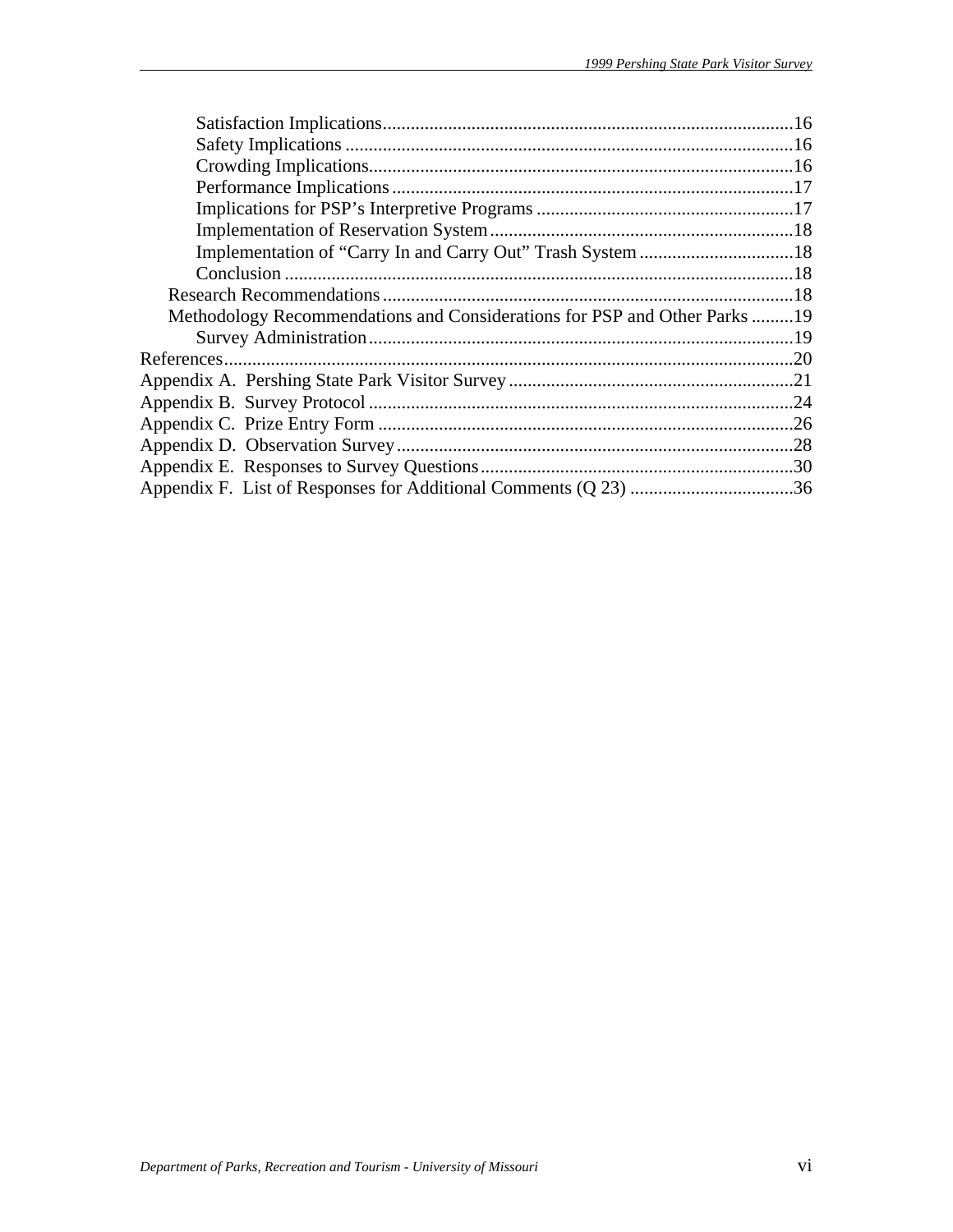# **List of Tables**

| Table 4. Frequency and Percentage of Comments and Suggestions from |  |
|--------------------------------------------------------------------|--|
|                                                                    |  |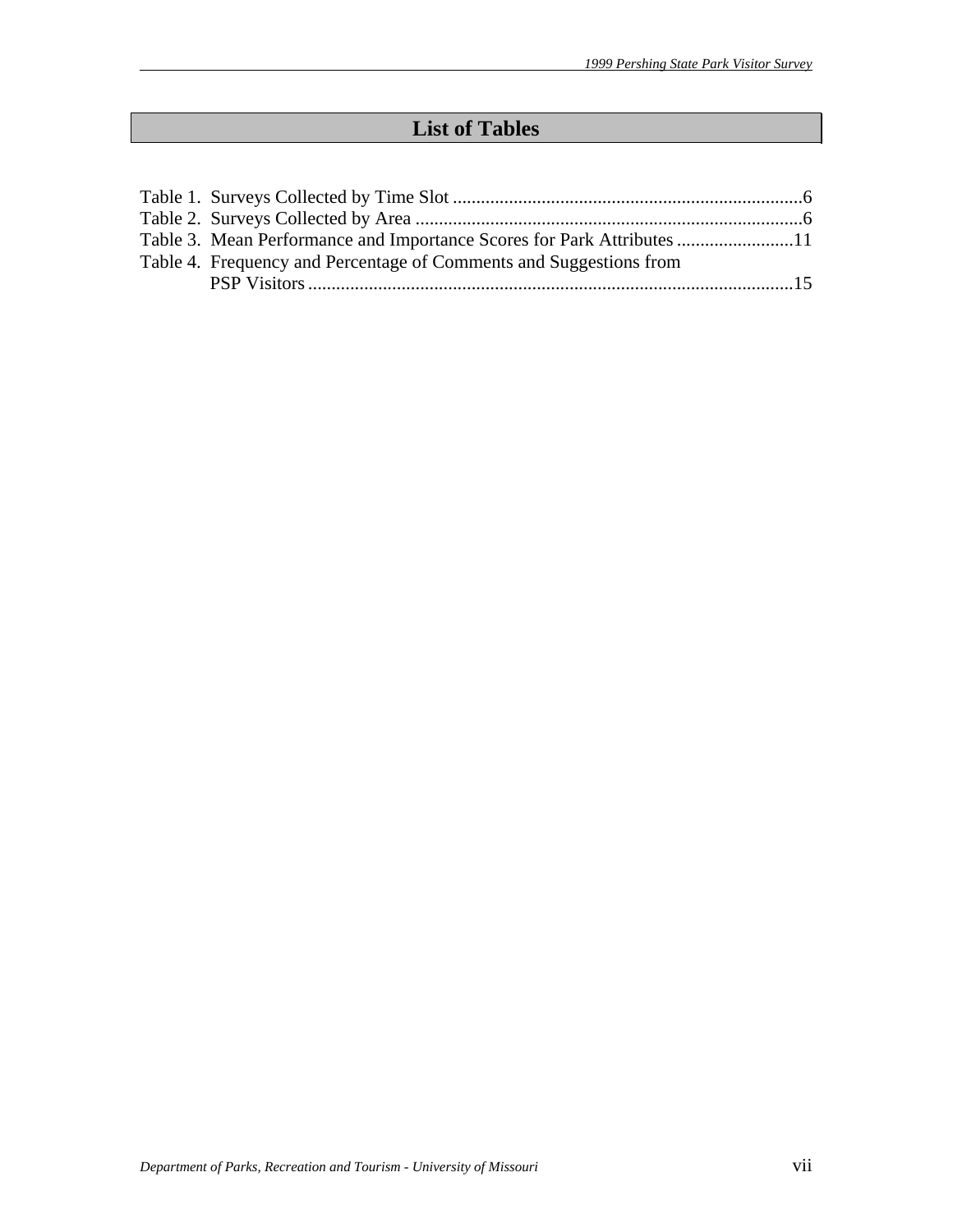# **List of Figures**

| Figure 8. Comparison of Support of Reservation System Between Campers    |  |
|--------------------------------------------------------------------------|--|
|                                                                          |  |
| Figure 9. Support for "Carry In/Carry Out" Trash System Between Groups15 |  |
|                                                                          |  |
|                                                                          |  |
|                                                                          |  |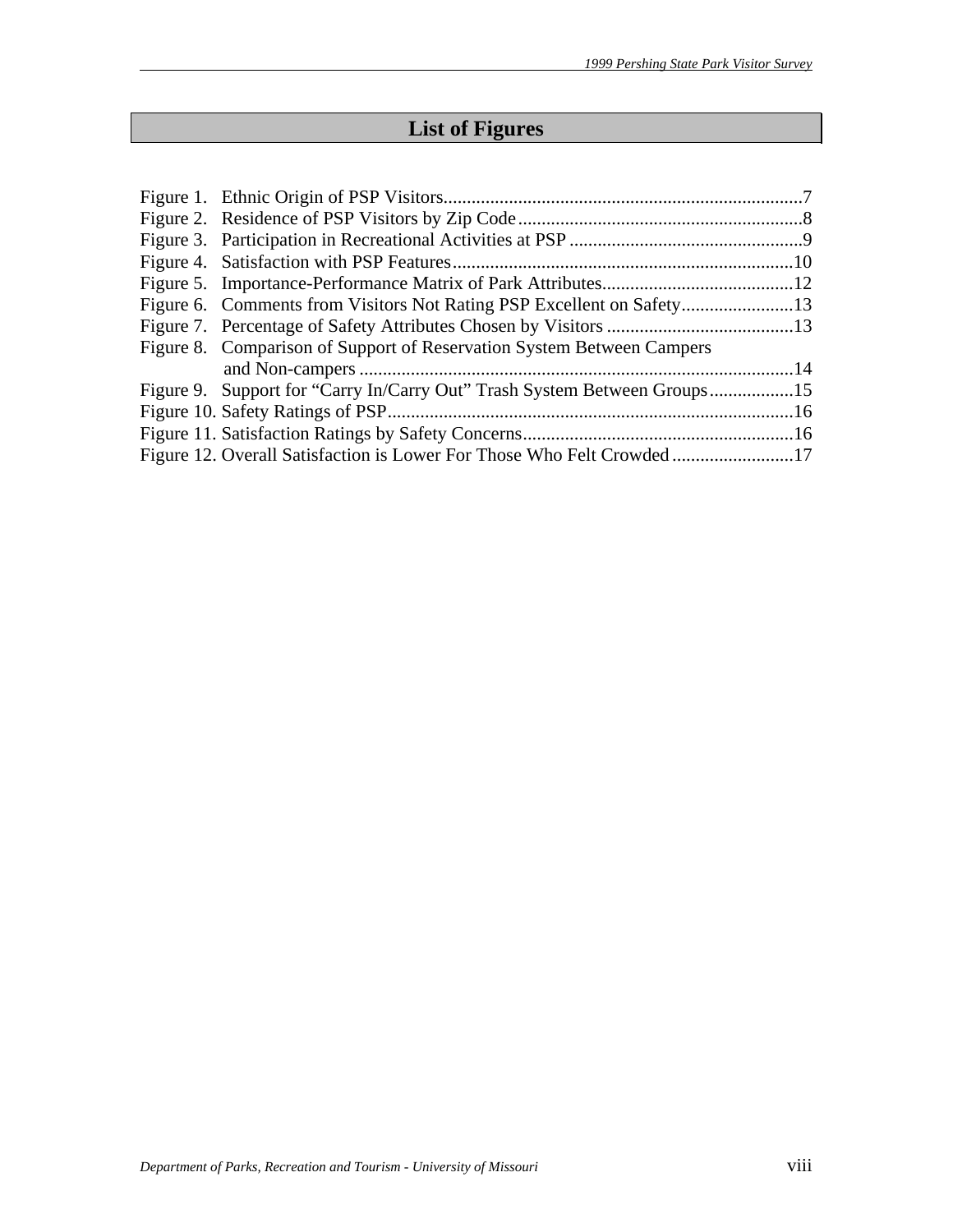# **Introduction**

#### **NEED FOR RECREATION RESEARCH**

In 1939, 15 years after Missouri obtained its first state park, 70,000 visitors were recorded visiting Missouri's state parks (Masek, 1974). Today, the increase in demand for outdoor recreation experiences has given rise to over 16 million visitors who, each year, visit the 80 parks and historic sites in Missouri's state park system (Holst & Simms, 1996). Along with this increase in demand for outdoor recreation experiences are other highly significant changes in outdoor recreation. Some of these changes include a change in the nature of vacations with a trend toward shorter, more frequent excursions; an increasing diversity of participation patterns across groups; an increase in more passive activities appropriate for an aging population; an increased concern for the health of the environment; and a realization of the positive contributions the physical environment has on the quality of one's life (Driver, Dustin, Baltic, Elsner, & Peterson, 1996; Tarrant, Bright, Smith, & Cordell, 1999).

Societal factors responsible for these changes in the way Americans recreate in the outdoors include an aging population; a perceived decline in leisure time and a faster pace of life; geographically uneven population growth; increasing immigration; changes in family structures, particularly an increase in single-parent families; increasing levels of education; a growth in minority populations; and an increasing focus on quality "lifestyle management" (Driver et al., 1996;

Tarrant et al, 1999). These factors and their subsequent changes in outdoor recreation participation have important implications for recreation resource managers, who are now faced with recreation resource concerns that are "…people issues and not resource issues alone (McLellan & Siehl, 1988)." This growing social complexity combined with the changes it has created in outdoor recreation participation have given rise to the need for research exploring why and how people recreate in the outdoors as well as how these individuals evaluate the various aspects of their outdoor recreation experiences.

#### **STUDY PURPOSE**

Visitor satisfaction tends to be a primary goal of natural resource recreation managers (Peine, Jones, English, & Wallace, 1999) and has been defined as the principal measure of quality in outdoor recreation (Manning, 1986). Visitor satisfaction, however, can be difficult to define because individual visitors are unique. Each visitor may have different characteristics, cultural values, preferences, attitudes, and experiences that influence their perceptions of quality and satisfaction (Manning, 1986).

Because of these differences in visitors, a general "overall satisfaction" question alone could not adequately evaluate the quality of visitors' experiences when they visit Missouri's state parks and historic sites. For this reason, it is necessary to gather additional information about visitor satisfaction through questions regarding: a) visitors'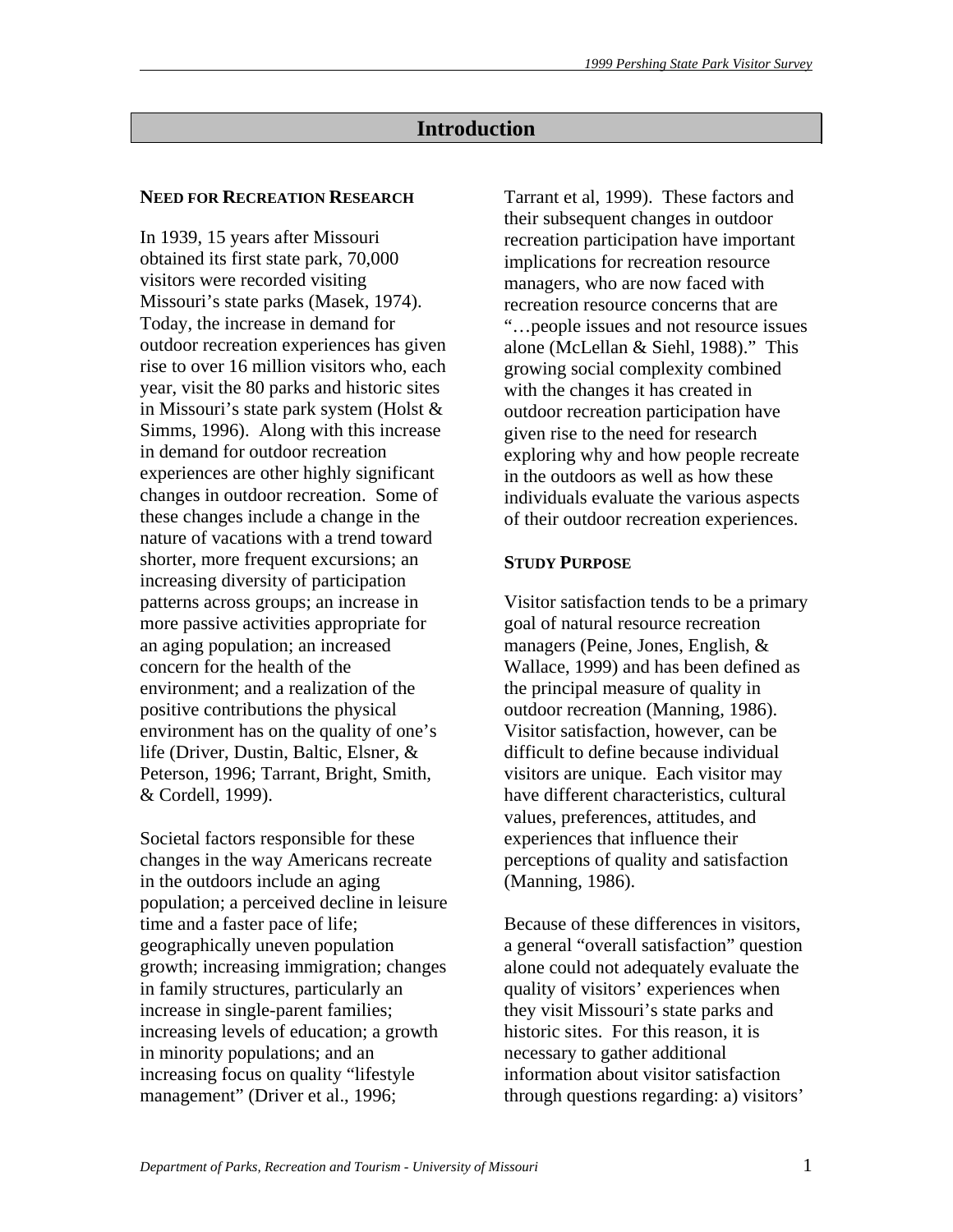socio-demographic characteristics; b) visitors' satisfaction with programs, services and facilities; c) visitors' perceptions of safety; and d) visitors' perceptions of crowding. Thus, the purpose of this study is to gain information, through these and other questions, about the use patterns, sociodemographic characteristics, and satisfaction with park programs, facilities, and services, of visitors to ten of Missouri's state parks.

This report examines the results of the visitor survey conducted at Pershing State Park (PSP), one of the ten parks included in the 1999 Missouri State Parks Visitor Survey. Objectives specific to this report include:

- 1. Describing the use patterns of visitors to PSP during the study period of June through September, 1999.
- 2. Describing the socio-demographic characteristics of visitors to PSP.
- 3. Determining if there are differences in select groups' ratings of park attributes, satisfaction with park features, overall satisfaction, and perceptions of crowding.
- 4. Determining any differences in select characteristics of visitors who rated park safety high and those who did not.
- 5. Gaining information about selected park-specific issues.

# **STUDY AREA**

Pershing State Park, located in Linn County near Laclede, is perhaps one of the most unique parks in the Missouri state park system. Locust Creek runs through Pershing State Park and contributes to its uniqueness by being one of the few remaining unchannelized larger streams in Missouri. Also located in the park are wetlands consisting of swamps, marshes, and a wet prairie. Pershing offers camping, picnicking, swimming, and fishing as well as an archery range and a 1.5 mile interpretive boardwalk accessing the wetland area.

# **SCOPE OF STUDY**

The population of the visitor study at PSP consisted of visitors who were 18 years of age or older (adults), and who visited the park during the study period June through September 1999.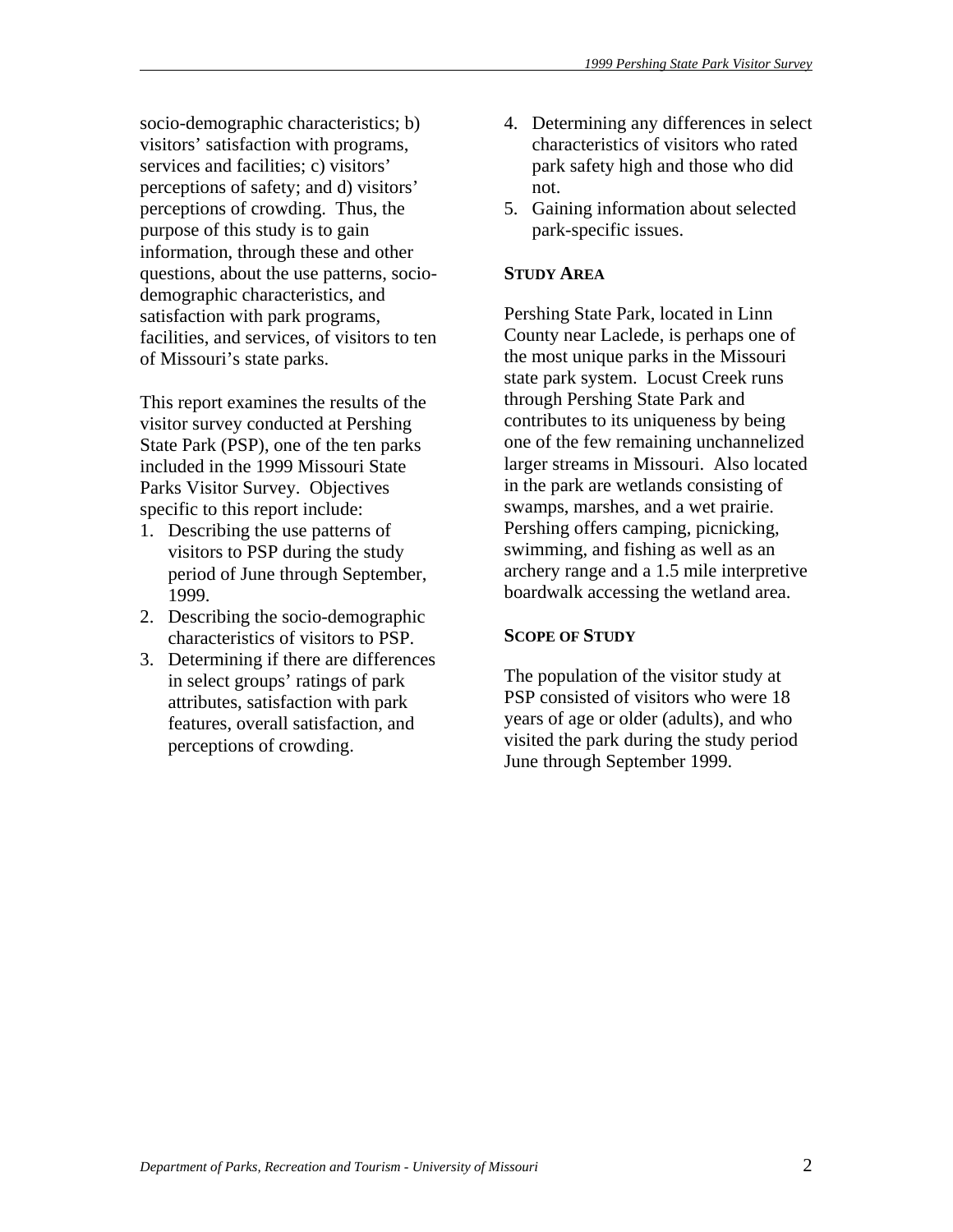# **Methodology**

#### **SAMPLING PROCEDURES**

A 95% confidence interval was chosen with a plus or minus 5% margin of error. Based upon 1998 visitation data for June, July, August, and September, it was estimated that approximately 23,000 visitors would visit PSP during the period between June 1 and September 30, 1999 (DNR, 1998). Therefore, with a 95% confidence interval and a plus or minus 5% margin of error, a sample size of 394 visitors was required (Folz, 1996). A random sample of adult visitors (18 years of age and older) who visited PSP during the study period were the respondents for this study.

To ensure that visitors leaving PSP during various times of the day would have equal opportunity for being surveyed, three time slots were chosen for surveying. The three time slots were as follows: Time Slot  $1 = 8:00$  a.m. -12:00 p.m., Time Slot  $2 = 12:00$  p.m. -4:00 p.m., and Time Slot  $3 = 4:00$  p.m. -8 p.m. A time slot was randomly chosen and assigned to the first of the scheduled survey dates. Thereafter, time slots were assigned in ranking order based upon the first time slot. Two time slots were surveyed during each survey day.

#### **QUESTIONNAIRE**

The questionnaire used in this study was based on the questionnaire developed by Fink (1997) for the Meramec State Park Visitor Survey. A copy of the questionnaire for this study is provided in Appendix A.

#### **SELECTION OF SUBJECTS**

The survey of visitors at PSP was administered on-site, to eliminate the non-response bias of a mail-back survey. Because access to Pershing State Park is from Highway 130 and not from a clearly defined entrance gate, an exit survey was not feasible. Therefore, three recreation areas within the park were identified in which to survey: Recreation Area 1 (a day use area north of the campground consisting of picnic areas, shelter houses, and a swimming beach); Recreation Area 2 (a day-use area south of the campground consisting of a picnic area and the interpretive boardwalk); and Recreation Area 3 (the campground).

To ensure that visitors at the three recreation areas would have an equal opportunity for being surveyed, surveying alternated between the areas. Only one area was surveyed during each time slot. All adults (18 years of age and older) in these areas were asked to participate in the survey.

# **DATA COLLECTION**

The surveyor wore a state park t-shirt and walked a roving route in each of the assigned recreation areas. During the selected time slot, the surveyor asked every visitor who was 18 years of age and older to voluntarily complete the questionnaire, unless he or she had previously filled one out.

To increase participation rates, respondents were given the opportunity to enter their name and address into a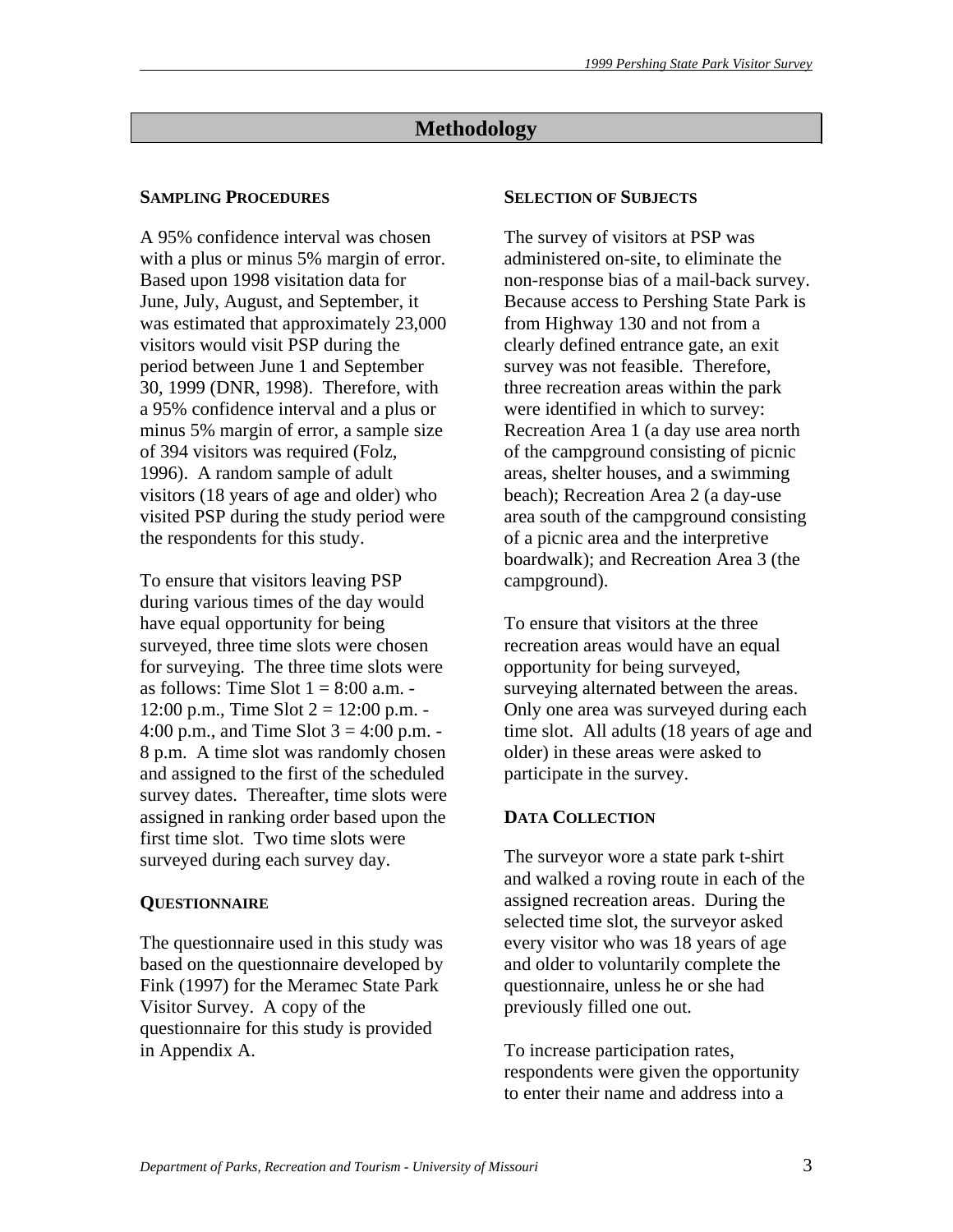drawing for a prize package and were assured that their responses to the survey questions were anonymous and would not be attached to their prize entry form. Willing participants were then given a pencil and a clipboard with the questionnaire and prize entry form attached. Once respondents were finished, the surveyor collected the completed forms, clipboards, and pencils. Survey protocol is given in Appendix B and a copy of the prize entry form is provided in Appendix C.

An observation survey was also conducted to obtain additional information about: date, day, time slot, and weather conditions of the survey day; the number of adults and children in each group; and the number of individuals asked to fill out the questionnaire, whether they were respondents, non-respondents, or had already participated in the survey. This number was used to calculate response rate, by dividing the number of surveys collected by the number of adult visitors asked to complete a questionnaire. A copy of the observation survey form is provided in Appendix D.

# **DATA ANALYSIS**

The data obtained for the PSP study was analyzed with the Statistical Packages for the Social Sciences (SPSS) (SPSS, 1996).

Frequency distributions and percentages of responses to the survey questions and the observation data were determined. The responses to the open-ended questions were listed as well as grouped into categories for frequency and percentage calculations. The number of surveys completed by weekday versus

weekend, by time slot, and by recreation area was also determined.

Comparisons using independent sample t-tests for each group were also made to determine any statistically significant differences  $(p<.05)$  in the following selected groups' satisfaction with park features (question 6), ratings of park attributes (question 7), overall satisfaction (question 13), and perceptions of crowding (question 14). The selected groups include:

- 1. First time visitors versus repeat visitors (question 1).
- 2. Campers versus non-campers (question 3). Non-campers include both day-users and the overnight visitors who did not stay overnight in the campground at PSP.
- 3. Weekend visitors versus weekday visitors. Weekend visitors were surveyed on Saturday and Sunday, weekday visitors were surveyed Monday through Friday.

Other comparisons were made using independent sample t-tests to determine any statistically significant differences in visitors who rated the park as excellent on being safe versus visitors who rated the park as good, fair, or poor on being safe, for the following categories:

- 1. First time versus repeat visitors.
- 2. Campers versus non-campers.
- 3. Weekend versus weekday visitors.

Differences between visitors who rated the park as excellent on being safe versus those who did not were also compared on the following questions: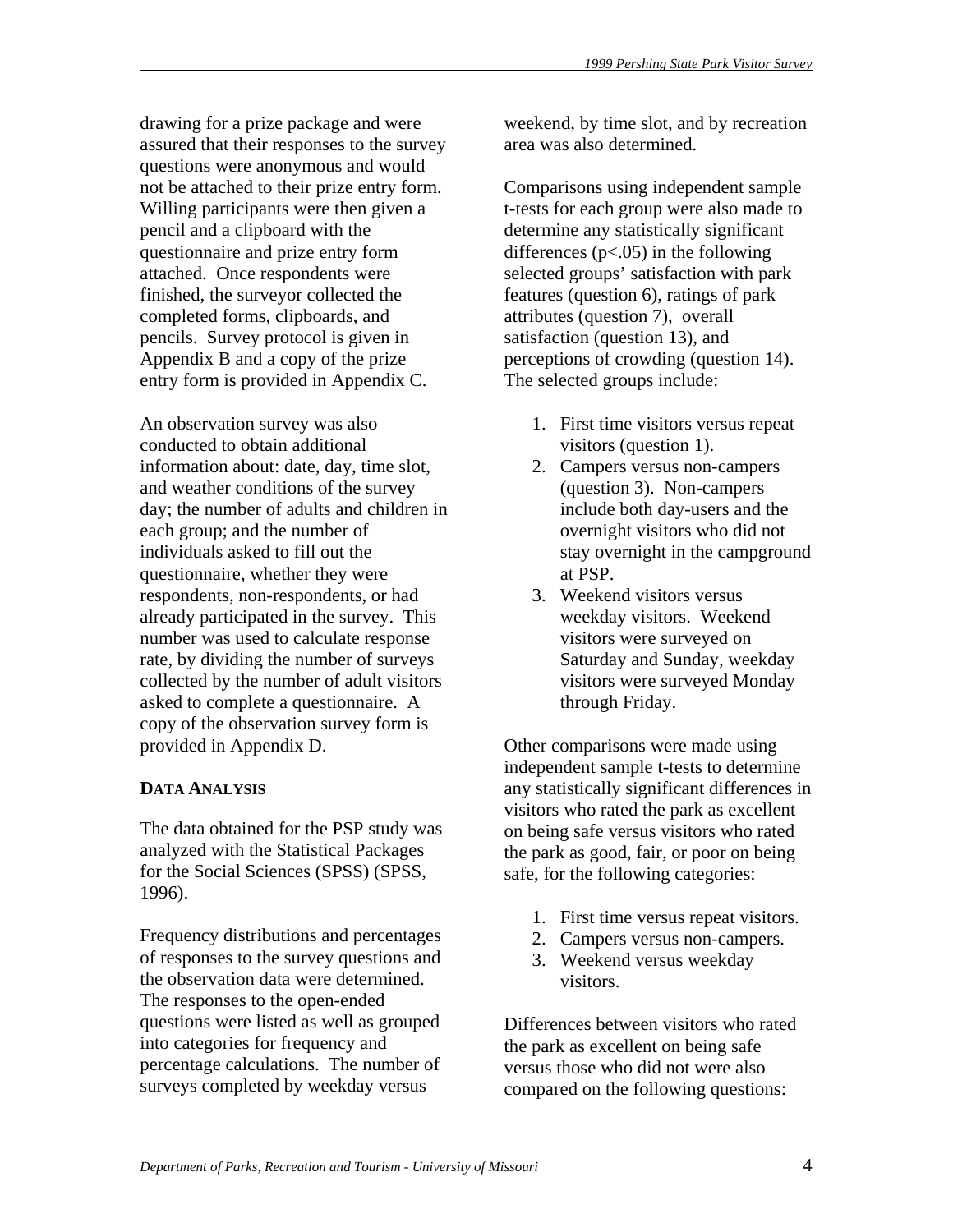differences in socio-demographic characteristics, perceptions of crowding, measures of satisfaction with park features, measures of performance of park attributes, and overall satisfaction. Chi-square tests were conducted comparing responses between select groups regarding support for a reservation system and support for a "carry in and carry out" trash system.

The selected groups include:

- 1. First time versus repeat visitors.
- 2. Campers versus non-campers.
- 3. Weekend versus weekday visitors.

Additional comparisons include:

- 1. Multiple linear regression analyses to determine which of the satisfaction variables and which of the performance variables most accounted for variation in overall satisfaction.
- 2. An independent sample t-test comparing overall satisfaction between visitors who felt some degree of crowding and those who were not at all crowded during their visit.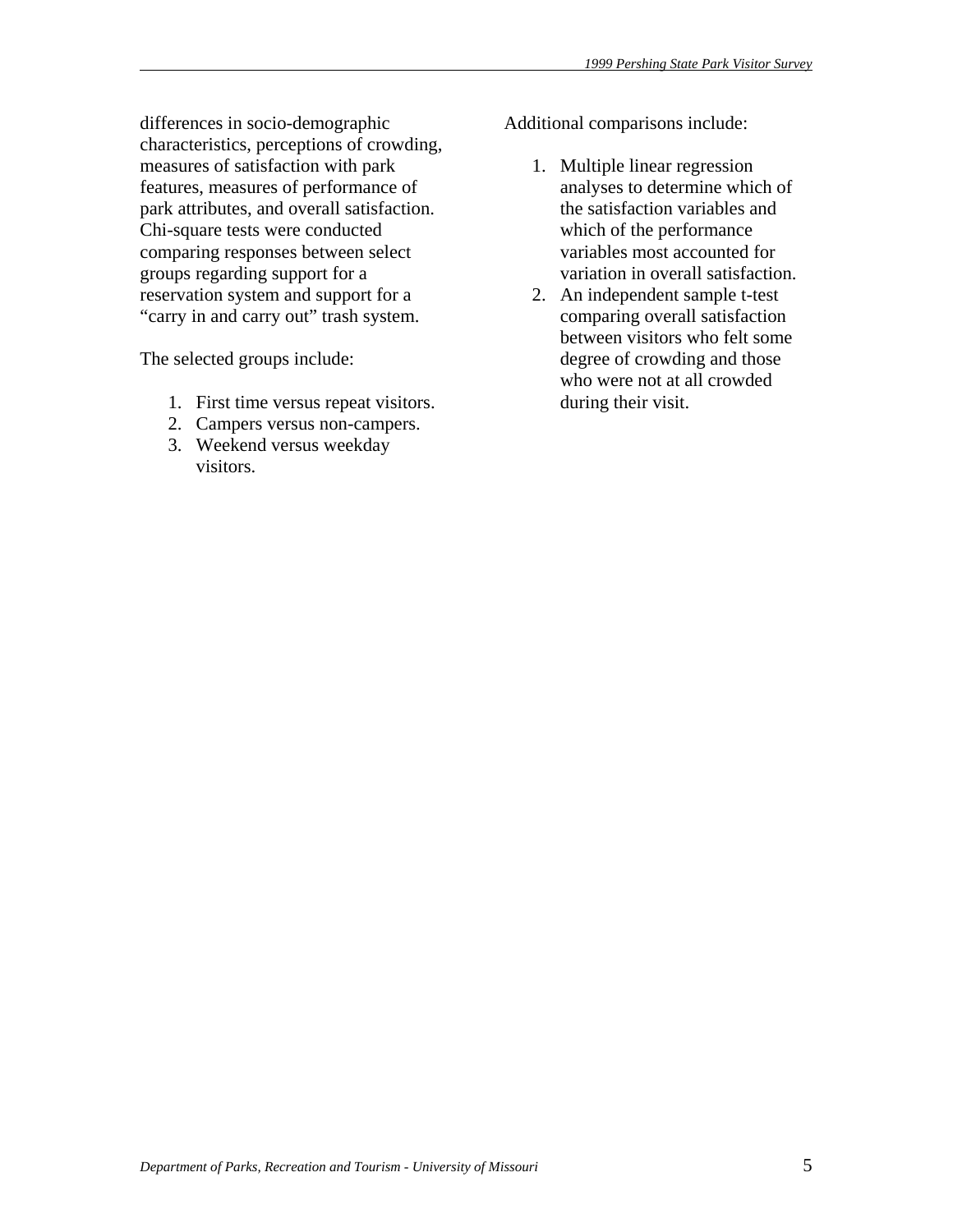# **Results**

This section describes the results of the Pershing State Park Visitor Survey. For the percentages of responses to each survey question, see Appendix E. The number of individuals responding to each question is represented as "n=."

# **SURVEYS COLLECTED & RESPONSE RATES**

A total of 130 surveys were collected at PSP during the time period of June, July, August, and September 1999. Tables 1 and 2 show surveys collected by time slot and by area, respectively. Of the 130 surveys collected, 85 (65.4%) were collected on weekends (Saturday and Sunday) and 45 (34.6%) were

collected on weekdays (Monday through Friday). The overall response rate was 97% (only four visitors refused to fill out a questionnaire).

#### **SAMPLING ERROR**

With a sample size of 130 and a confidence interval of 95%, the margin of error increases from plus or minus 5% to plus or minus 9%. For this study, there is a 95% certainty that the true results of the study fall within plus or minus 9% of the findings. For example, from the results that 56.3% of the visitors to PSP during the study period were female, it can be stated that between 44.6% and 65.3% of the PSP visitors were female.

| <b>Time Slot</b>       | <b>Frequency</b> | <b>Percent</b> |
|------------------------|------------------|----------------|
| 1. $8$ a.m. $-12$ p.m. |                  | 36.2%          |
| 2. $12$ p.m. $-4$ p.m. | 34               | 26.2%          |
| 3. $4 p.m. - 8 p.m.$   | 49               | 37.7%          |
| Total                  |                  | 100.0%         |

*Table 1. Surveys Collected by Time Slot* 

*Table 2. Surveys Collected by Area* 

| <b>Recreation Area</b> | <b>Frequency</b> | <b>Percent</b> |
|------------------------|------------------|----------------|
| Day Use Area 1         |                  | 36.9%          |
| Day Use Area 2         | 39               | 30.0%          |
| Campground             | 43               | 33.1%          |
|                        |                  | 100.0%         |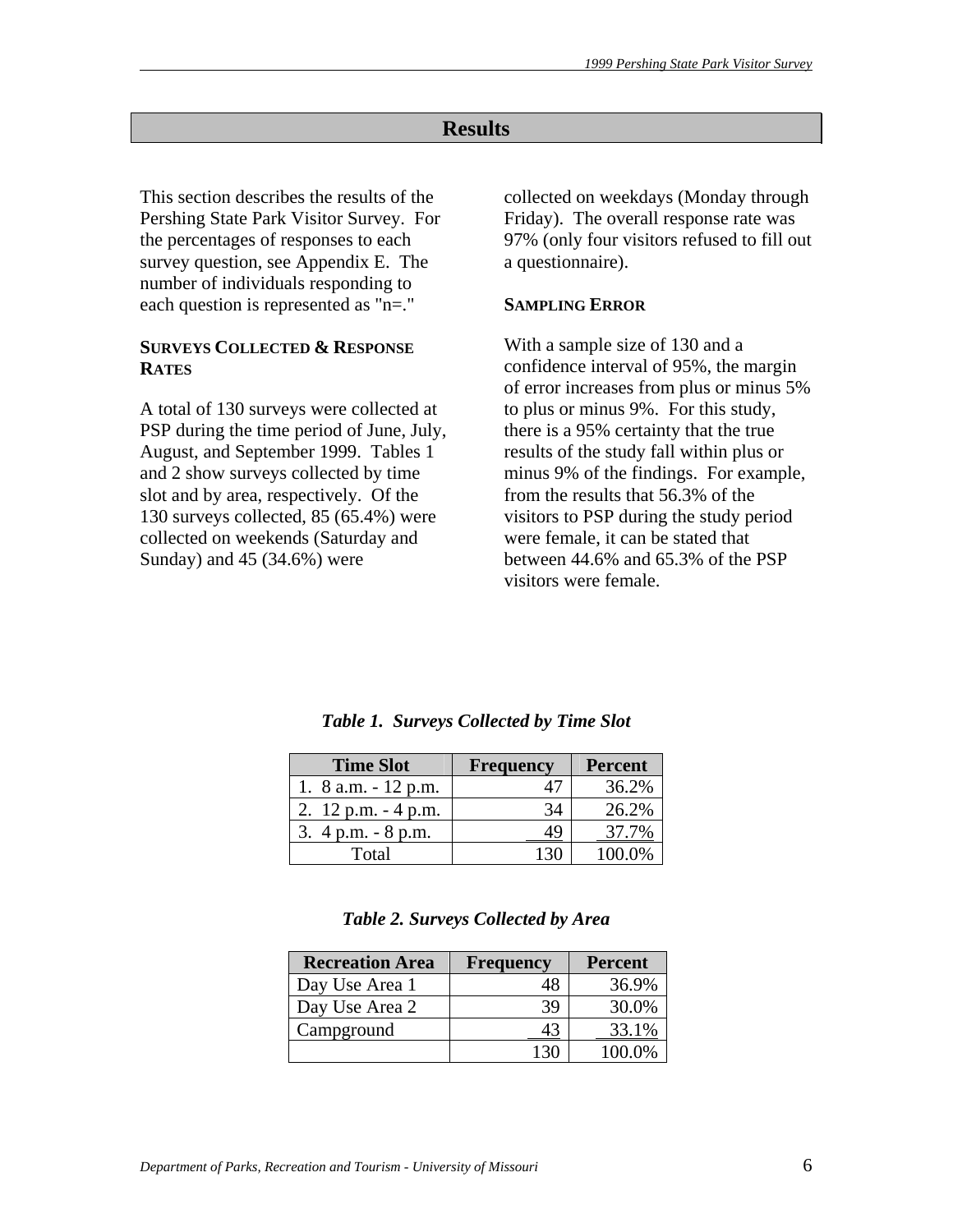#### **SOCIO-DEMOGRAPHIC CHARACTERISTICS**

#### *Age*

The average age of adult visitors to PSP was 43.9. When grouped into four age categories, 31.7% of the adult visitors were between the ages of 18-34, 43.1% were between the ages of 35-54, 11.4% were between the ages of 55-64, and 13.8% were 65 or over.

#### *Gender*

Visitors to PSP were almost equally male and female. Female visitors comprised 56.3% of all visitors, while male visitors comprised 43.7% of all visitors.

#### *Education*

Over two-fifths (43.7%) of visitors to PSP indicated they had grade school or high school as the highest level of education completed. One-third (32.8%) indicated having completed vocational school or some college, while 23.5% indicated having completed a four-year college degree or post-graduate education.

#### *Income*

About 40% (39.3%) of the visitors to PSP reported they had an annual household income of between \$25,000 and \$50,000. Over one-fourth (29.1%) of visitors had an income of less than \$25,000. Just over 20% (22.2%) of visitors had an income of between \$50,001 and \$75,000, and less than 10% (9.4%) had a household income of over \$75,000.

#### *Ethnic Origin*

Figure 1 indicates the ethnic origin of PSP visitors. The vast majority (95.2%) of visitors was Caucasian. Almost two percent (1.6%) of the visitors were African American, and 2.4% of the visitors reported being of Native American descent. Less than 1% (0.8%) of visitors were Hispanic, and there were no visitors who reported being of Asian descent.

#### *Figure 1. Ethnic Origin of PSP visitors.*



#### *Visitors with Disabilities*

Six percent (5.6%) of the visitors to PSP reported having some type of disability that substantially limited one or more life activities or that required special accommodations. Most of the disabilities reported were mobilityimpairing disabilities.

#### *Residence*

Over four-fifths (83.5%) of PSP visitors were from Missouri, while 16.5% of visitors were from out of state including Illinois (8.3%) and Nebraska (2.5%). Over half (55.4%) of the visitors to PSP lived within 50 miles of the park. Figure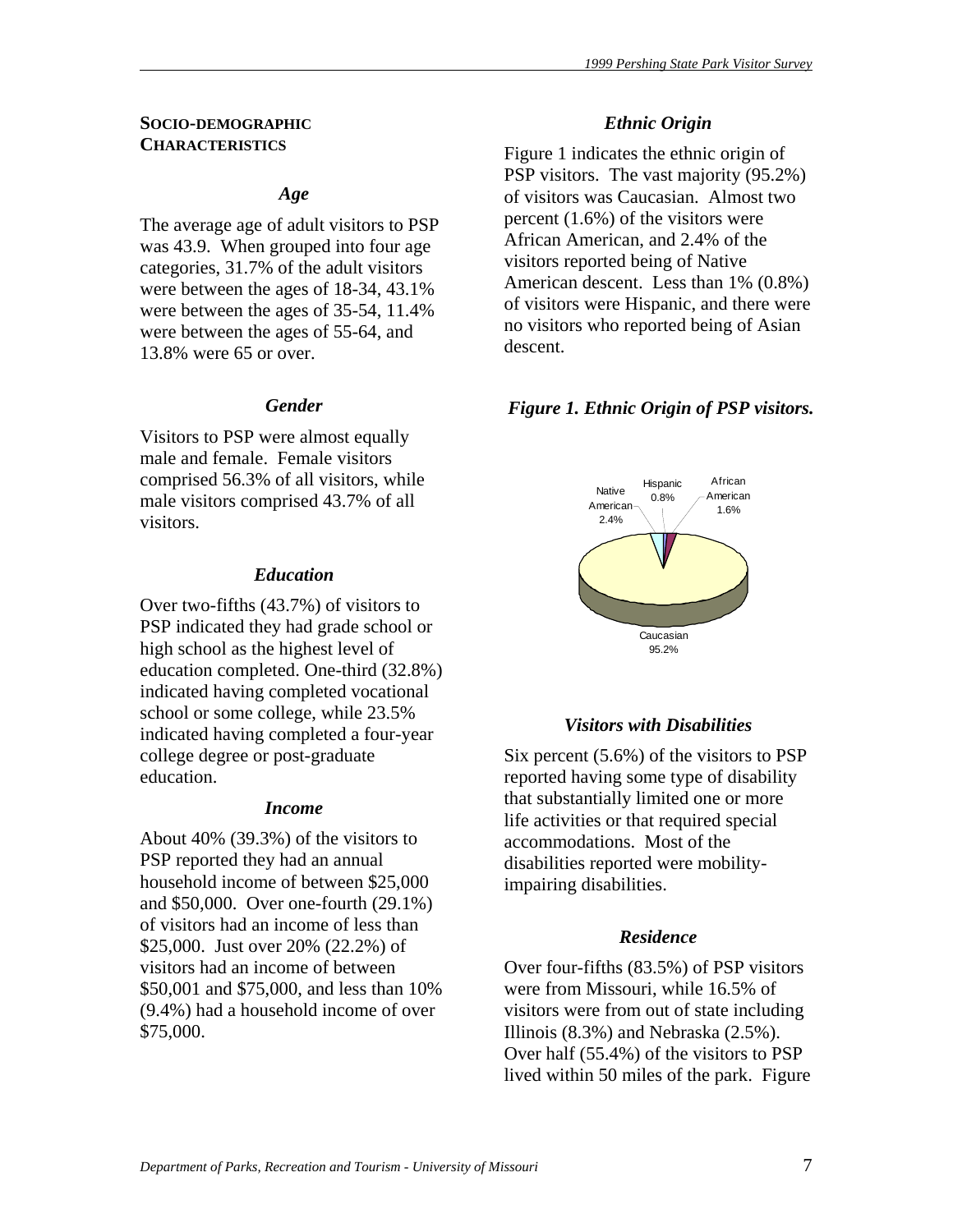

*Figure 2. Residence of PSP Visitors by Zip Code* 

2 shows the residence of visitors by zip code.

# **USE PATTERNS**

# *Trip Characteristics*

The majority (76.1%) of visitors to PSP traveled less than a day's drive to visit the park (a day's drive is defined as 150 miles or less, not exceeding 300 miles round trip). Of those traveling less than a day's drive, 57.9% lived within 25 miles of the park. Within Missouri, 42.6% came from the immediate vicinity (within 15 miles) of the park, including Laclede and Brookfield. In fact, Brookfield accounted for one-fifth (20.8%) of the Missouri visitors. An average group of visitors at PSP consisted of 3.6 adults and 3.8 children.

# *Visit Characteristics*

About two-thirds (64.6%) of the visitors to PSP were repeat visitors, with onethird (35.4%) of the visitors being first time visitors. The average number of times all visitors reported visiting PSP within the past year was 8.7 times.

Over half of the visitors (57.9%) to PSP during the study period indicated that they were day-users, while 42.1% indicating that they were staying overnight. Of those staying overnight during their visit, all (100%) stayed in the campground at PSP. Of those camping in the campground at PSP, 14.6% reported camping in a tent and 85.4% reported staying in a RV, trailer, or van conversion.

Of those reporting overnight stays, 20.5% stayed one night, 48.7% stayed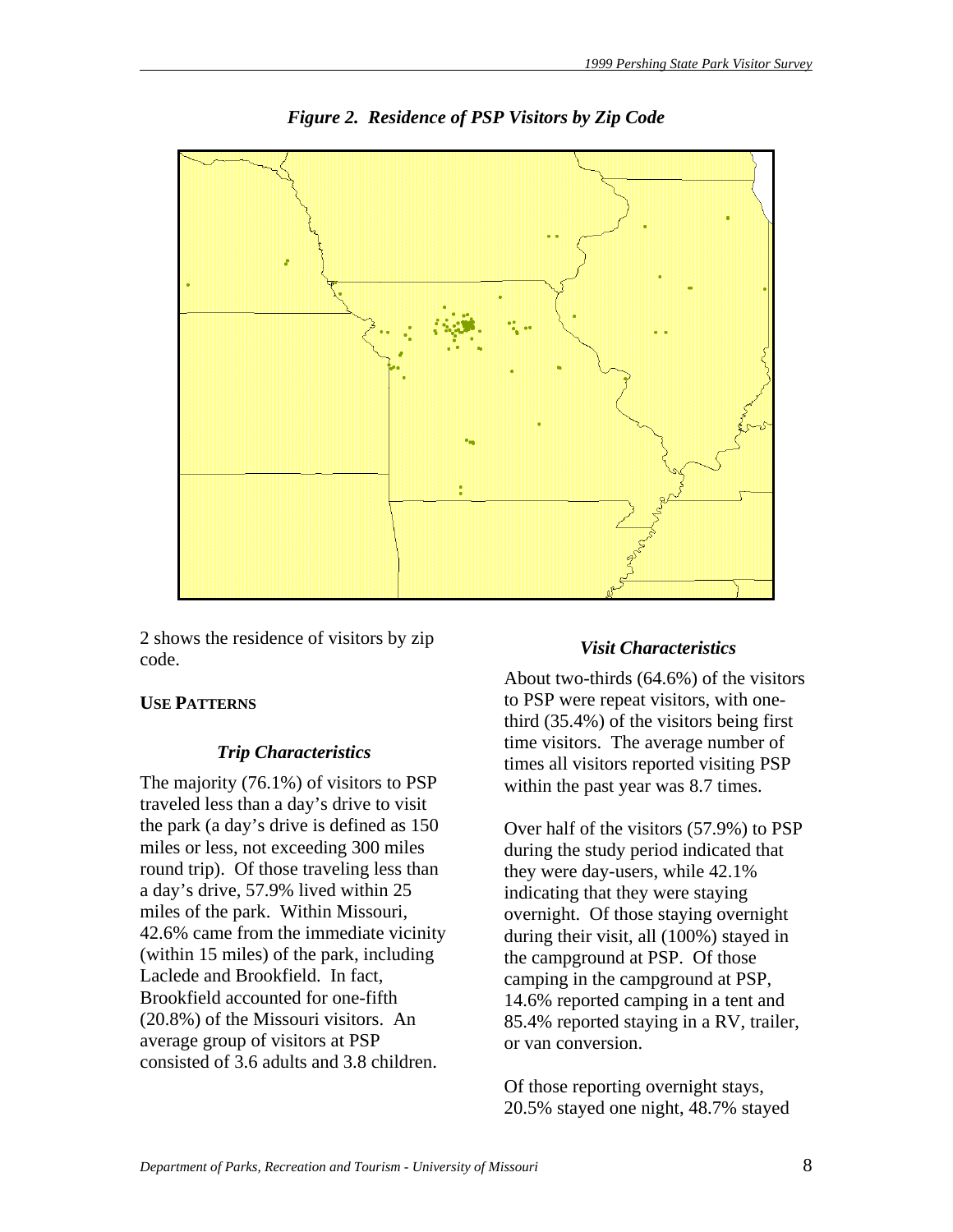two nights, 12.8% stayed three, and 18% stayed four or more nights. The average stay for overnight visitors was 2.6 nights. The median number of nights was two nights, indicating that half of the overnight visitors stayed less than two nights and half of the overnight visitors stayed more than two nights. The highest percentage of visitors stayed two nights.

About half (46.6%) of the visitors to PSP visited the park with family. Twentytwo percent (22%) visited with family and friends, while 8.1% visited with friends, and 13% visited the park alone. Seven percent (7.3%) of visitors indicated visiting the park with a club or organized group.

#### **RECREATION ACTIVITY PARTICIPATION**

Respondents to the survey were asked what activities they participated in during their visit to PSP. Figure 3 shows the percentage of visitor participation in the seven highest activities. Walking was the highest reported (58.5%), walking the boardwalk trail was the second (53.8%), and picnicking was third (48.5%). Camping (34.6%), viewing wildlife (29.2%), visiting Locust Creek Covered Bridge Historic Site (27.7%), fishing (23.8%), hiking  $(23.1\%)$ , and swimming  $(20\%)$  were next.

PSP visitors reported engaging in other activities, including visiting Pershing Boyhood Home Historic Site (16.9%), studying nature (15.4%), bird watching (13.8%), attending an interpretive program (10%), attending a special event (8.5%), and archery (3.1%). Five percent (5.4%) of visitors reported

# *Figure 3. Participation in Recreational Activities at PSP*



\* Visitors at PSP may have confused Locust Creek Covered Bridge State Historic Site with the old iron bridge in PSP that crosses Locust Creek at the boardwalk trail.

engaging in an "other" activity, including playing at the playground.

#### **SATISFACTION MEASURES**

#### *Overall Satisfaction*

When asked about their overall satisfaction with their visit, none of the visitors reported being dissatisfied or very dissatisfied with their visit. One hundred percent (100%) of PSP visitors were either satisfied or very satisfied. Visitors' mean score for overall satisfaction was 3.83, based on a 4.0 scale with 4 being very satisfied and 1 being very dissatisfied.

No significant difference (p<.05) was found in overall satisfaction between first time and repeat visitors, with mean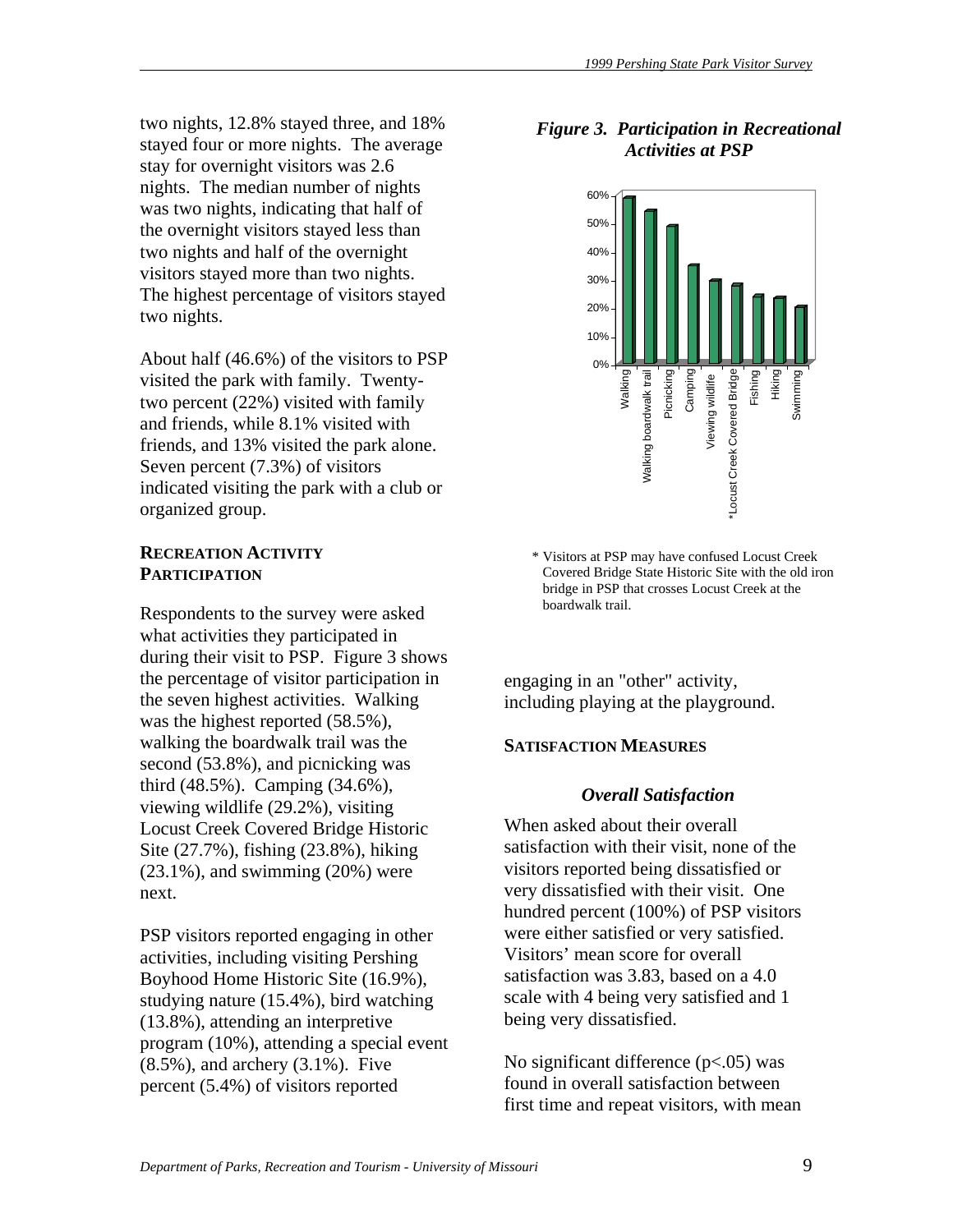overall satisfaction scores of 3.79 and 3.85 respectively. Nor was there any significant difference in overall satisfaction between campers and noncampers, with mean overall satisfaction scores of 3.88 and 3.79 respectively. There was no significant difference between weekend and weekday visitors either, with mean overall satisfaction scores of 3.87 and 3.75 respectively.

#### *Satisfaction with Park Features*

Respondents were also asked to express how satisfied they were with seven park features. Figure 4 shows the mean scores for the seven features and also for visitors' overall satisfaction. The satisfaction score for the boardwalk trail (3.79) was the highest, with the other scores ranging from 3.77 (campground) to the lowest of 3.23 (swimming area). A multiple linear regression analysis  $(r<sup>2</sup>=.86)$  of the seven park features showed that all the variables combined to account for about 86% of the variation in overall satisfaction rating.

No significant differences were found in mean satisfaction ratings of park features between first time and repeat visitors or between campers and non-campers. Weekend visitors, however, were significantly  $(p<.05)$  more satisfied with the interpretive programs (3.66) than weekday visitors (3.18).

#### **PERFORMANCE RATING**

Visitors were asked to rate the park's performance of eight select park attributes (question 7): being free of

# *Figure 4. Satisfaction with PSP Features*



litter and trash, having clean restrooms, upkeep of park facilities, having helpful and friendly staff, access for persons with disabilities, care of natural resources, interpretive programs, and being safe. Performance scores were based on a 4.0 scale, with 4 being excellent and 1 being poor.

No significant differences were found between first time and repeat visitors and their performance ratings of the eight park attributes. Campers, however, had a significantly higher (p<.05) performance rating (3.84) regarding upkeep of park facilities than had noncampers (3.65). Interestingly, weekend visitors had a significantly higher (p<.01) performance rating regarding park safety (3.78) than had weekday visitors (3.49). A multiple linear regression analysis ( $r^2$ =.63) showed that the eight performance attributes combined to account for about twothirds of the overall satisfaction rating.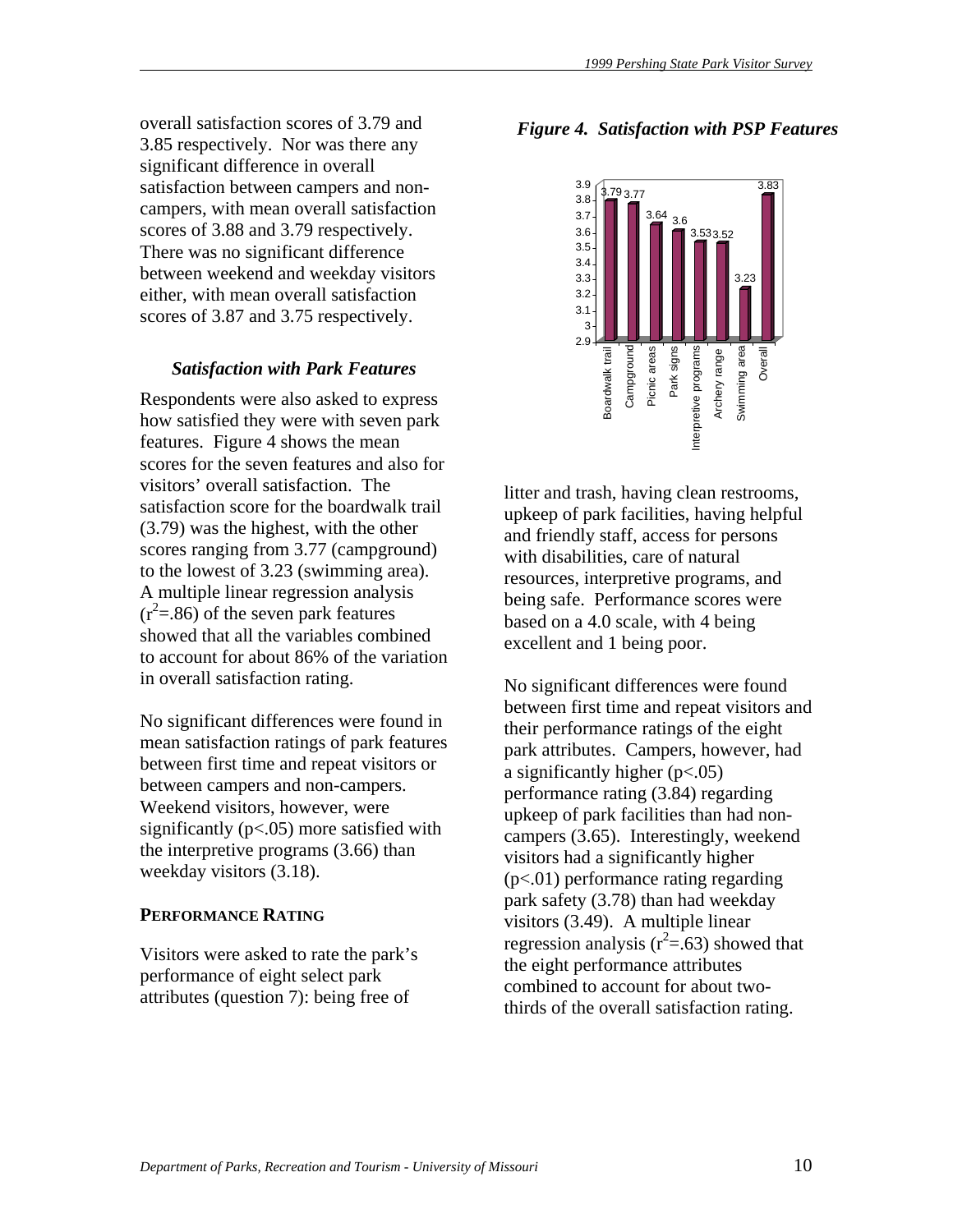|                                              | <b>Mean Performance</b> | <b>Mean Importance</b> |
|----------------------------------------------|-------------------------|------------------------|
| <b>Attribute</b>                             | Score*                  | Score*                 |
| A. Being free of litter/trash                | 3.80                    | 3.83                   |
| B. Having clean restrooms                    | 3.71                    | 3.87                   |
| C. Upkeep of park facilities                 | 3.73                    | 3.79                   |
| D. Having helpful $&$ friendly staff         | 3.71                    | 3.69                   |
| $E_1$ . Access for persons with disabilities | 3.61                    | 3.59                   |
| $E_2$ . Access for persons with disabilities | 3.33                    | 3.57                   |
| F. Care of natural resources                 | 3.62                    | 3.75                   |
| $G1$ . Interpretive programs                 | 3.60                    | 3.31                   |
| $G_2$ . Interpretive programs                | 3.54                    | 3.50                   |
| H. Being safe                                | 3.68                    | 3.81                   |
| $E_1$ = All visitors<br>$G_1 = All visitors$ |                         |                        |

*Table 3. Mean Performance and Importance Scores for Park Attributes* 

 $E_2$  = Disabled visitors only  $G_2$  = Visitors attending interpretive programs

\* 1 = Poor performance or low importance rating, 4 = excellent performance or high importance rating

# **IMPORTANCE-PERFORMANCE MEASURES**

The Importance-Performance (I-P) Analysis approach was used to analyze questions 7 and 12. Mean scores were calculated for the responses of the two questions regarding visitors' ratings of the performance and importance of the seven select park attributes. Table 3 lists the scores of these attributes, which were based on a 4.0 scale of 4 being excellent and 1 being poor, and 4 being very important and 1 being very unimportant. Figure 5 shows the Importance-Performance (I-P) Matrix. The mean scores were plotted on the I-P Matrix to illustrate the relative performance and importance rating of the attributes by park visitors.

The I-P Matrix is divided into four quadrants to provide a guide to aid in possible management decisions. For example, the upper right quadrant is labeled "high importance, high performance" and indicates the attributes in which visitors feel the park is doing a

good job. The upper left quadrant indicates that management may need to focus on these attributes, because they are important to visitors but were given a lower performance rating. The lower left and right quadrants are less of a concern for managers, because they exhibit attributes that are not as important to visitors.

PSP was given high performance and importance ratings for being free of litter and trash, upkeep of park facilities, having clean restrooms, and being safe. The characteristic that visitors felt was important but rated PSP low on performance was care of the natural resources.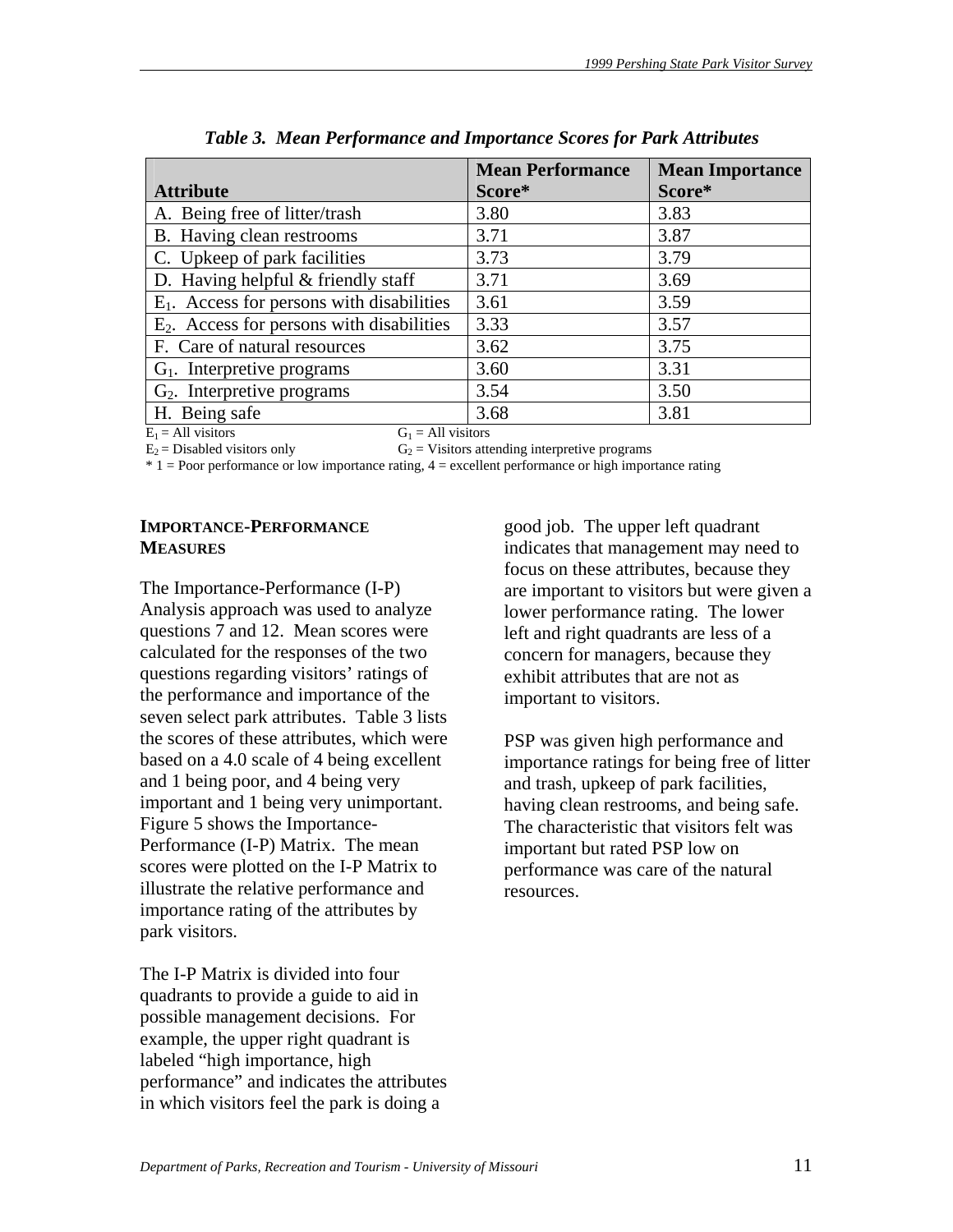

*Figure 5. Importance-Performance Matrix of Park Attributes* 

#### **CROWDING**

Visitors to PSP were asked how crowded they felt during their visit. The following nine-point scale was used to determine visitors' perceptions of crowding:

| Not at all | Slightly |  |         | Moderately | Extremely |
|------------|----------|--|---------|------------|-----------|
| Crowded    | Crowded  |  | Crowded |            | Crowded   |

Visitors' overall mean response to this question was 1.4. Three-fourths (76.4%) of the visitors to PSP did not feel at all crowded (selected 1 on the scale) during their visit. The rest (23.6%) felt some degree of crowding (selected 2-9 on the scale) during their visit.

Visitors who indicated they felt crowded during their visit were also asked to specify where they felt crowded

(question 15). Only seven visitors responded to this open-ended question (23% of those who indicated some degree of crowding). For a list of their responses, see question 16 in Appendix E. Of those who answered the openended question, most felt crowded either at the swimming area or the picnic areas. No significant differences in perceptions of crowding were found between first time and repeat visitors, between campers and non-campers, or between weekend and weekday visitors.

# *Crowding and satisfaction*

A significant difference  $(p=.001)$  was found in visitors' mean overall satisfaction with their visit and whether they felt some degree of crowding or not. Visitors who did not feel crowded had a mean overall satisfaction score of 3.89, whereas visitors who felt some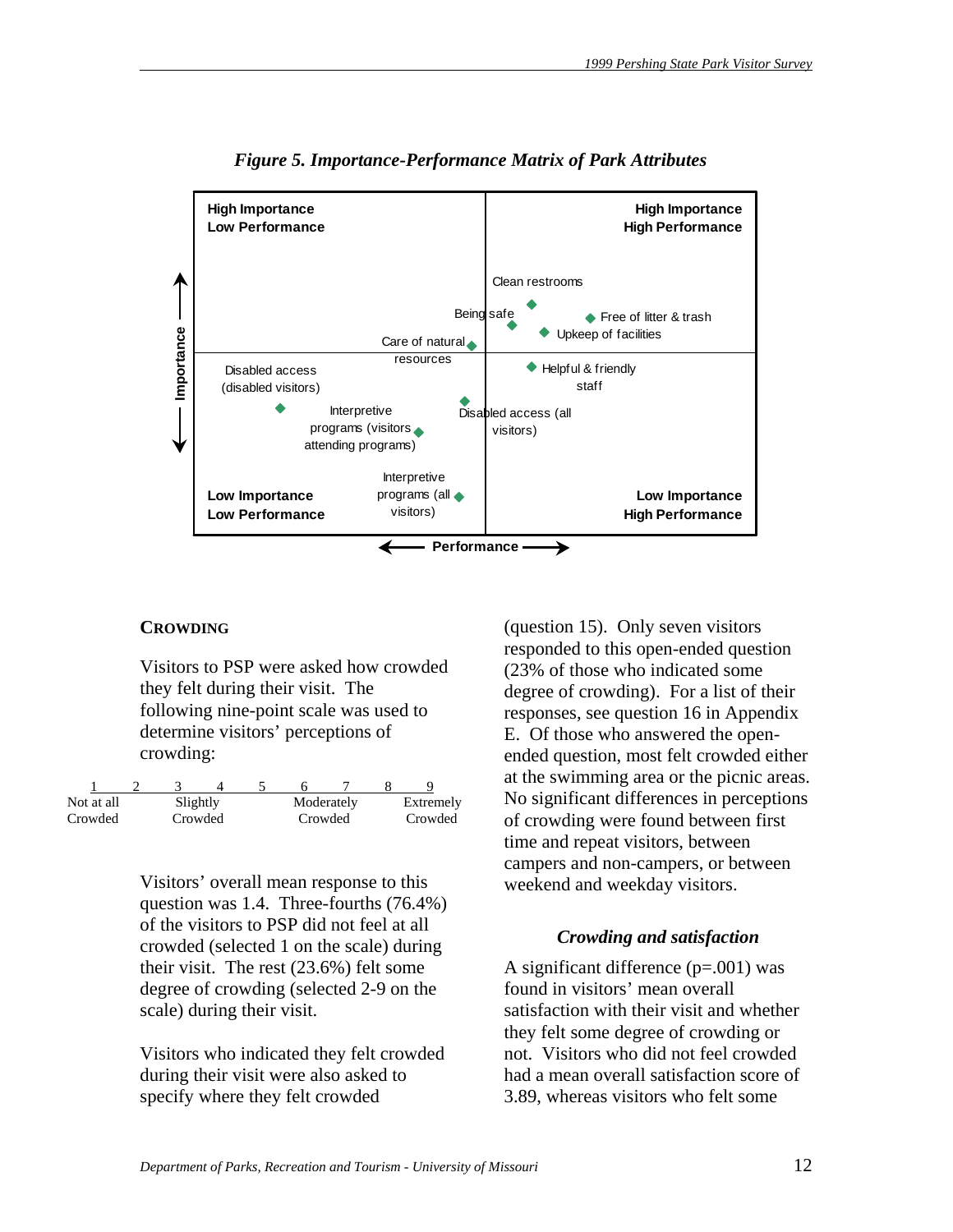degree of crowding had a mean overall satisfaction score of 3.63.

# **SAFETY CONCERNS OF VISITORS**

One-third (34.9%) of the visitors to PSP did not rate the park as excellent for safety. Of those, 40.9% (18 visitors) noted what influenced their rating. Their comments were grouped into categories and are shown in Figure 6. Appendix E, question 8, provides a list of the comments.

# *Figure 6. Comments from Visitors Not Rating PSP Excellent on Safety*



Half (50%) of the open-ended responses were from visitors who either had no reason for not rating safety excellent, or who felt that no place was perfect and could always improve. One-third (33.3%) of the open-ended responses, however, were from visitors who felt that the park needed improved facilities and/or signs.

Visitors were also given a list of nine attributes and were asked to indicate which of the nine would most increase their feeling of safety at PSP. Visitors chose only six of the nine attributes, and figure 7 shows the percentage of

responses given by visitors. Most (64.4%) felt that nothing specific would increase their feeling of safety, but 15.6% felt that more lighting would increase safety.

# *Figure 7. Percentage of Safety Attributes Chosen by Visitors*



Visitors who felt that more lighting in the park would most increase their feeling of safety were asked to indicate where they felt more lighting was necessary. Thirteen (93%) of those visitors who felt more lighting would increase safety answered this openended question. Their comments include more lighting at the restrooms and shower houses, along the boardwalk trail, in the campground, and along the park roads.

There were no significant differences in the rating of safety by first time visitors versus repeat visitors or by campers versus non-campers. Weekend visitors had a significantly higher  $(p<.01)$  safety rating (3.78) than weekday visitors (3.49). Female visitors also gave park safety a significantly higher  $(p<.05)$ rating (3.77) than male visitors (3.58).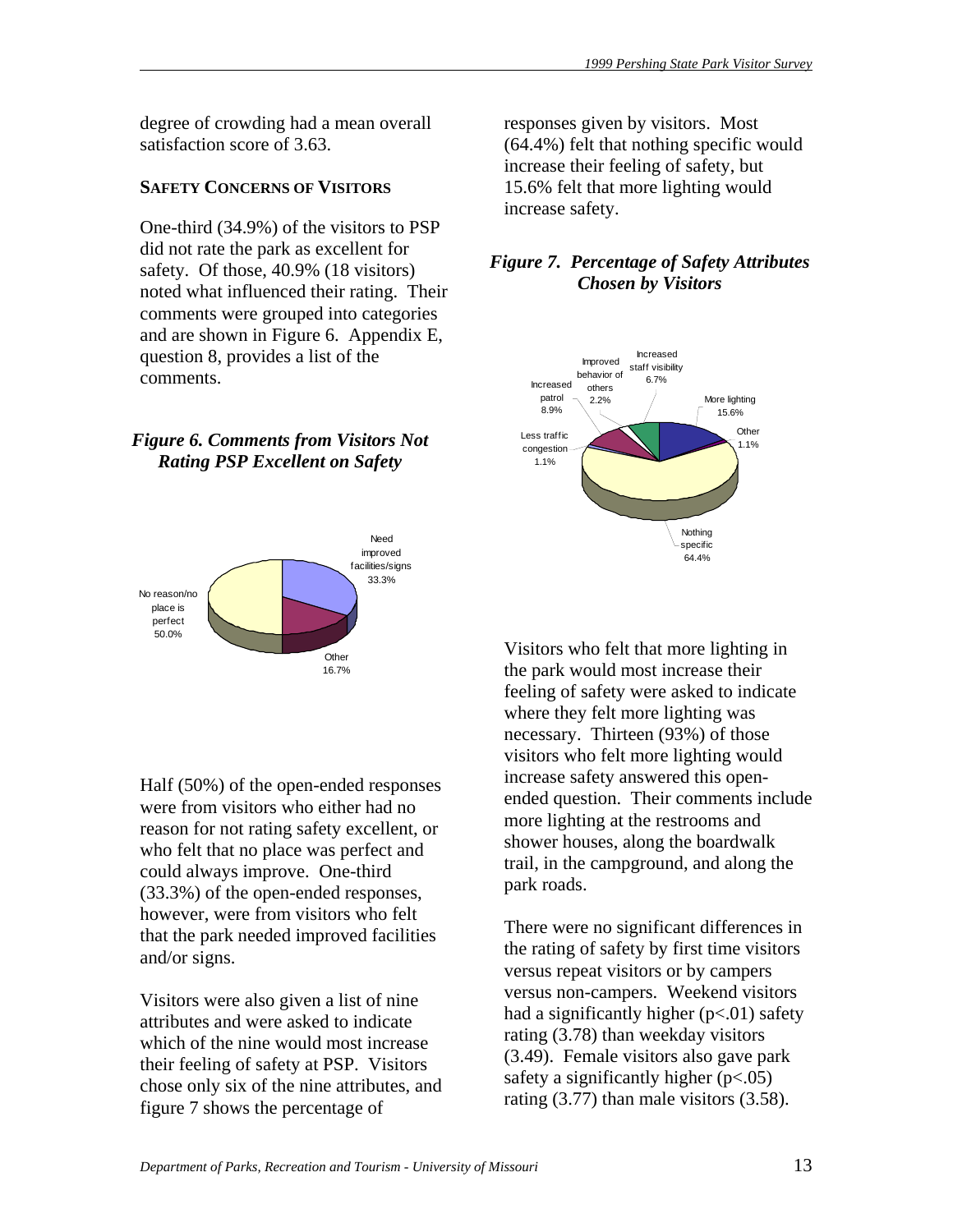There were no significant differences (p<.05) in safety ratings by any of the other socio-demographic characteristics.

To determine if there were differences in perceptions of crowding, satisfaction with park features, and overall satisfaction, responses were divided into two groups based on how they rated PSP on being safe. Group 1 included those who rated the park excellent, and Group 2 included those who rated the park as good, fair, or poor.

There were no differences in crowding between the two groups, but Group 1 was significantly  $(p<.001)$  more satisfied overall (3.98) than Group 2 (3.60). Group 1 also had significantly  $(p<.05)$ higher satisfaction ratings for all of the satisfaction features than Group 2, as well as significantly higher  $(p<.01)$ performance ratings for all of the park attributes.

# **SUPPORT OF RESERVATION SYSTEM**

PSP visitors were asked whether they would support setting aside at least 50% of all campsites in a reservation system, and charging a reservation fee not to exceed \$7.00. Fifty-six percent (56.4%) of visitors would support such a system, while 43.6% reported that they would not.

There was no significant difference between first time and repeat visitors and the percentage of each that would or would not support a reservation system, both more likely to support (53.7% and 57.9% respectively) than oppose (46.3% and 42.1% respectively) a reservation system. Nor was there a significant difference between weekend and weekday visitors and their support of a reservation system. Both were more

likely to support (57.9% and 53.7% respectively) than oppose (42.1% and 46.3% respectively) such a system.

There was a significant difference (p<.001) between campers and noncampers, however, and the percentage of each that would or would not support a reservation system. Non-campers were much more likely to support (67.1%) than oppose (32.9%) a reservation system, while campers were more likely to oppose  $(59.6\%)$  than support  $(40.4\%)$ implementing a reservation system (Figure 8).

# *Figure 8. Comparison of Support of Reservation System Between Campers and Non-campers*



# **SUPPORT OF "CARRY IN/CARRY OUT" TRASH SYSTEM**

PSP visitors were also asked to indicate whether they would be willing for the park to establish a "carry in and carry out" trash removal system, thereby promoting recycling and reducing the burden of handling trash in the park. Visitors were more likely to support (56.3%) the carry in/carry out trash system than oppose it (43.7%).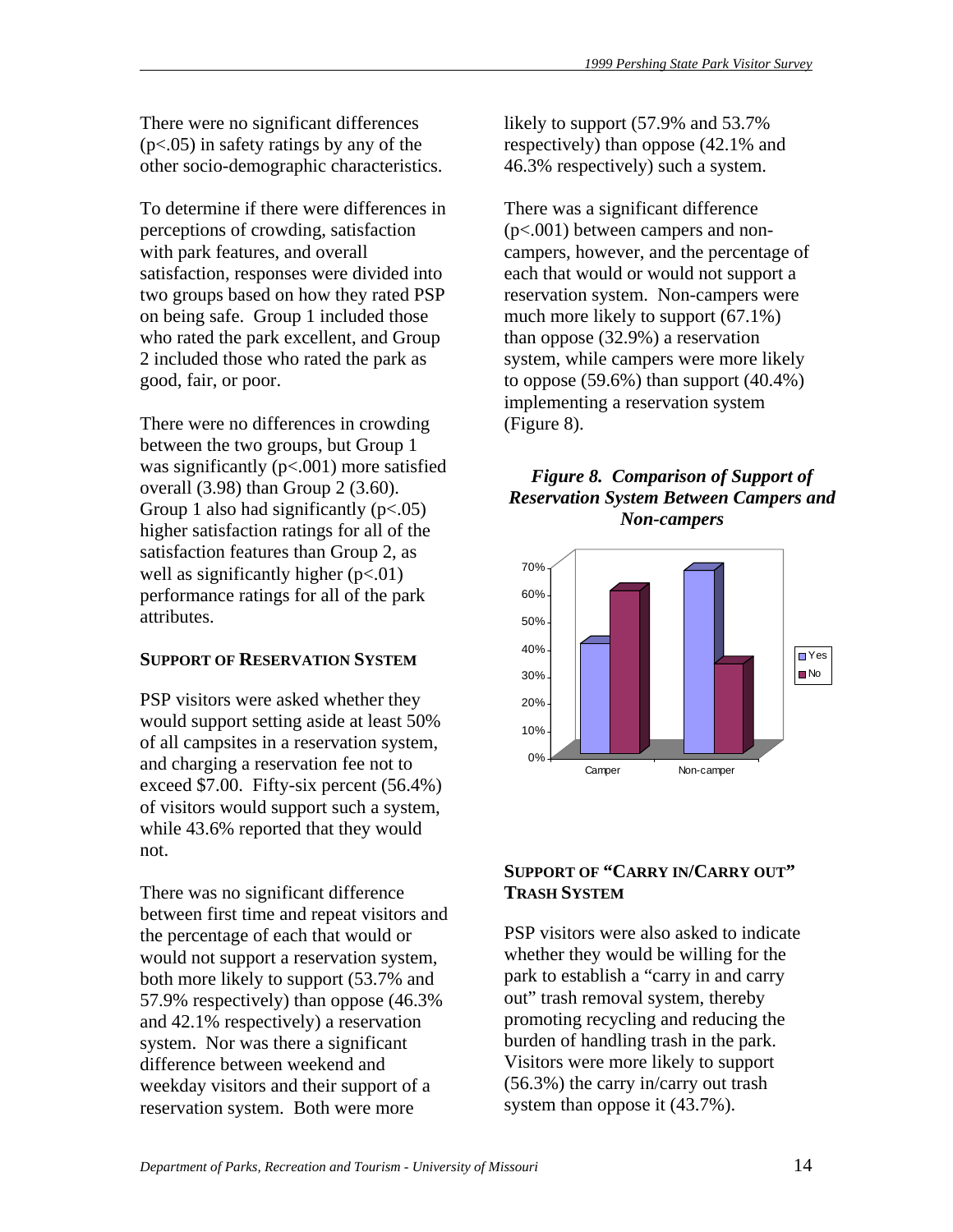No significant difference were found between first time and repeat visitors and the percentage of each in support of a carry in/carry out trash removal system, with both more likely to support (57.5% and 55.7% respectively) than oppose (42.5% and 44.3%) the proposed system. No significant difference was found between the percentages of weekend and weekday visitors and whether each would support or oppose this type of trash system, although weekend visitors were more likely to support (60.3%) than oppose (39.7%) the system while weekday visitors were slightly more likely to oppose (51.2%) than support (48.8%) the system.

There was, however, a significant difference  $(p<.05)$  between campers and non-campers, and whether each group would support this type of trash system. Campers were more likely to oppose (56.3%) than support (43.8%) the proposed system, while non-campers were more likely to support (64.8%) the system rather than oppose it  $(35.2\%)$ . Figure 9 shows the percentage of support or opposition between each group.

# **ADDITIONAL VISITOR COMMENTS**

Respondents to the survey were also given the opportunity to write any additional comments or suggestions on how DNR could make their experience at PSP a better one (question 23). Onefifth (26%) of the total survey participants responded to this question,

# *Figure 9. Support for "Carry In/Carry Out" Trash System Between Groups*



with 34 responses given by 32 respondents. The comments and suggestions were listed and grouped by similarities into 3 categories for frequency and percentage calculations. The list of comments and suggestions is found in Appendix G. Table 4 lists the frequencies and percentages of the comments and suggestions by category.

The majority (58.8%) of comments were general positive comments, such as: "Great place", "Keep up the good work," and "Very pretty park". The rest of the comments were categorized based on similar suggestions or comments, such as comments or suggestions about needing improvement to present facilities or providing additional facilities and other suggestions not falling into any other category.

| Category                                  | <b>Frequency</b> | <b>Percent</b> |
|-------------------------------------------|------------------|----------------|
| General positive comments                 | 20               | 58.8%          |
| 2. Need improved or additional facilities |                  | 26.5%          |
| Other                                     |                  |                |
| Total                                     | 34               | 100%           |

*Table 4. Frequency and Percentage of Comments and Suggestions from PSP Visitors*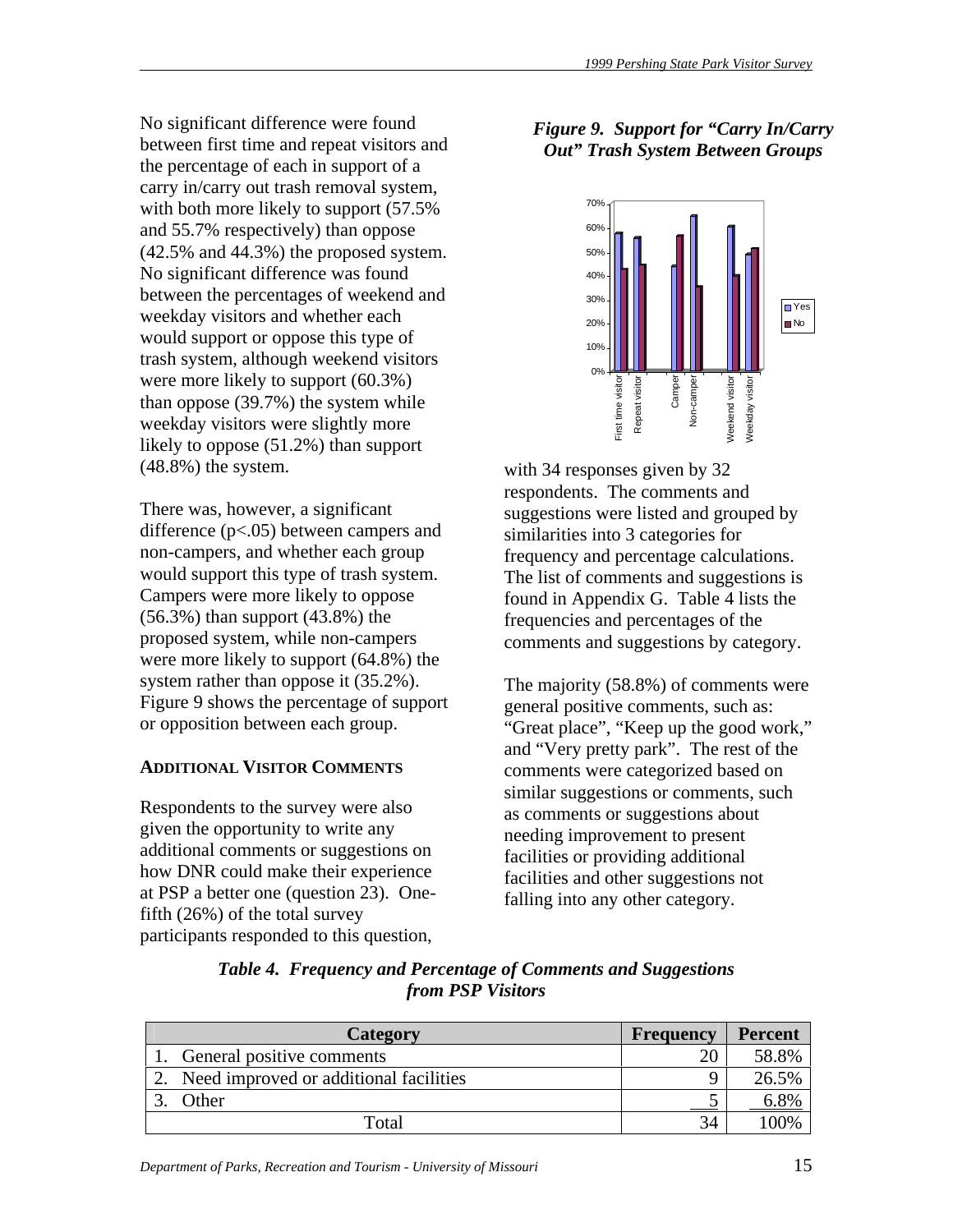# **Discussion**

# **MANAGEMENT IMPLICATIONS**

The results of this study provide relevant information concerning PSP visitors. However, the results should be interpreted with caution. The surveys were collected only during the study period of June, July, August, and September 1999; therefore, visitors who visit during other seasons of the year are not represented in the study's sample. The results, however, are still very useful to park managers and planners, because much of the annual visitation occurs during this period.

# *Satisfaction Implications*

Four-fifths (82.5%) of visitors reported that they were very satisfied with their park visit. Williams (1989) states that visitor satisfaction with previous visits is a key component of repeat visitation. The high percentage of repeat visitation (64.6%) combined with their positive comments provide evidence that PSP visitors are indeed satisfied with their park experience.

# *Safety Implications*

PSP managers should be commended for providing an atmosphere in which visitors feel safe. The I-P Matrix showed park safety having a high performance and importance rating, and only one-third of visitors did not give park safety an excellent rating (Figure 10). However, visitors' perception of safety should still be a management concern as visitors' safety concerns influenced their overall satisfaction (Figure 11). Improving park facilities

# *Figure 10. Safety Ratings of PSP.*



and adding more lighting throughout the park were visitors' safety concerns and suggestions.

# *Crowding Implications*

Crowding is not a significant issue at PSP. Visitors' perceptions of crowding at PSP were fairly low, with a mean crowded score of 1.4. Less than onefourth (23.6%) of visitors reported feeling some degree of crowding.

# *Figure 11. Satisfaction Ratings by Safety Concerns*

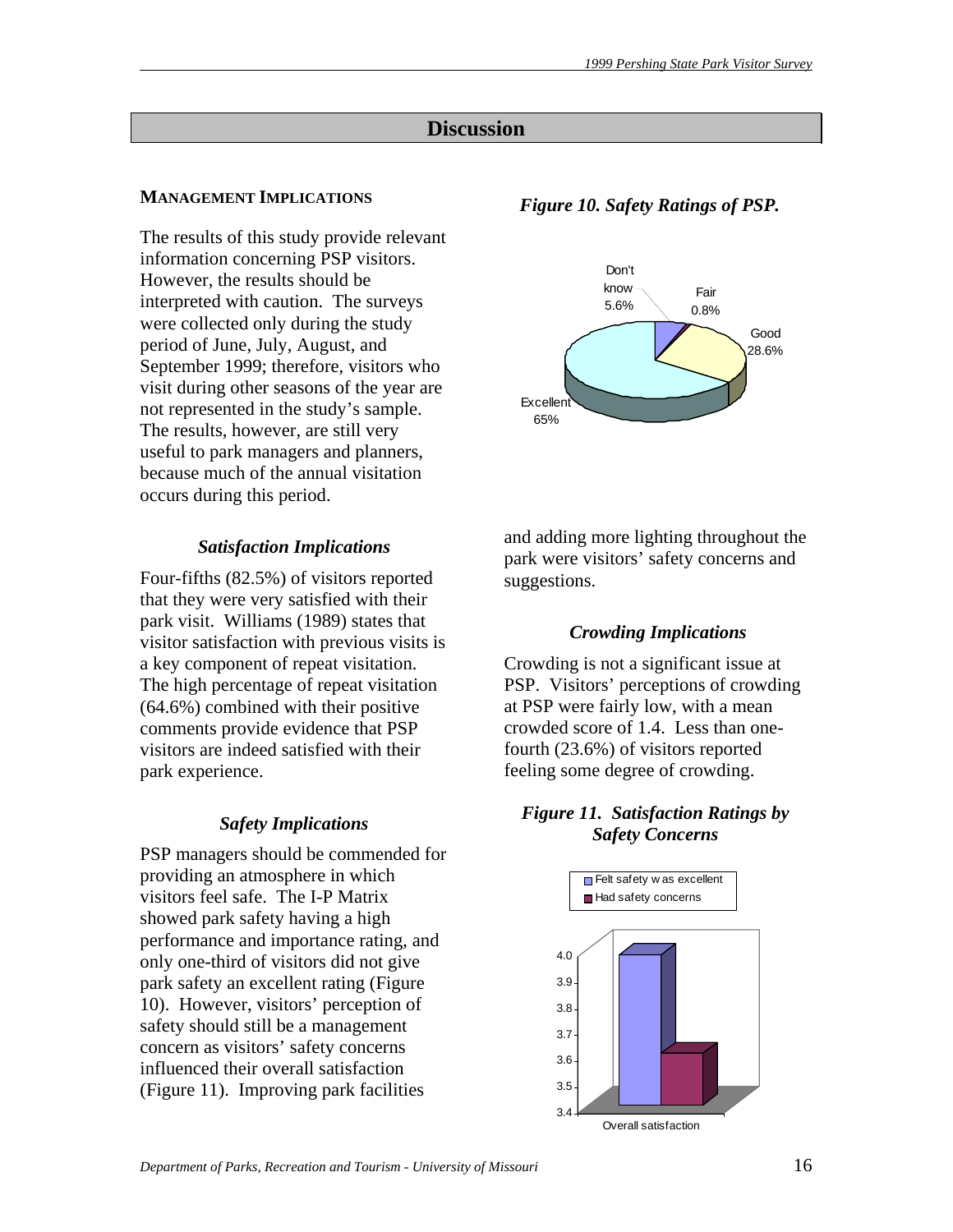# *Figure 12. Overall Satisfaction is Lower for Those Who Felt Crowded*



However, visitors' perceptions of crowding did influence their overall satisfaction at PSP, indicating that visitors' perceptions of crowding should still be a management concern. Visitors who felt crowded had a significantly lower overall satisfaction than visitors who did not feel crowded (Figure 12).

Crowding is a perceptual construct not always explained by the number or density of other visitors. Expectations of visitor numbers, the behavior of other visitors, and visitors' perception of resource degradation all play a significant role in crowding perceptions (Armistead & Ramthun, 1995; Peine et al., 1999). Further study of visitors could determine if crowding perceptions at PSP are due to the number of people or perhaps the behavior of those in the park.

# *Performance Implications*

Visitors felt that care of the natural resources was very important but rated PSP lower in performance in this area. This lower performance rating may be due in part to the logjam present in Locust Creek. The logjam is fairly visible to visitors and, in fact, one visitor

commented on it and requested that it be removed. Managers should be commended, however, on the high performance and importance ratings given to clean restrooms and upkeep of facilities, particularly since restroom cleanliness and facility upkeep are often given lower ratings by visitors to state parks (Fredrickson & Moisey, 1999).



*Logjam in Locust Creek at PSP.* 

# *Implications for PSP's Interpretive Programs*

Another area of concern for managers is the low performance and importance ratings given by visitors regarding PSP's interpretive programs. Although 10% of visitors to PSP reported attending an interpretive program, when asked how satisfied they were with PSP's interpretive programs, 59% of visitors said they didn't know. When asked to give performance ratings for the interpretive programs at PSP, again over half (52.7%) of visitors didn't know how to rate this attribute. These results suggest that visitors may not be aware of the interpretive programs, and thus do not attend them.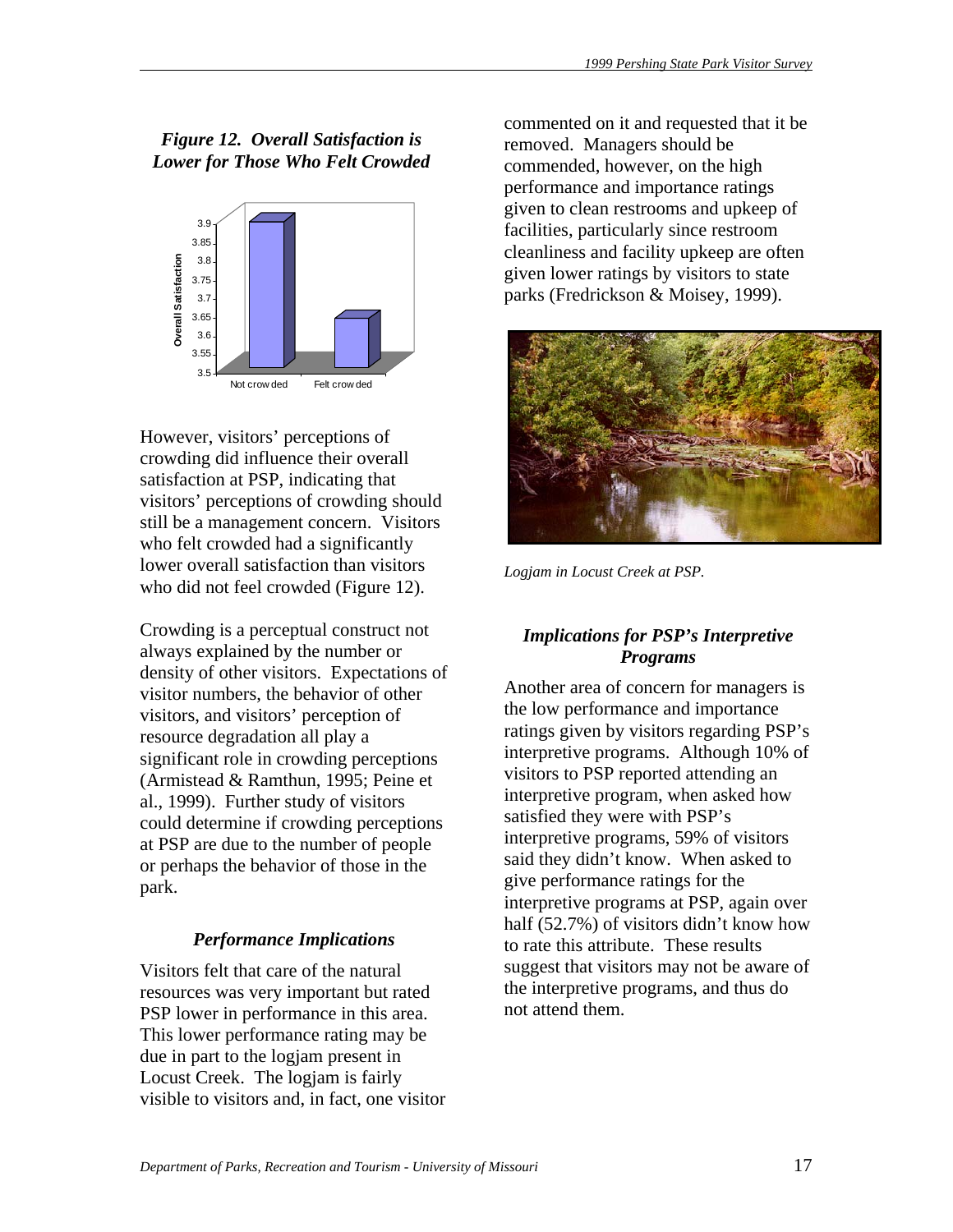# *Implementation of Reservation System*

Although more than half (56%) of the visitors reported that they would support the proposed reservation system, campers (the users most likely to be affected by such a system) responded with a majority (60%) who would not support such a system. Further analysis of campers was conducted comparing tent and RV campers and the percentage of each in support of or opposed to a reservation system. RV campers (those campers who might be expected to use the reservation system more) were more likely to oppose (58%) than support (42%) the proposed reservation system, as were tent campers (33% for, 68% against). Both weekend and weekday campers were also more likely to oppose (59% and 60% respectively) a reservation system than support it (41% and 40% respectively).

# *Implementation of "Carry In and Carry Out" Trash System*

Only a slight majority (56%) of visitors favored the proposed trash removal system. Further analysis of the users who might be most affected by this type of trash removal system (picnickers and campers) revealed that a slight majority (56%) of campers opposed the proposal while a slight majority (55%) of picnickers supported it.

# *Conclusion*

PSP managers should be commended in that PSP visitors are very satisfied with PSP, as evidenced by the high percentage of visitors who were repeat visitors, and also by their high satisfaction ratings, high performance ratings, and low crowding perceptions. The results of the present study suggest

some important management and planning considerations for PSP. Even though PSP visitors rated their visits and the park features relatively high, felt fairly safe, and did not feel very crowded, continued attention to safety, facility upkeep and improvement, and care of the natural resources can positively effect these ratings. Consideration should also be given as to whether implementation of a reservation system at PSP is necessary.

Just as important, on-going monitoring of the effects of management changes will provide immediate feedback into the effectiveness of these changes. On-site surveys provide a cost effective and timely vehicle with which to measure management effectiveness and uncover potential problems.

#### **RESEARCH RECOMMENDATIONS**

The results of the present study serve as baseline visitor information of PSP. The frequency and percentage calculations of survey responses provide useful information concerning sociodemographic characteristics, use patterns, and satisfaction of PSP visitors. In addition, the "sub-analysis" of data is important in identifying implications for management of PSP. (The sub-analysis in the present study included comparisons using Chi-square and ANOVA between selected groups, multiple linear regression, and the Importance-Performance analysis.) Additional relevant information may be determined from further sub-analysis of existing data. Therefore, it is recommended additional sub-analysis be conducted to provide even greater insight to management of the park.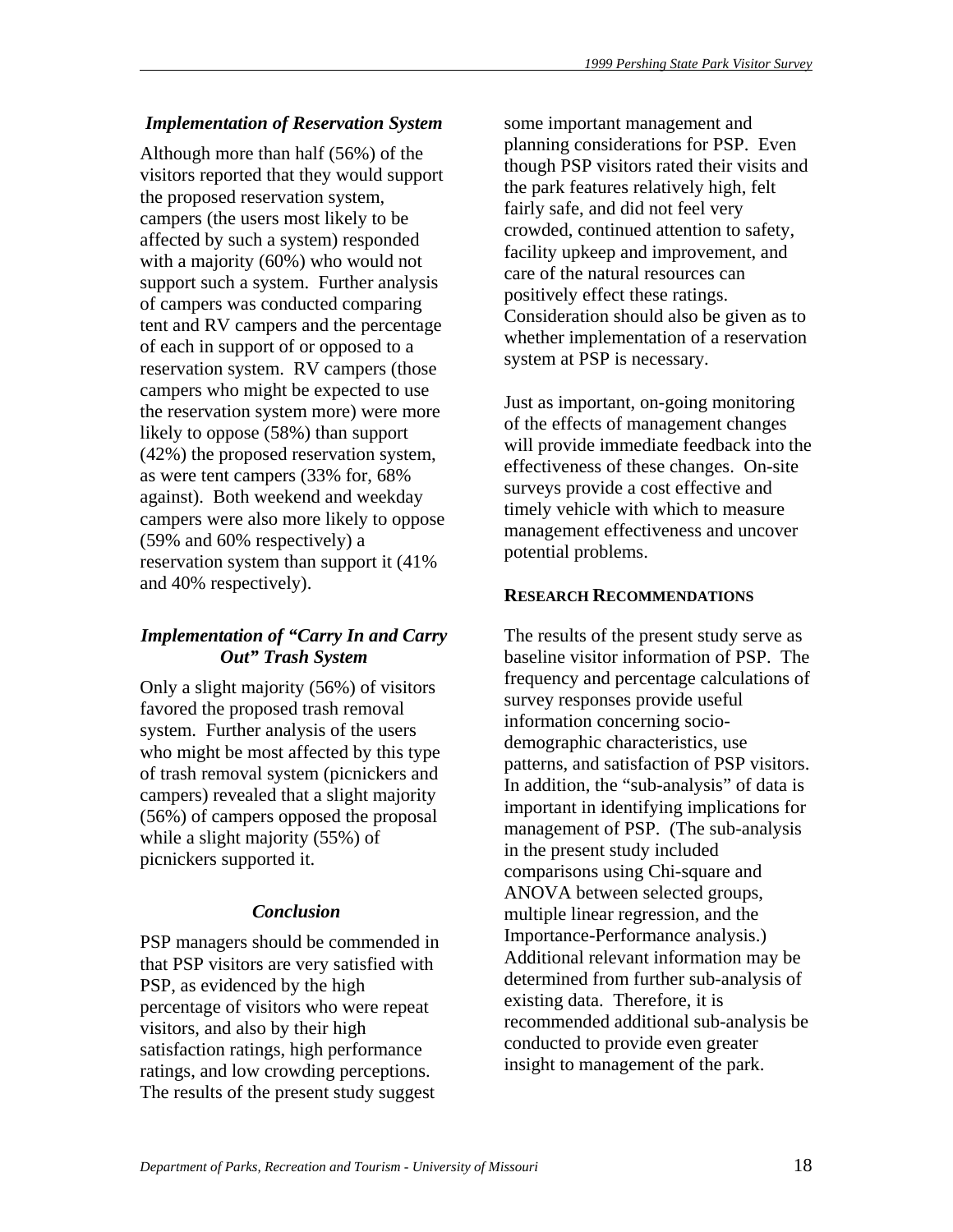Data collection should be on a continuum (Peine et al., 1999), which is why additional visitor surveys at PSP should also be conducted on a regular basis (e.g., every three, four, or five years). Future PSP studies can identify changes and trends in sociodemographic characteristics, use patterns, and visitors' satisfaction at PSP.

The methodology used in this study serves as a standard survey procedure that the DSP can use in the future. Because consistency should be built into the design of the survey instrument, sampling strategy and analysis (Peine et al., 1999), other Missouri state parks and historic sites should be surveyed similarly to provide valid results for comparisons of visitor information between parks, or to measure change over time in other parks.

The present study was conducted only during the study period of June, July, August, and September 1999. Therefore, user studies at PSP and other parks and historic sites might be conducted during other seasons for comparison between seasonal visitors.

# **METHODOLOGY RECOMMENDATIONS AND CONSIDERATIONS FOR PSP AND OTHER PARKS**

The on-site questionnaire and the methodology of this study were designed to be applicable to other Missouri state parks. Exit surveys provide the most robust sampling strategy to precisely define the visitor population (Peine et al., 1999); therefore, it is recommended that exit surveys be conducted at other

state parks and historic sites if at all possible.

# *Survey Administration*

Achieving the highest possible response rate (within the financial constraints) should be a goal of any study. To achieve higher response rates, the following comments are provided. The prize package drawing and the one-page questionnaire undoubtedly helped attain the high response rate in the present study. Continued use of the one-page questionnaire and the prize package drawing is suggested. Also, the fact that the surveyor approached visitors on foot while they were in the various recreation areas greatly contributed to the high response rates. Many visitors expressed appreciation that they were being asked their opinion, and would often engage the surveyor in further conversation about the park. For this reason, and because the surveyor was required to walk a roving route in the various recreation areas, an assistant to help administer the surveys would be helpful.

Another recommendation would be to have self-addressed, stamped envelopes available in future surveys to offer to non-respondents only after they do not volunteer to fill out the survey on-site. This technique may provide higher response rates, with minimal additional expense. One caution, however, is to always attempt to have visitors complete the survey on-site, and to only use the mail-back approach when it is certain visitors would otherwise be nonrespondents.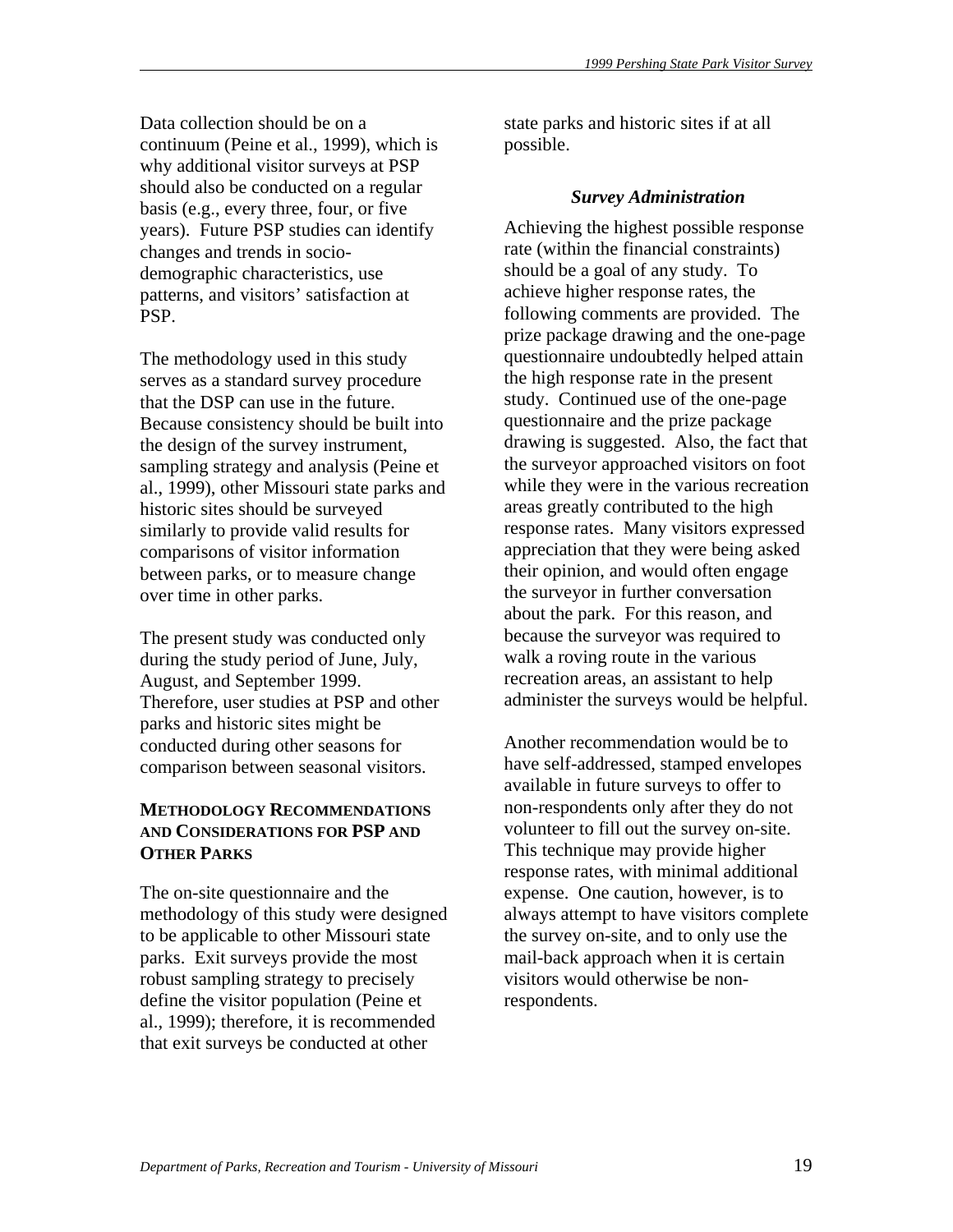# **References**

Armistead, J., & Ramthun, R. (1995). Influences on perceived crowding and satisfaction on the Blue Ridge Parkway. In Proceedings of the 1995 Northeastern Recreation Research Symposium (Forest Service General Technical Report NE-128, pp. 93-95). Saratoga Springs, NY: Department of Agriculture, Forest Service, Northeastern Forest Experiment Station.

Driver, B.L., Dustin, D., Baltic, T., Elsner, G., & Peterson, G. (1996). Nature and the human spirit: Overview. In B.L. Driver, D. Dustin, T. Baltic, G. Elsner, & G. Peterson (Eds.), Nature and the human spirit: Toward an expanded land management ethic (pp. 3-8). State College, PA: Venture Publishing, Inc.

Fink, D. A. (1997). Meramec State Park user survey. Unpublished master's research project, University of Missouri, Columbia.

Fredrickson, D. K. & Moisey, R. N. (1999). 1998 Missouri State Parks Visitor Survey. Report submitted to the Missouri Department of Natural Resources.

Folz, D. H. (1996). Survey research for public administration. Thousand Oaks, CA: Sage Publications.

Holst, S., & Simms, L. (1996). Park & soils: A decade of success for camps and crops. Missouri Resources, 13(2), 8-15.

Manning, R. E. (1986). Studies in outdoor recreation. Corvallis, OR: Oregon State University Press.

Masek, M. L. R. (1974). A park user fee survey for the Missouri state parks. Unpublished master's thesis, University of Missouri, Columbia.

McLellan, G., & Siehl, G. (1988). Trends in leisure and recreation: How we got where we are. Trends, 25 (4), 4-7.

Missouri Department of Natural Resources (DNR) (1998). [Missouri state park attendance]. Unpublished raw data.

Peine, J. D., Jones, R. E., English, M. R., & Wallace, S. E. (1999). Contributions of sociology to ecosystem management. In H. K. Cordell & J. C. Bergstrom (Eds.), Integrating social sciences with ecosystem management: Human dimensions in assessment, policy, and management (pp. 74-99). Champaign, IL: Sagamore Publishing.

Statistical Package for the Social Sciences (SPSS) (1996). Version 6.1 [Computer software]. Chicago: SPSS.

Tarrant, M. A., Bright, A. D., Smith, E., & Cordell, H. K. (1999). Motivations, attributes, preferences, and satisfactions among outdoor recreationists. In H. K. Cordell (Ed.), Outdoor recreation in American life: A national assessment of demand and supply trends (pp. 403-431). Champaign, IL: Sagamore Publishing.

Williams, D. R. (1989). Great expectations and the limits to satisfaction: a review of recreation and consumer satisfaction research. Outdoor Recreation Benchmark 1988: Proceedings of the National Outdoor Recreation Forum, Tampa, Florida, 422-438.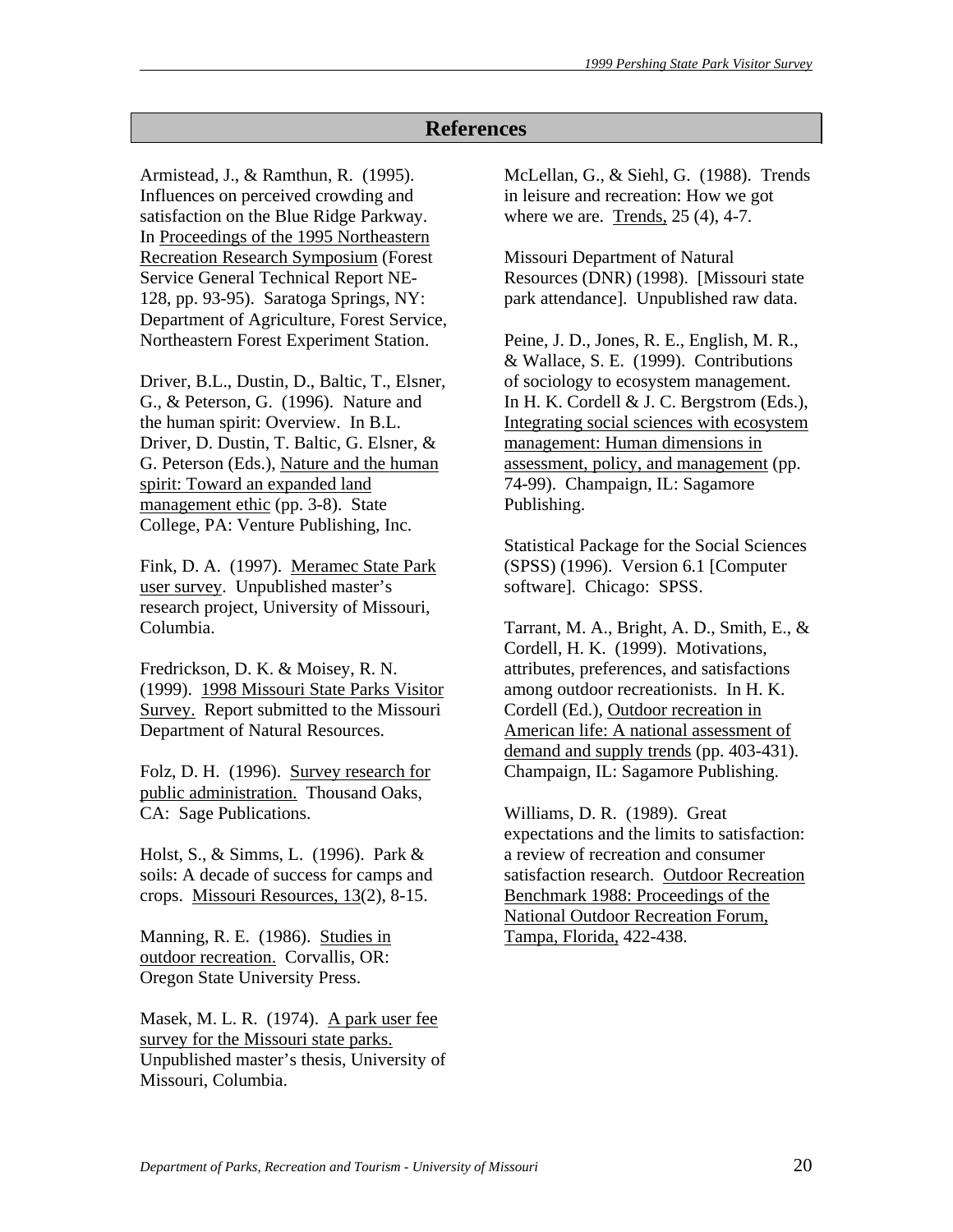# **Appendix A. Pershing State Park Visitor Survey**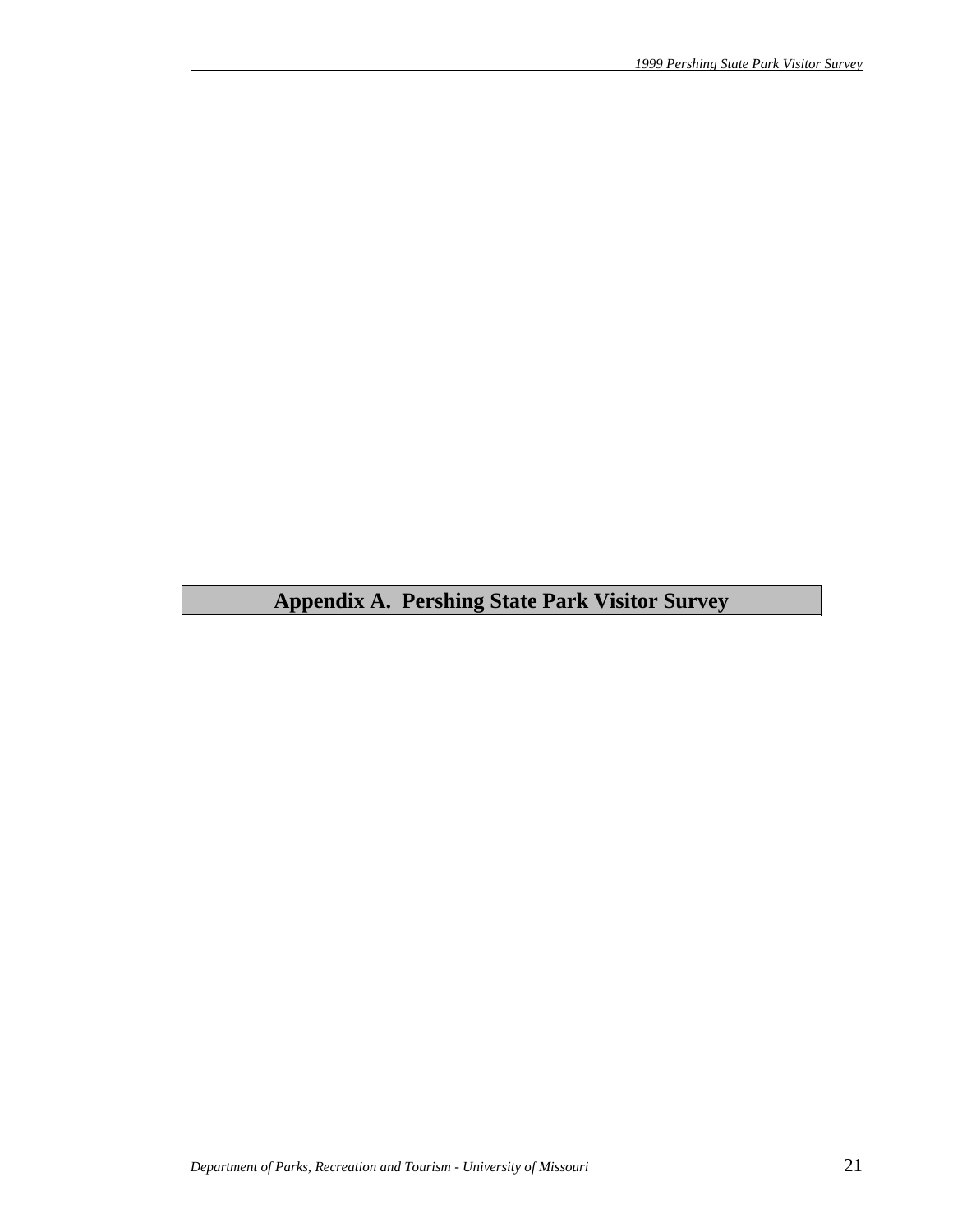

# **Pershing State Park**



The Missouri Department of Natural Resources and the University of Missouri are seeking your evaluation of Pershing State Park. This survey is voluntary and completely anonymous. Your cooperation is important in helping us make decisions about managing this park. Thank you for your time.

- 1. Is this your first visit to Pershing State Park? (Check only one box.)
	- If no, how many times have you visited this park in the  $\square$  yes  $\Box$ no past year?
- 2. During this visit to the park, are you staying overnight? (Check only one box.)
	- $\square$  yes If yes, how many nights are you staying at or near the park during this visit?
	- (If no, skip to question 4.)  $\Box$  no
- If staying overnight, where are you staying? (Check only one box.) 3. □ campground in Pershing State Park
	- $\Box$  tent □ RV/trailer/camper
	- $\square$  nearby lodging facilities
	- □ nearby campground
	- $\square$  friends/relatives
	- Dother (Please specify.)
- With whom are you visiting the park? (Check only one box.) 4.  $\square$  alone  $\Box$  family and friends  $\square$  family  $\square$  friends
	- □ club or organized group □ other (Please specify.)
- 5. Which recreational activities have you engaged in during this park visit? (Check all that apply.)

| $\Box$ picnicking $\Box$ walking |                | D walking boardwalk trail                                                 |
|----------------------------------|----------------|---------------------------------------------------------------------------|
| $\Box$ fishing                   | $\Box$ archery | $\square$ attending interpretive program                                  |
| $\Box$ camping                   |                | $\Box$ viewing wildlife $\Box$ attending special event                    |
| $\Box$ hiking                    |                | □ studying nature □ visiting Pershing Boyhood Home Historic Site          |
|                                  |                | □ swimming □ birdwatching □ visiting Locust Creek Covered Bridge Historic |
| □ other (Please specify.)        |                | Site                                                                      |

6. How satisfied are you with each of the following in Pershing State Park? (Check one box for each feature.)

|    |                       | Very<br>Satisfied | Satisfied | Dissatisfied | Very<br>Dissatisfied | Don't<br>Know |  |
|----|-----------------------|-------------------|-----------|--------------|----------------------|---------------|--|
|    | campground            |                   |           |              |                      | Е             |  |
| Ð. | park signs            |                   |           |              |                      |               |  |
|    | picnic areas          | o                 | G         |              |                      | □             |  |
| ₫. | swimming area         |                   |           |              |                      | ш             |  |
|    | archery range         |                   |           |              |                      | □             |  |
|    | boardwalk trail       |                   |           |              |                      |               |  |
|    | interpretive programs |                   |           |              |                      |               |  |

7. How do you rate Pershing State Park on each of the following? (Check one box for each feature.) Don't

|                                      | Excellent | Good   | Fair | Poor | Know |
|--------------------------------------|-----------|--------|------|------|------|
| being free of litten trash           |           | $\Box$ |      | □    |      |
| having clean restrooms               |           |        |      |      | ⊔    |
| upkeep of park facilities            |           | п      | B    |      | Ø    |
| having a helpful & friendly staff    |           | п      |      | ш    | п    |
| access for persons with disabilities |           | ы      | ш    | . .  | п    |
| care of natural resources            |           |        |      | . .  | п    |
| interpretive programs                | н         |        |      |      | о    |
| being safe                           |           |        |      |      |      |

- 8. If you did not rate this park as excellent on being safe, what influenced your rating?
- 9. Which of the following would most increase your feeling of being safe at Pershing State Park? (Check only one box.)

| $\Box$ more lighting                 | □ improved behavior of others                |
|--------------------------------------|----------------------------------------------|
| where?                               | $\square$ increased visibility of park staff |
| $\square$ less crowding              | $\Box$ less traffic congestion               |
| □ nothing specific                   | □ other (Please specify.)                    |
| $\Box$ improved upkeep of facilities |                                              |
| □ increased law enforcement patrol   |                                              |



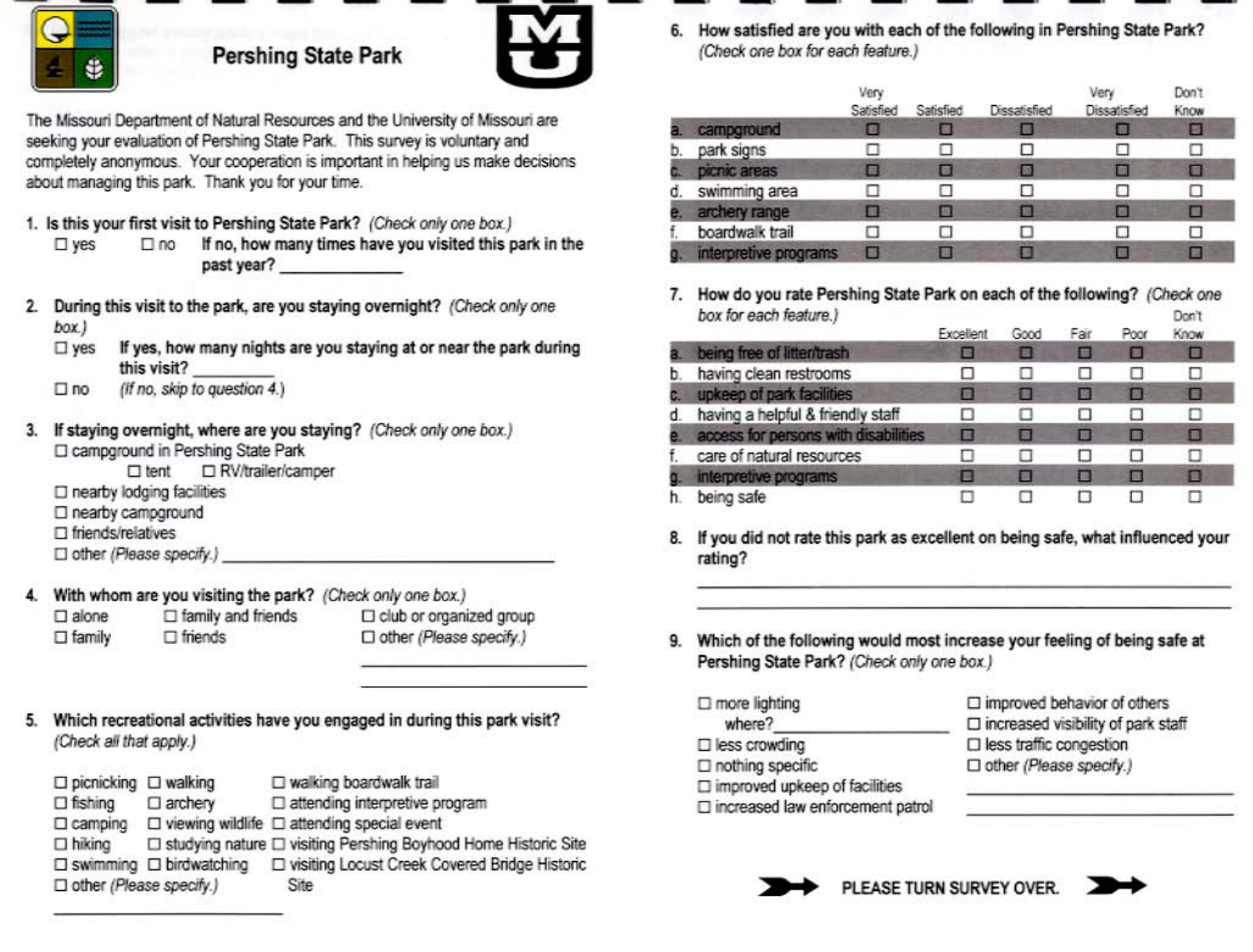- 10. Do you support setting aside at least 50% of all campsites in a reservation system in order to quarantee a site, and charging a reservation fee not to exceed \$7.00? (Check only one box.)  $\square$  ves  $\Box$ no
- 11. Do you support establishing a "carry in and carry out" system as a means of promoting recycling and reducing the burden of handling trash in this park? (Check only one box.)  $\square$  yes  $\square$  no
- 12. When visiting any state park, how important are each of these items to you? (Check one box for each feature.)

|    |                                         | Very<br>Important | Important | Unimportant | Verv<br>Unimportant | Don't<br>Know |
|----|-----------------------------------------|-------------------|-----------|-------------|---------------------|---------------|
|    | being free of litter/trash              | Ξ                 | 冒         | Е           |                     | е             |
|    | having clean restrooms                  |                   |           | П           |                     |               |
|    | upkeep of park facilities               | A۸                |           | Е           | ш                   | E             |
| ₫. | having a helpful &<br>friendly staff    |                   |           |             |                     |               |
| в. | access for persons with<br>disabilities | e                 |           | в           |                     |               |
|    | care of natural resources               |                   |           |             |                     | П             |
|    | <b>Interpretive programs</b>            | Ω                 | o         | о           | н                   | □             |
|    | being safe                              |                   |           |             |                     |               |

13. Overall, how satisfied are you with this visit to Pershing State Park? (Check only one box.)

| Very      |           |              | Very         |
|-----------|-----------|--------------|--------------|
| Satisfied | Satisfied | Dissatisfied | Dissatisfied |
| <b>F</b>  |           | ٠            |              |

14. During this visit, how crowded did you feel? (Circle one number.)

|                        |  |  |            | υ       | 6         |         |  |  |
|------------------------|--|--|------------|---------|-----------|---------|--|--|
| Not at all<br>Slightly |  |  | Moderately |         | Extremely |         |  |  |
| Crowded<br>Crowded     |  |  |            | Crowded |           | Crowded |  |  |

15. If you felt crowded on this visit, where did you feel crowded?

16. What is your age? 17. Gender? 
<sub>□</sub> female  $\square$  male 18. What is the highest level of education you have completed? (Check only one box.)

| $\square$ grade school | □ vocational school    | $\Box$ graduate of 4-year college |
|------------------------|------------------------|-----------------------------------|
| □ high school          | $\square$ some college | $\Box$ post-graduate education    |

19. What is your ethnic origin? (Check only one box.)

| $\Box$ Asian | African American | □ Native American/American Indian |
|--------------|------------------|-----------------------------------|
| □ Hispanic   | Caucasian/White  | Other (Please specify.)           |

20. Do you have a disability that substantially limits one or more life activities or might require special accommodations?

If yes, what disability or disabilities do you have?  $\square$  yes  $\square$  no

- 21. What is your 5-digit zip code (or country of residence, if you live outside the  $U.S.P.$
- 22. What is your annual household income?

| $\Box$ less than \$25,000  | $\Box$ \$50,001 - \$75,000 |
|----------------------------|----------------------------|
| $\Box$ \$25,000 - \$50,000 | □ over \$75,000            |

23. Please write any additional comments about your park visit or suggestions on how the Missouri Department of Natural Resources can make your experience in Pershing State Park a better one.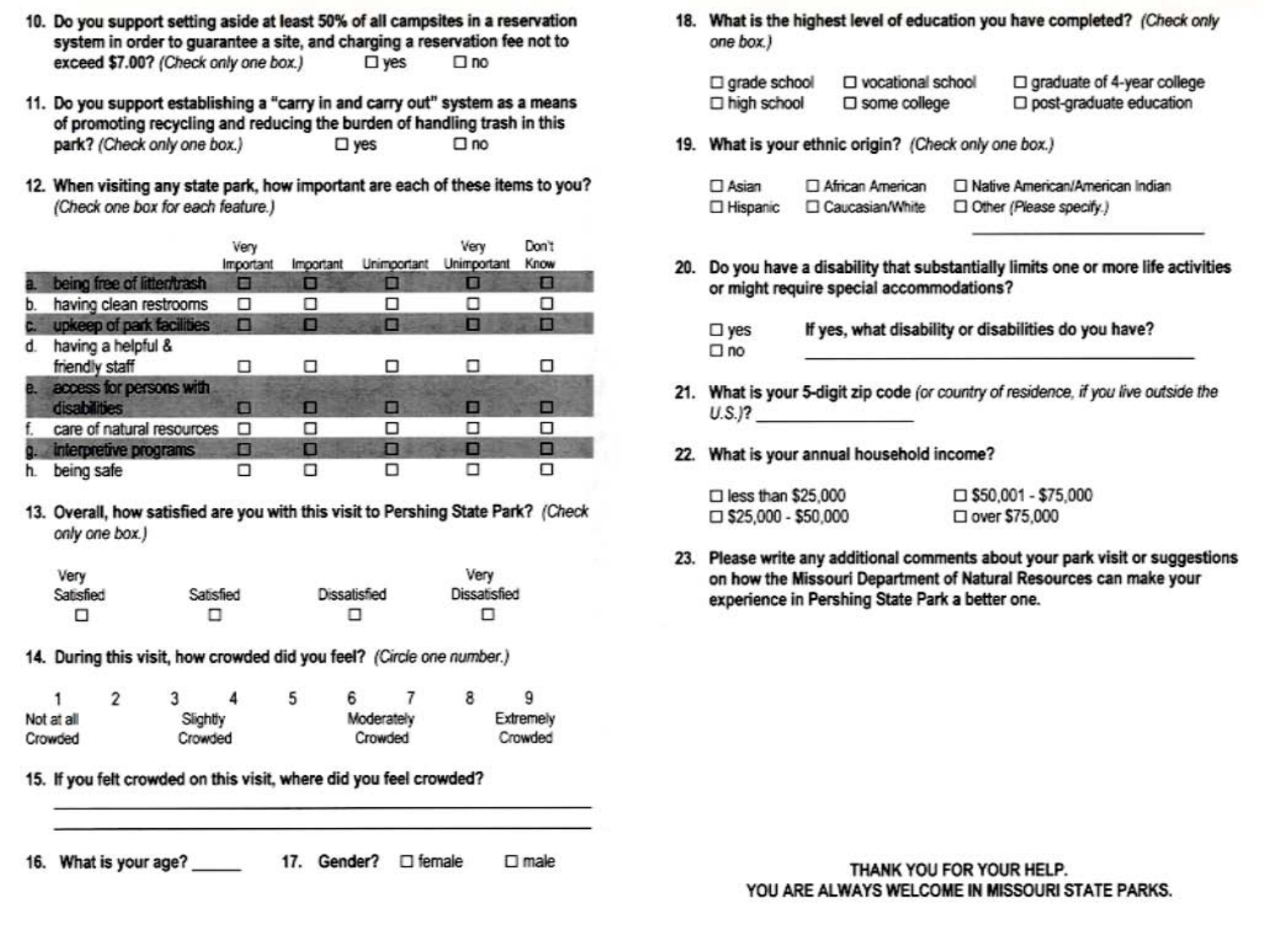**Appendix B. Survey Protocol**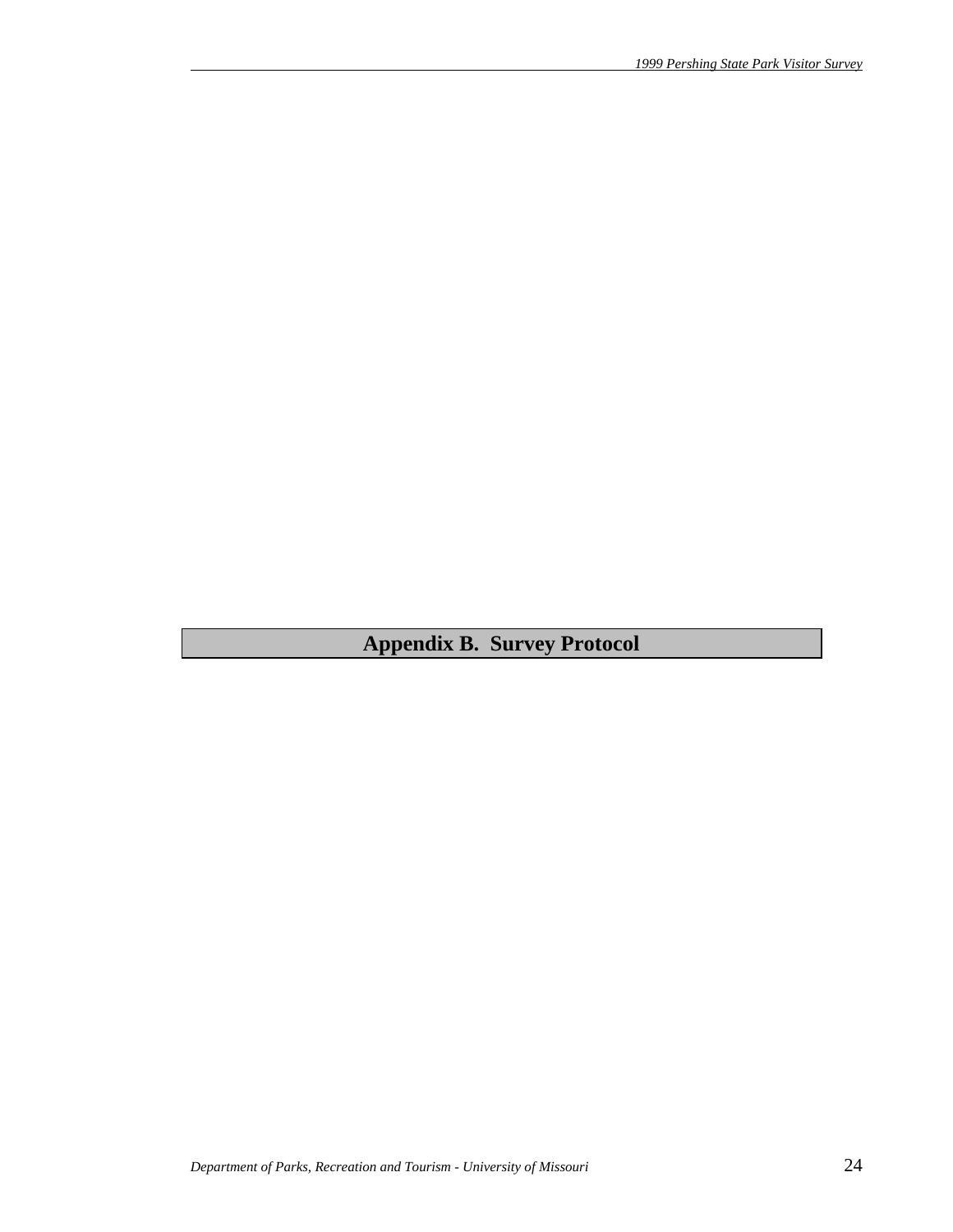# **Protocol for Pershing State Park Visitor Survey**

 Hi, my name is \_\_\_\_\_, and I am conducting a survey of park visitors for Missouri state parks. The information that I am collecting will be useful for future management of Pershing State Park.

 The survey is one page, front and back side, and only takes about 3-5 minutes to complete. Anyone who is 18 or older may complete the survey, and by completing the survey, you have the opportunity to enter your name in a drawing for a prize package of \$100 worth of concession coupons. Your participation is voluntary, and your responses will be completely anonymous.

 Your input is very important to the management of Pershing State Park. Would you be willing to help by participating in the survey?

[If no,] Thank you for your time. Have a nice day.

[If yes,]

 Here is a pencil and clipboard with the survey attached (for each respondent). Please complete the survey on both sides. When finished, return the survey(s), clipboard(s), pencils, and prize entry form(s) to me.

 Thank you for taking time to complete the survey. Your help is greatly appreciated. Have a nice day.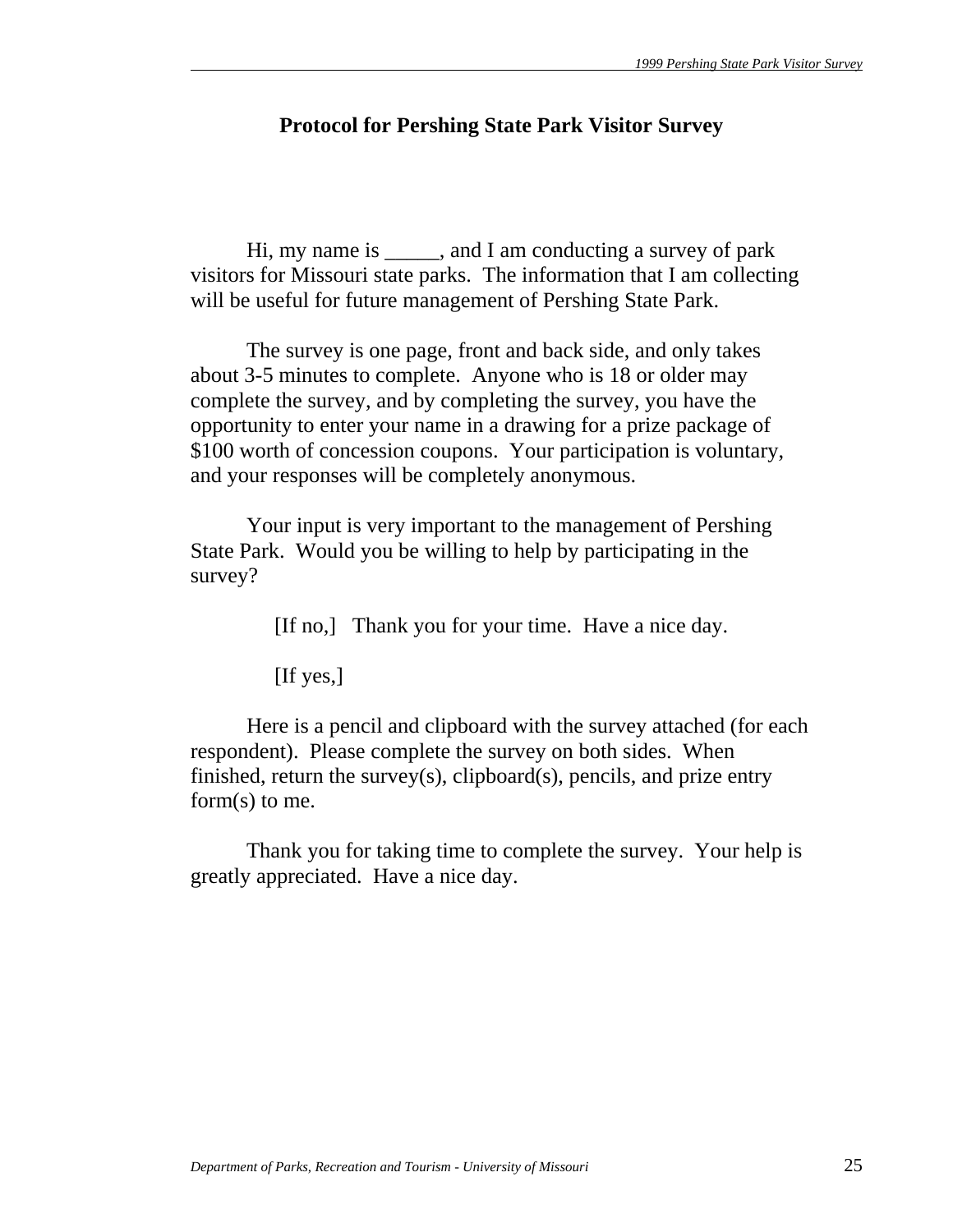# **Appendix C. Prize Entry Form**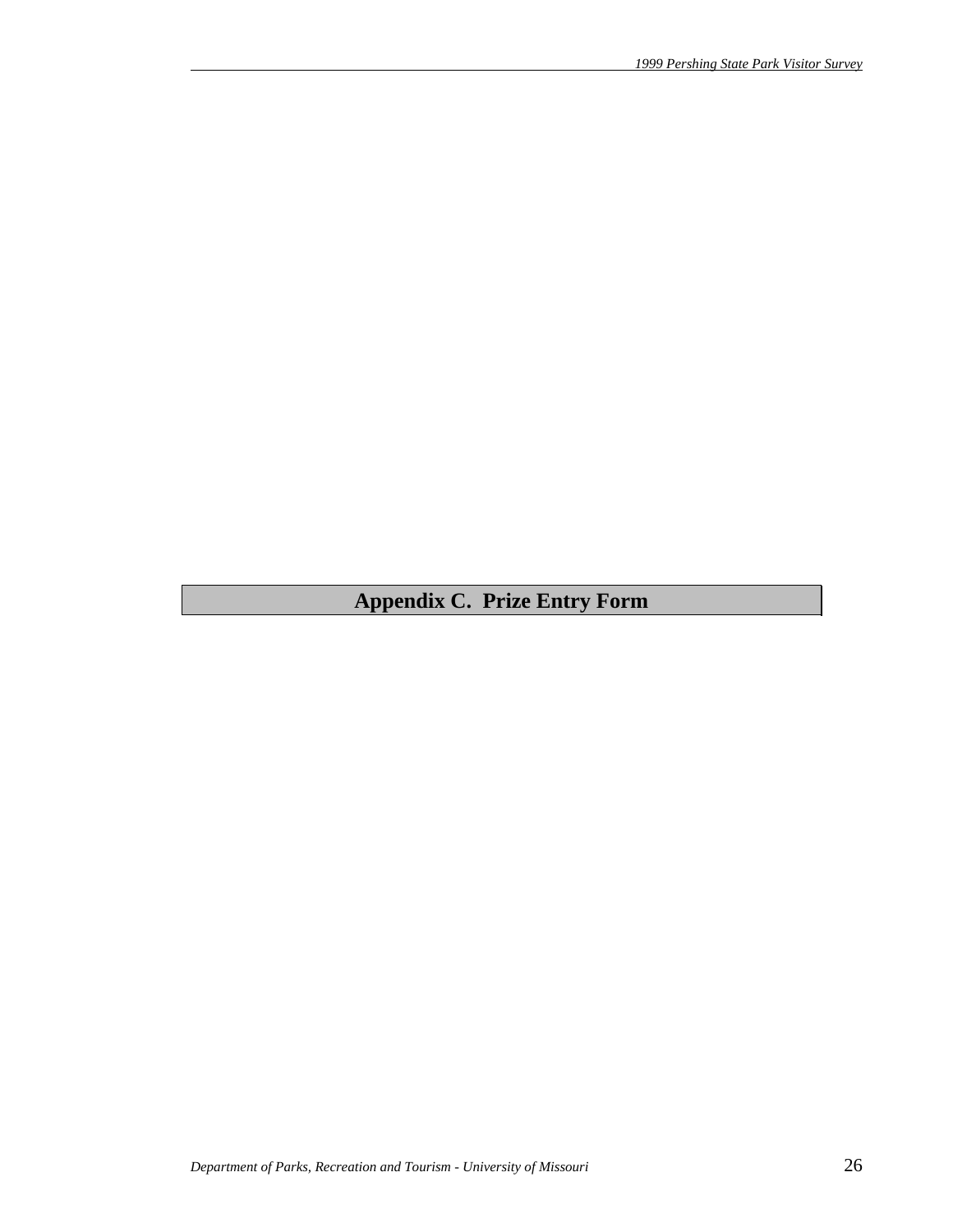#### **WIN A PRIZE PACKAGE OF CONESSION COUPONS WORTH \$100**

 **Enter a drawing to win \$100 worth of gift certificates! These certificates are good for any concessions at any state park or historic site. Concessions include cabin rentals, canoe rentals, boat rentals, restaurant dining, horseback riding, etc.** 

 **You many enter the drawing by simply filling out the back of this entry form and returning it to the surveyor. Your name, address, and telephone number will be used only for this drawing; thus, your survey responses will be anonymous. The drawing will be held November 1, 1999. Winners will be notified by telephone or mail. Redemption of gift certificates is based on dates of availability through August 31, 2000.** 

| Name:           |              |  |  |  |
|-----------------|--------------|--|--|--|
| <b>Address:</b> |              |  |  |  |
|                 |              |  |  |  |
|                 |              |  |  |  |
| <b>Phone #:</b> | $\mathbf{C}$ |  |  |  |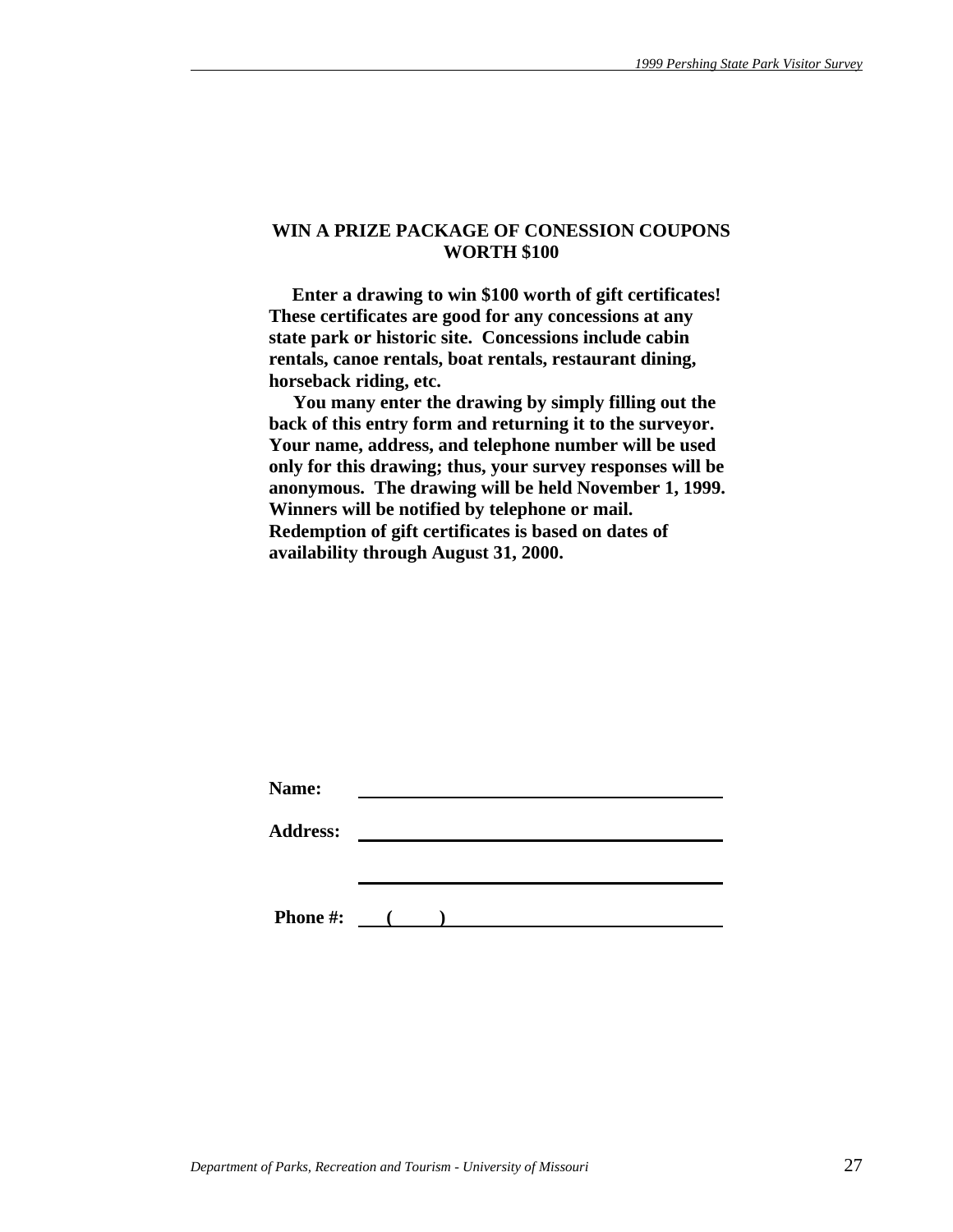# **Appendix D. Observation Survey**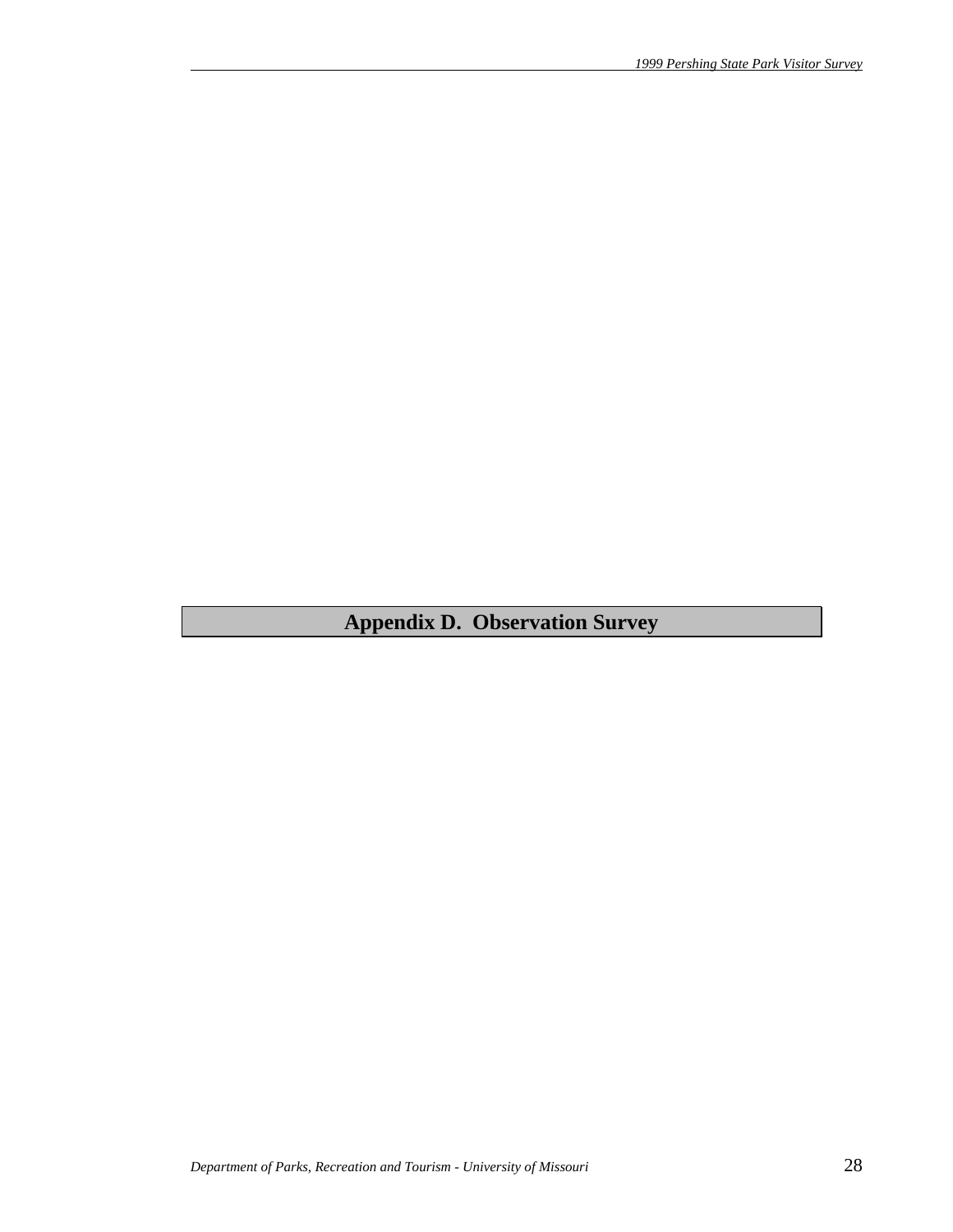|                             |                 |            | Weather Temperature Fernandella Park/Site |                           |      |  |  |
|-----------------------------|-----------------|------------|-------------------------------------------|---------------------------|------|--|--|
|                             |                 |            |                                           |                           |      |  |  |
|                             |                 | Survey #'s | # of<br><b>Adults</b>                     | $#$ of<br><b>Children</b> | Area |  |  |
| $1\,$                       |                 |            |                                           |                           |      |  |  |
| $\overline{2}$              |                 |            |                                           |                           |      |  |  |
| $\ensuremath{\mathfrak{Z}}$ |                 |            |                                           |                           |      |  |  |
| $\overline{4}$              |                 |            |                                           |                           |      |  |  |
| $\overline{5}$              |                 |            |                                           |                           |      |  |  |
| $\sqrt{6}$                  |                 |            |                                           |                           |      |  |  |
| $\boldsymbol{7}$            |                 |            |                                           |                           |      |  |  |
| $8\,$                       |                 |            |                                           |                           |      |  |  |
| $\overline{9}$              |                 |            |                                           |                           |      |  |  |
|                             | $10\,$          |            |                                           |                           |      |  |  |
|                             | 11              |            |                                           |                           |      |  |  |
|                             | 12              |            |                                           |                           |      |  |  |
|                             | 13              |            |                                           |                           |      |  |  |
|                             | 14              |            |                                           |                           |      |  |  |
|                             | $\overline{15}$ |            |                                           |                           |      |  |  |
|                             | $16\,$          |            |                                           |                           |      |  |  |
|                             | 17              |            |                                           |                           |      |  |  |
|                             | 18              |            |                                           |                           |      |  |  |
|                             | 19              |            |                                           |                           |      |  |  |
|                             | 20              |            |                                           |                           |      |  |  |
|                             | 21              |            |                                           |                           |      |  |  |
|                             | 22              |            |                                           |                           |      |  |  |
|                             | 23              |            |                                           |                           |      |  |  |
|                             | 24              |            |                                           |                           |      |  |  |
|                             | $\overline{25}$ |            |                                           |                           |      |  |  |
|                             | 26              |            |                                           |                           |      |  |  |
|                             | $\overline{27}$ |            |                                           |                           |      |  |  |
|                             | $28\,$          |            |                                           |                           |      |  |  |
|                             | 29              |            |                                           |                           |      |  |  |
|                             | 30              |            |                                           |                           |      |  |  |
|                             | 31              |            |                                           |                           |      |  |  |
|                             | 32              |            |                                           |                           |      |  |  |
|                             | 33              |            |                                           |                           |      |  |  |
|                             | 34              |            |                                           |                           |      |  |  |
|                             | 35              |            |                                           |                           |      |  |  |
|                             |                 |            |                                           |                           |      |  |  |

# **Time Slot Codes: Weather Codes (examples):**

| Time Slot $1 = 8:00 - 12:00$ p.m. | Hot & Sunny  | Windy |
|-----------------------------------|--------------|-------|
| Time Slot $2 = 12:00 - 4:00$ p.m. | Cold & Rainy | Sunny |
| Time Slot $3 = 4:00 - 8:00$ p.m.  | Cloudy       | Humid |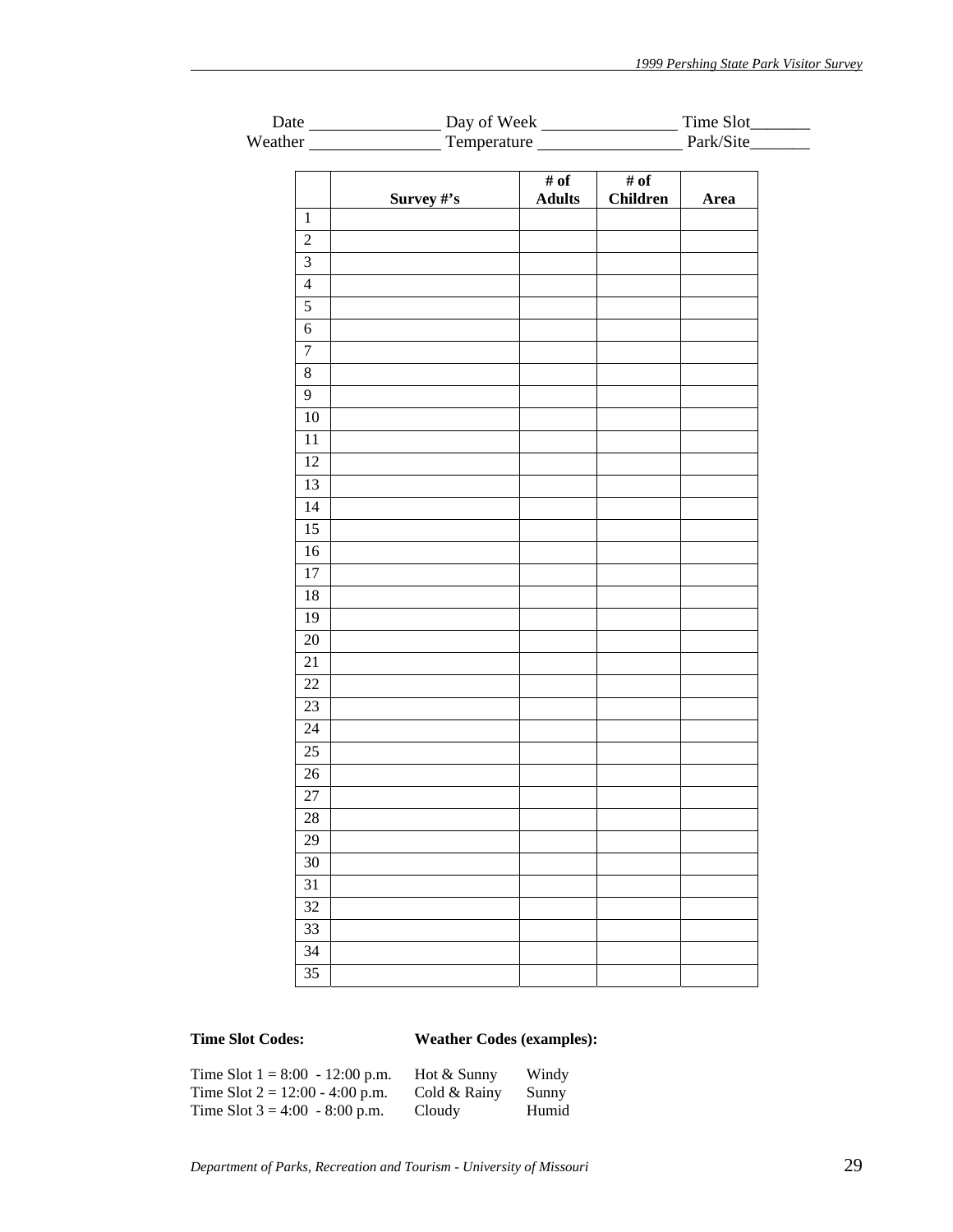# **Appendix E. Responses to Survey Questions**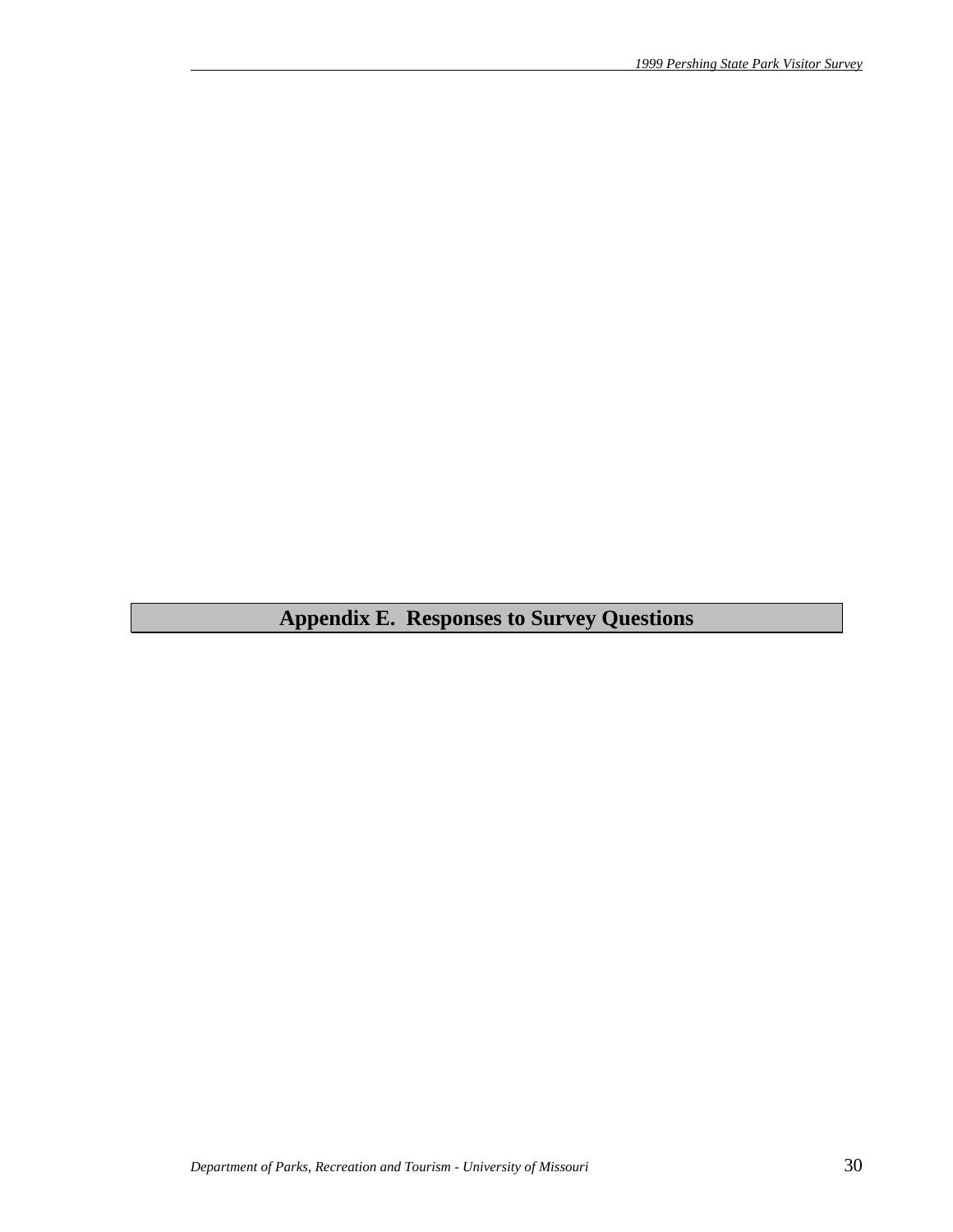# **Pershing State Park Visitor Survey**

#### **1. Is this your first visit to Pershing State Park?** (n=130)

yes 35.4% no 64.4%

**If no, how many times have you visited this park in the past year?** (n=73)

*The responses from this open-ended question were grouped into the following 9 categories:*

| 0         | 11.0% |
|-----------|-------|
| 1         | 12.3% |
| 2         | 17.8% |
| 3         | 8.2%  |
| 4-5       | 17.2% |
| $6 - 10$  | 12.3% |
| 11-20     | 11.0% |
| $21 - 50$ | 20.0% |
| $51+$     | 1.4%  |

The average # of times repeat visitors visited the park in the past year was 8.7 times.

#### **2. During this visit to the park, are you staying overnight?** (n=126)

| yes | 42.1% |
|-----|-------|
| no  | 57.9% |

#### **If yes, how many nights are you staying overnight at or near the park during this visit?** (n=39)

*The responses from this open-ended question were grouped into the following 6 categories:*

| ı   | 20.5% |
|-----|-------|
| 2   | 48.7% |
| 3   | 12.8% |
| 5   | 12.8% |
| 7-8 | 5.2%  |

The average # of nights respondents visiting the park for more than one day stayed was 2.6.

# **3. If staying overnight, where are you staying?** (n=50)

|                           | campground in Pershing State Park | 100%    |
|---------------------------|-----------------------------------|---------|
| tent                      | 14.6%                             |         |
| <b>RV</b>                 | 85.4%                             |         |
| nearby lodging facilities |                                   | $0.0\%$ |
| nearby campground         |                                   | 0.0%    |
| friends/relatives         |                                   | 0.0%    |
| other                     |                                   | 0.0%    |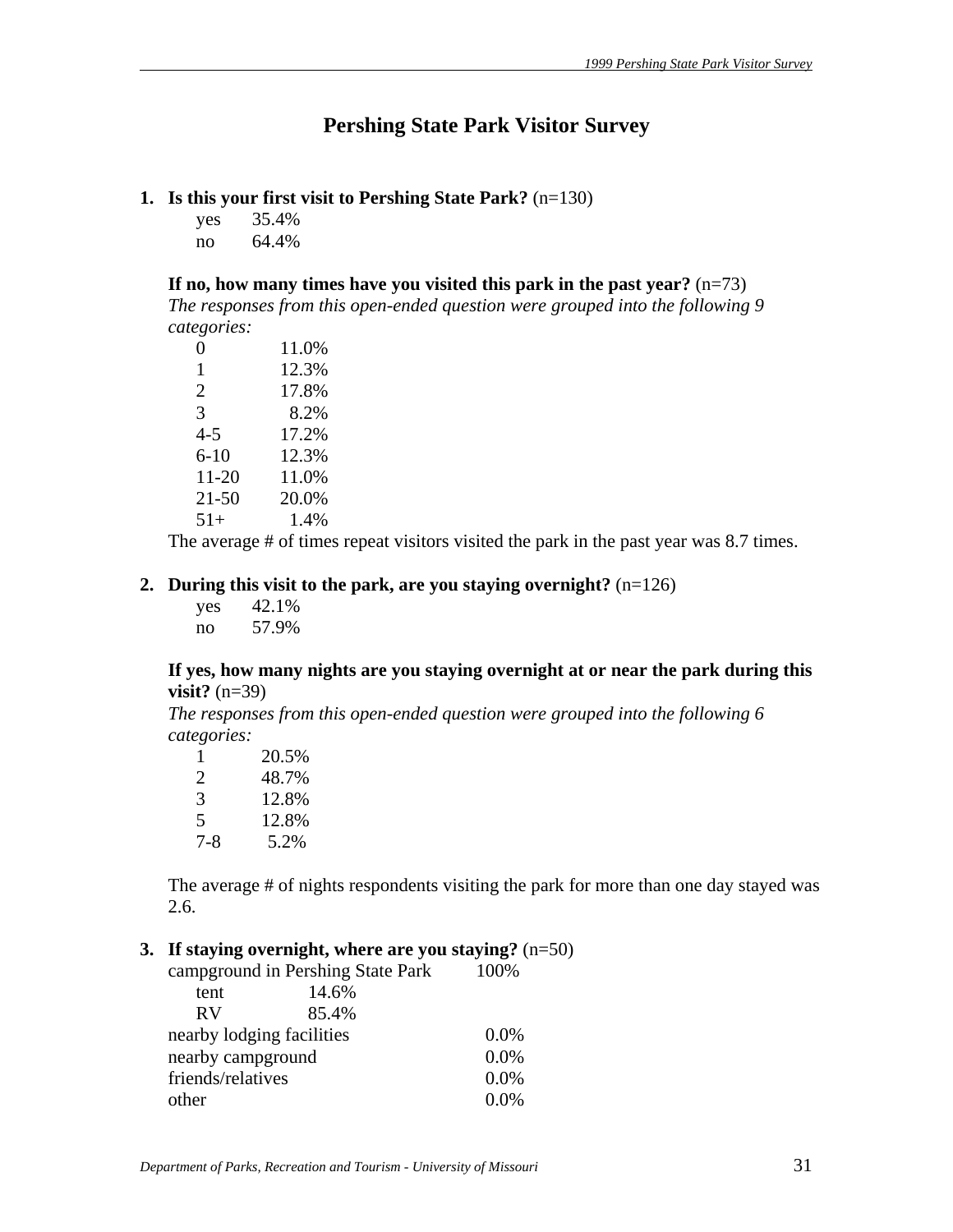#### **4. With whom are you visiting the park?** (n=123)

| alone 13.0%  | family $&$ friends 22.0% |               | club or organized group 7.3% |      |
|--------------|--------------------------|---------------|------------------------------|------|
| family 49.6% | friends                  | $8.1\%$ other |                              | 0.0% |

#### **5. Which recreational activities have you engaged in during this park visit?**

| picnicking | 48.5% | walking          | 58.5% | walking boardwalk trail                         | 53.8% |
|------------|-------|------------------|-------|-------------------------------------------------|-------|
| fishing    | 23.8% | archery          | 3.1%  | attending interpretive program                  | 10.0% |
| camping    | 34.6% | viewing wildlife | 29.2% | attending special event                         | 8.5%  |
| hiking     | 23.1% | studying nature  | 15.4% | visiting Pershing Boyhood Home H.S.             | 16.9% |
| swimming   | 20.0% | birdwatching     | 13.8% | visiting Locust Creek Covered Bridge H.S. 27.7% |       |
| other      | 5.4%  |                  |       |                                                 |       |

*In addition to percentages of responses, a mean score was calculated for each feature in questions 6, 7, 12, and 13. The score is based on a 4.0 scale with 4 = very satisfied, 3 = satisfied,*  $2 =$  *dissatisfied, and*  $1 =$  *very dissatisfied (Q, 6 & 14);*  $4 =$  *excellent,*  $3 =$  good, 2  $=$  fair, and  $1 =$  poor (Q. 7); and  $4 =$  very important,  $3 =$  important,  $2 =$  unimportant, and  $1$ *= very unimportant (Q. 13). The mean score is listed in parenthesis following each feature.* 

#### **6. How satisfied are you with each of the following in Pershing State Park?**

|             |                              | Verv      |           |              | Verv         | Don't   |         |
|-------------|------------------------------|-----------|-----------|--------------|--------------|---------|---------|
|             |                              | Satisfied | Satisfied | Dissatisfied | Dissatisfied | Know    |         |
| a.          | campground $(3.77)$          | 63.4%     | 18.7%     | $0.0\%$      | $0.0\%$      | 17.9%   | $n=123$ |
| b.          | park signs $(3.60)$          | 60.8%     | 38.3%     | 0.8%         | $0.0\%$      | $0.0\%$ | $n=120$ |
| $c_{\cdot}$ | picnic areas $(3.64)$        | 59.6%     | 30.7%     | $0.9\%$      | $0.0\%$      | 8.8%    | $n=114$ |
|             | d. swimming area $(3.23)$    | 30.1%     | 28.2%     | 4.9%         | 4.9%         | 32.0%   | $n=103$ |
| e.          | archery range $(3.52)$       | 17.4%     | 10.9%     | $0.0\%$      | 1.1%         | 70.7%   | $n=92$  |
| f.          | boardwalk trail (3.79)       | 66.1%     | 15.6%     | 0.9%         | $0.0\%$      | 17.4%   | $n=109$ |
| g.          | interpretive programs (3.53) | 23.7%     | 16.5%     | $0.0\%$      | 1.0%         | 58.8%   | $n=97$  |

#### **7. How do you rate Pershing State Park on each of the following?**

|             |                                             | Excellent | Good  | Fair    | Poor    | Don't Know |         |
|-------------|---------------------------------------------|-----------|-------|---------|---------|------------|---------|
| a.          | being free of litter/trash (3.80)           | 80.0%     | 20.0% | $0.0\%$ | $0.0\%$ | $0.0\%$    | $n=130$ |
|             | b. having clean restrooms $(3.71)$          | 63.3%     | 24.2% | 0.8%    | $0.0\%$ | 11.7%      | $n=128$ |
| $c_{\cdot}$ | upkeep of park facilities (3.73)            | 71.9%     | 23.4% | 1.6%    | $0.0\%$ | 3.1%       | $n=128$ |
|             | d. having a helpful/friendly staff $(3.71)$ | 65.9%     | 19.0% | 3.2%    | $0.0\%$ | 11.9%      | $n=126$ |
| e.          | access for persons with disabilities (3.61) | 41.7%     | 20.9% | $0.9\%$ | $0.9\%$ | 35.7%      | $n=115$ |
| f.          | care of natural resources (3.62)            | 57.4%     | 32.0% | $0.0\%$ | $0.8\%$ | 9.8%       | $n=122$ |
| g.          | interpretive programs $(3.60)$              | 32.1%     | 12.5% | 1.8%    | $0.9\%$ | 52.7%      | $n=112$ |
| h.          | being safe $(3.68)$                         | 65.1%     | 28.6% | 0.8%    | $0.0\%$ | 5.6%       | $n=126$ |

# **8. If you did not rate this park as excellent on being safe, what influenced your rating?**

*18 visitors (40.9% of those who did not rate the park as excellent on being safe) responded to this question. Their responses are as follows.* 

No reason/no place is perfect The unexpected always happens. Haven't spent enough time to know. I feel it is as safe as any public place. Not been here long. Not here long. Not sure.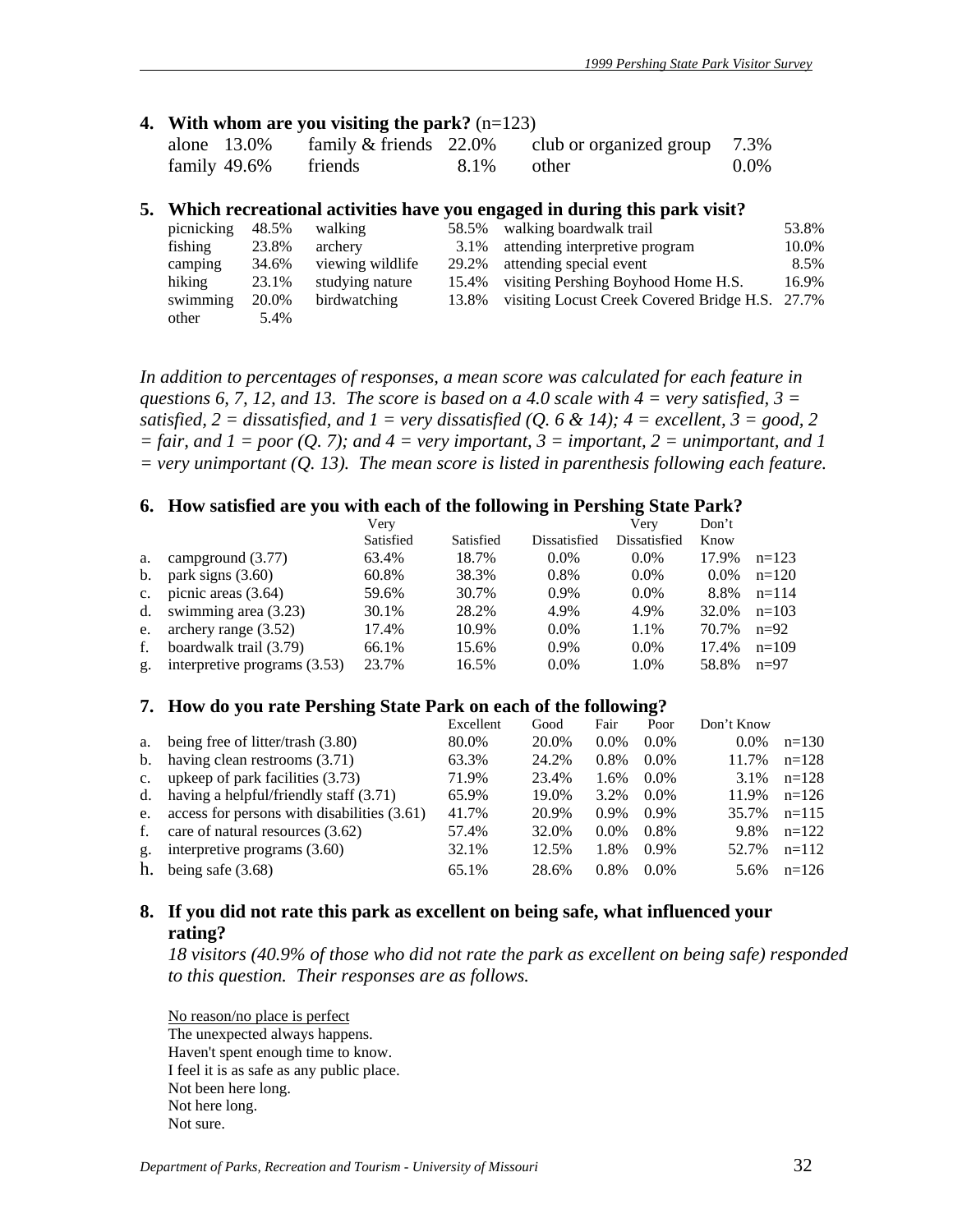Only been here one night--first impression only. Unfamiliar with the area. Unknown circumstances due to unknown cause of park personnel.

Need improved facilities and/or signs Could possibly have a roped area in swimming area of a certain depth. Fire pits too close to camper pad. One way sign needs to be more noticeable. No camping sign on highway. No gates. Restrooms need security lights, otherwise it's great. The boardwalk needs rails in areas for small children.

# **Other**

Coons. Just don't feel safe walking by myself. Only complaint is that bag worms were on the pecan trees in late summer.

#### **9. Which of the following would most increase your feeling of being safe at Pershing State Park?**

*90 responses were given.*

|    |                                       | Frequency     | Percent |
|----|---------------------------------------|---------------|---------|
|    | 1. More lighting                      | 14            | 15.6%   |
|    | 2. Less crowding                      | $\theta$      | 0.0%    |
|    | 3. Nothing specific                   | 58            | 64.4%   |
|    | 4. Improved upkeep of facilities      | $\mathcal{L}$ | 0.0%    |
|    | 5. Increased law enforcement patrol   | 8             | 8.9%    |
|    | 6. Improved behavior of others        | 2             | 2.2%    |
|    | 7. Increased visibility of park staff | 6             | 6.7%    |
|    | 8. Less traffic congestion            |               | 1.1%    |
| 9. | Other                                 |               | 1.1%    |
|    | Total                                 | 90            | 100.0%  |

*13 visitors (93% of those who indicated more lighting would most increase their feeling of safety) reported where they felt more lighting was necessary. Their answers were grouped into the following 6 categories. Frequencies and percentages of each category are listed.*

|                            | Frequency | Percent |
|----------------------------|-----------|---------|
| 1. Restrooms/shower houses |           | 46.2%   |
| 2. Along boardwalk trail   | 3         | 23.1%   |
| 3. Along park roads        |           | 15.4%   |
| 4. Campground              |           | 15.4%   |
| Total                      | 13        | 100.0%  |

**10. Do you support setting aside at least 50% of all campsites in a reservation system in order to guarantee a site, and charging a reservation fee not to exceed \$7.00?** (n=117)

 yes 56.4% no 43.6%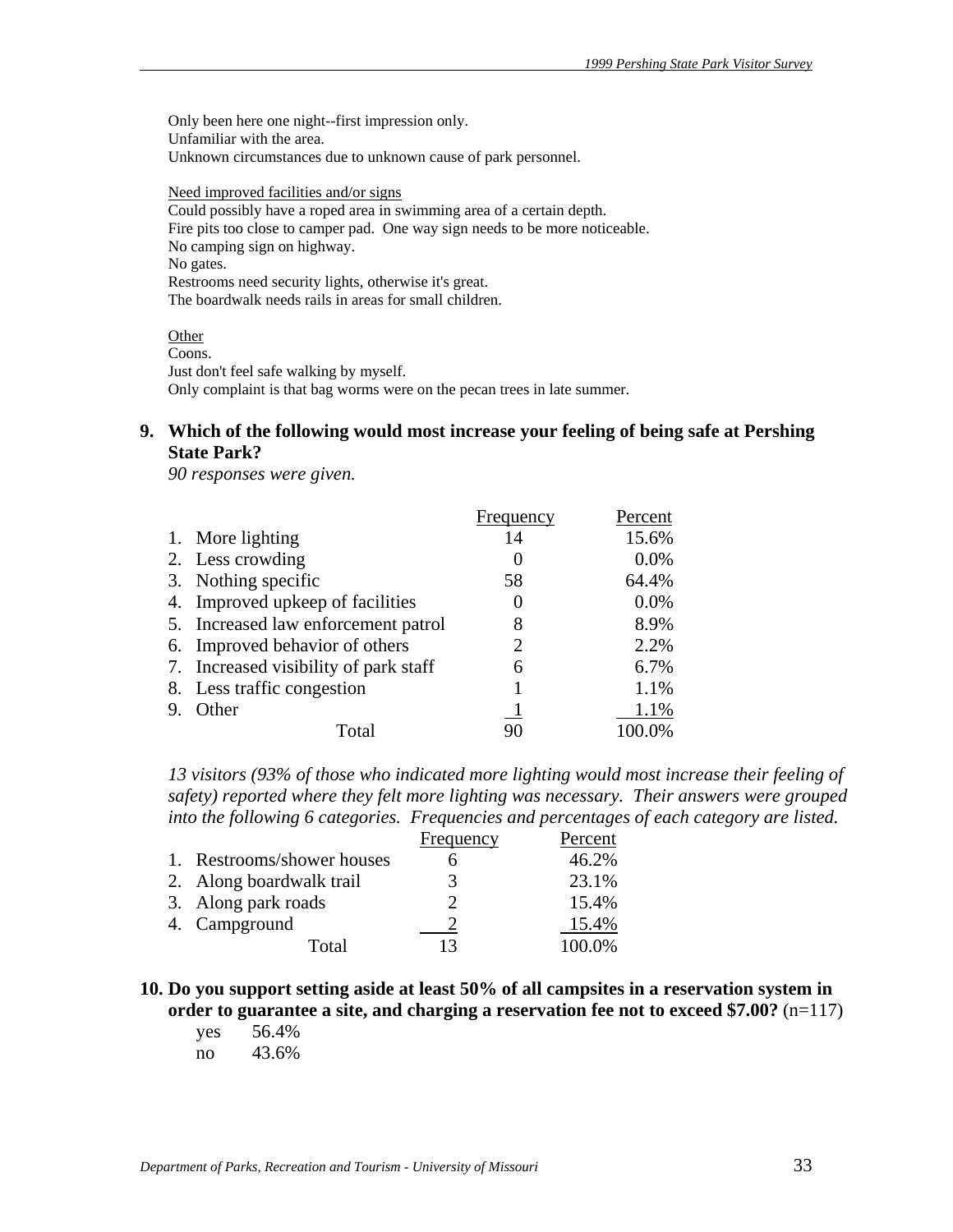- **11. Do you support a "carry in and carry" out system as a means of promoting recycling and reducing the burden of handling trash in this park?** (n=119)
	- yes 56.3% no 43.7%

# **12. When visiting any state park, how important are each of these items to you?**

|             |                                        | Very      |           |             | Verv        | Don't   |         |
|-------------|----------------------------------------|-----------|-----------|-------------|-------------|---------|---------|
|             |                                        | Important | Important | Unimportant | Unimportant | Know    |         |
| a.          | being free of litter/trash (3.83)      | 82.4%     | 16.8%     | $0.0\%$     | $0.0\%$     | $0.8\%$ | $n=125$ |
| b.          | having clean restrooms (3.87)          | 87.3%     | 11.1%     | 0.8%        | $0.0\%$     | 0.8%    | $n=126$ |
| $c_{\cdot}$ | upkeep of park facilities (3.79)       | 78.2%     | 21.0%     | $0.0\%$     | $0.0\%$     | 0.8%    | $n=124$ |
| d.          | having a helpful/friendly staff (3.69) | 70.2%     | 25.8%     | 2.4%        | $0.0\%$     | 1.6%    | $n=124$ |
|             | e. access for disabled persons (3.59)  | 53.0%     | 21.4%     | 4.3%        | 0.9%        | 20.5%   | $n=117$ |
| f.          | care of natural resources (3.75)       | 75.6%     | 22.8%     | 0.8%        | $0.0\%$     | 0.8%    | $n=123$ |
| g.          | interpretive programs $(3.31)$         | 37.8%     | 35.3%     | 8.4%        | 1.7%        | 16.8%   | $n=119$ |
| h.          | being safe $(3.81)$                    | 81.9%     | 16.5%     | $0.0\%$     | 0.8%        | $0.8\%$ | $n=127$ |

#### 13. Overall, how satisfied are you with this visit to Pershing State Park?

|                              | Verv      |       |                        | Very                |         |
|------------------------------|-----------|-------|------------------------|---------------------|---------|
|                              | Satisfied |       | Satisfied Dissatisfied | <b>Dissatisfied</b> |         |
| (Mean score = 3.83) $82.5\%$ |           | 17.5% | $0.0\%$                | $0.0\%$             | $n=126$ |

#### **14. During this visit, how crowded did you feel?** (n=127)

On a scale of 1-9, with  $1 = Not$  at all crowded and  $9 = Extremely$  crowded, the mean response was 1.4.

#### **15. If you felt crowded on this visit, where did you feel crowded?**

| Only the seven following comments were given.                  |
|----------------------------------------------------------------|
| Picnic at times.                                               |
| Pulled a camper into picnic area and had no room to turn       |
| around.                                                        |
| There's just so many people and it's hot.<br>On the boardwalk. |
|                                                                |

#### **16. What is your age?** (n=123)

|             |                        |             | Responses were divided into the following 4 categories: |
|-------------|------------------------|-------------|---------------------------------------------------------|
| 18-34 31.7% |                        | 55-64 11.4% |                                                         |
| 35-54       | 43.1%                  | $65+$       | 13.8%                                                   |
|             | (Average age $=$ 43.9) |             |                                                         |

**17. Gender?** (n=119)

| Female | 56.3% |
|--------|-------|
| Male   | 43.7% |

### **18. What is the highest level of education you have completed?** (n=128)

| grade school | 2.3%  | vocational school 9.4% |       | graduate of 4-year college | 13.3% |
|--------------|-------|------------------------|-------|----------------------------|-------|
| high school  | 41.4% | some college           | 23.4% | post-graduate education    | 10.2% |

# **19. What is your ethnic origin?** (n=126)

| Asian | 0.0% African American 1.6%          | Native American/American Indian 2.4% |         |
|-------|-------------------------------------|--------------------------------------|---------|
|       | Hispanic 0.0% Caucasian/White 95.2% | <b>Other</b>                         | $0.0\%$ |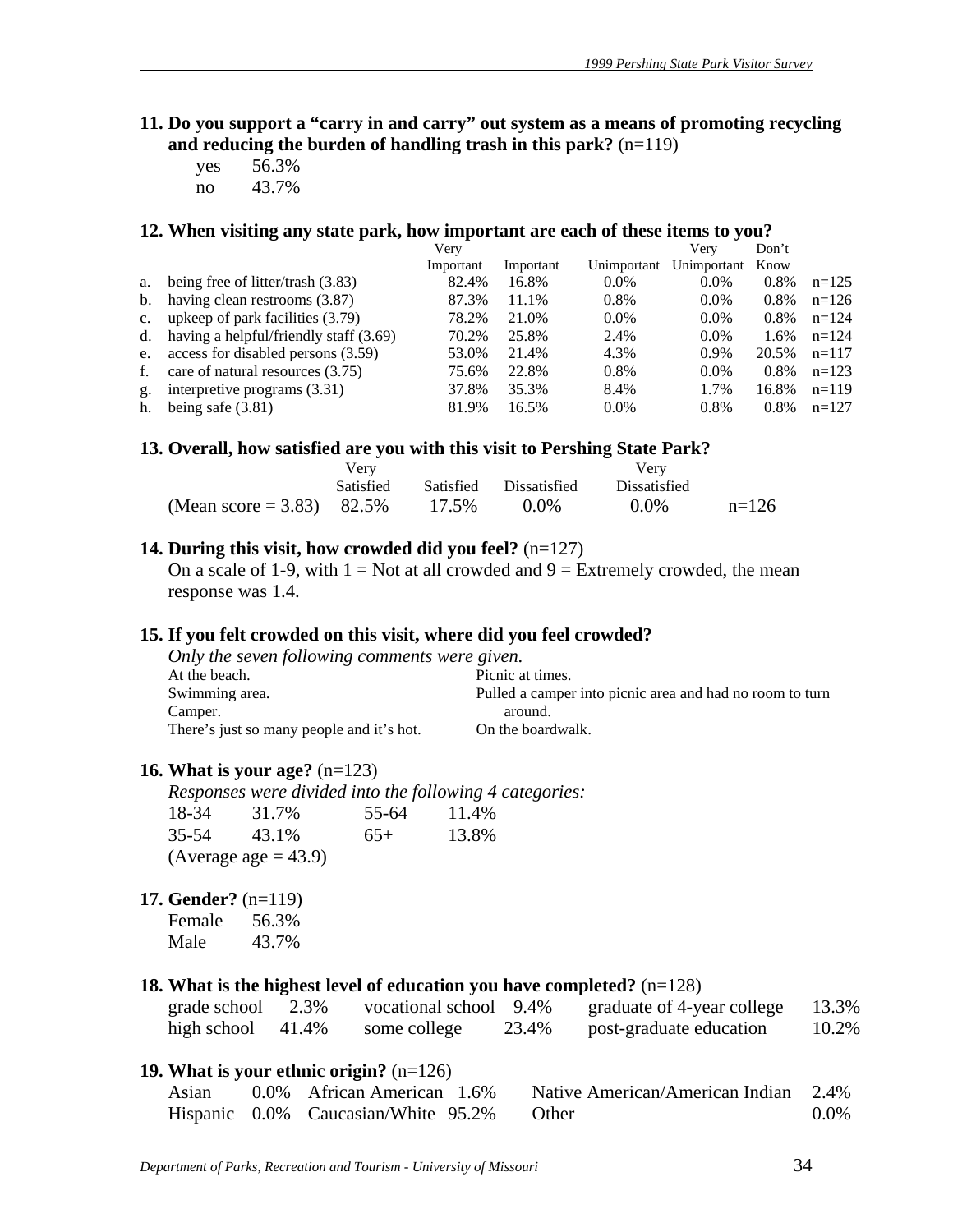**20. Do you have a disability that substantially limits one or more life activities or might require special accommodations?** (n=124)

 yes 5.6% no 94.4%

# **If yes, what disability or disabilities do you have?** (n=4)

*The following is a list of all responses to this open-ended question.* 

 Arthritis. Can't walk far or climb stairs, etc. Fibromyalgia. Heart condition.

**21. What is your 5-digit zip code** *(or country of residence, if you live outside the U.S.)***?** (n=121)

*The states with the highest percentages of respondents were:* 

Missouri (83.5%) Illinois (8.3%) Nebraska (2.5%)

# **22. What is your annual household income?** (n=117)

| less than $$25,000$ | 29.1% | $$50,001 - $75,000$ | 22.2% |
|---------------------|-------|---------------------|-------|
| $$25,000 - $50,000$ | 39.3% | over \$75,000       | 9.4%  |

**23. Please write any additional comments about your park visit or suggestions on how the Missouri Department of Natural Resources can make your experience in Pershing State Park a better one.** 

*32 of the 130 visitors (26%) responded to this question. A total of 34 responses were given, and were divided into 3 categories. Frequencies and percentages of responses in each category are listed.*

|                                           |       | Frequency | Percent |
|-------------------------------------------|-------|-----------|---------|
| 1. General positive comments              |       |           | 58.8%   |
| 2. Need improved or additional facilities |       |           | 26.5%   |
| 3. Other                                  |       |           | 6.8%    |
|                                           | Total | 34        | 100\%   |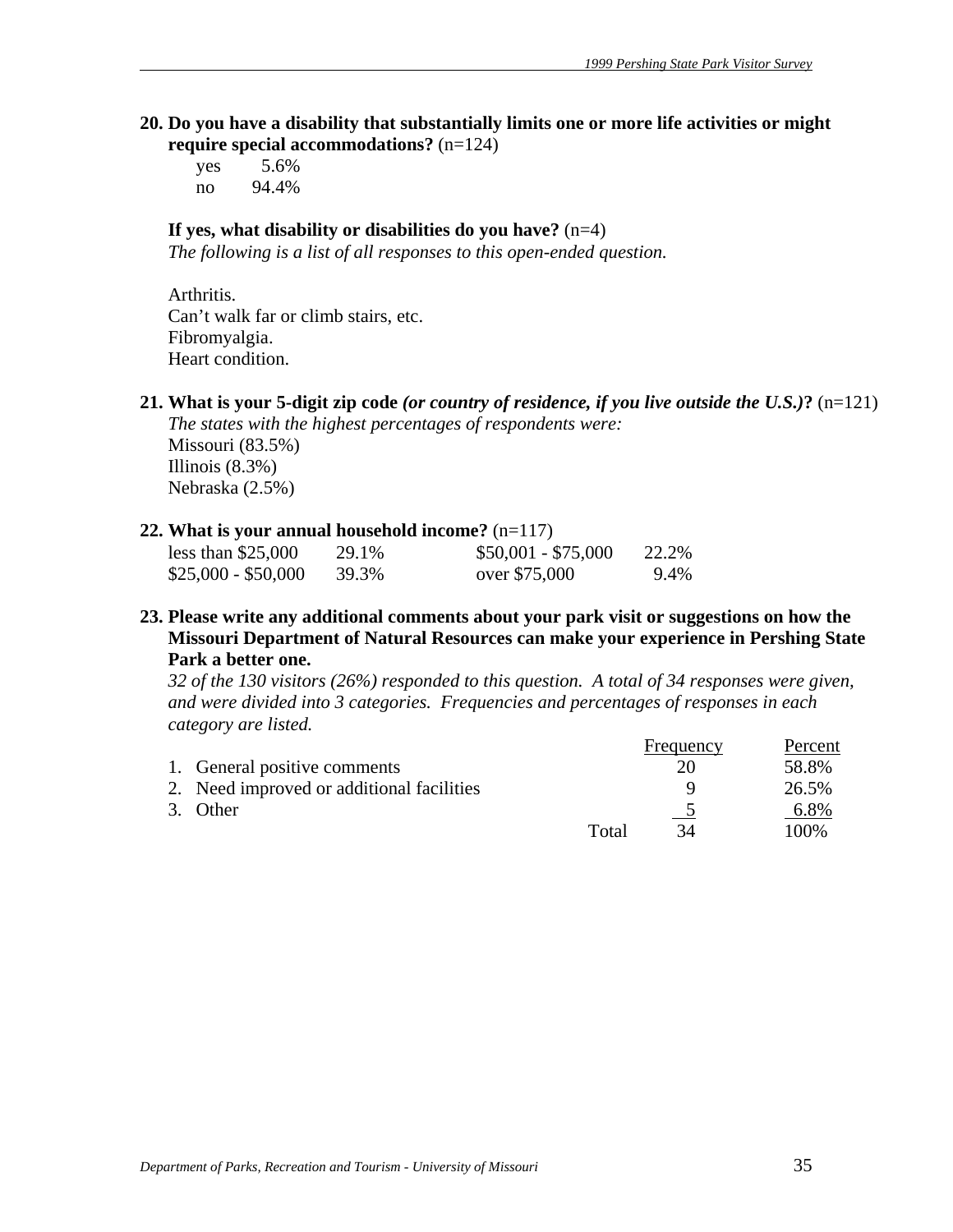# **Appendix F. List of Responses for Additional Comments (Q 23)**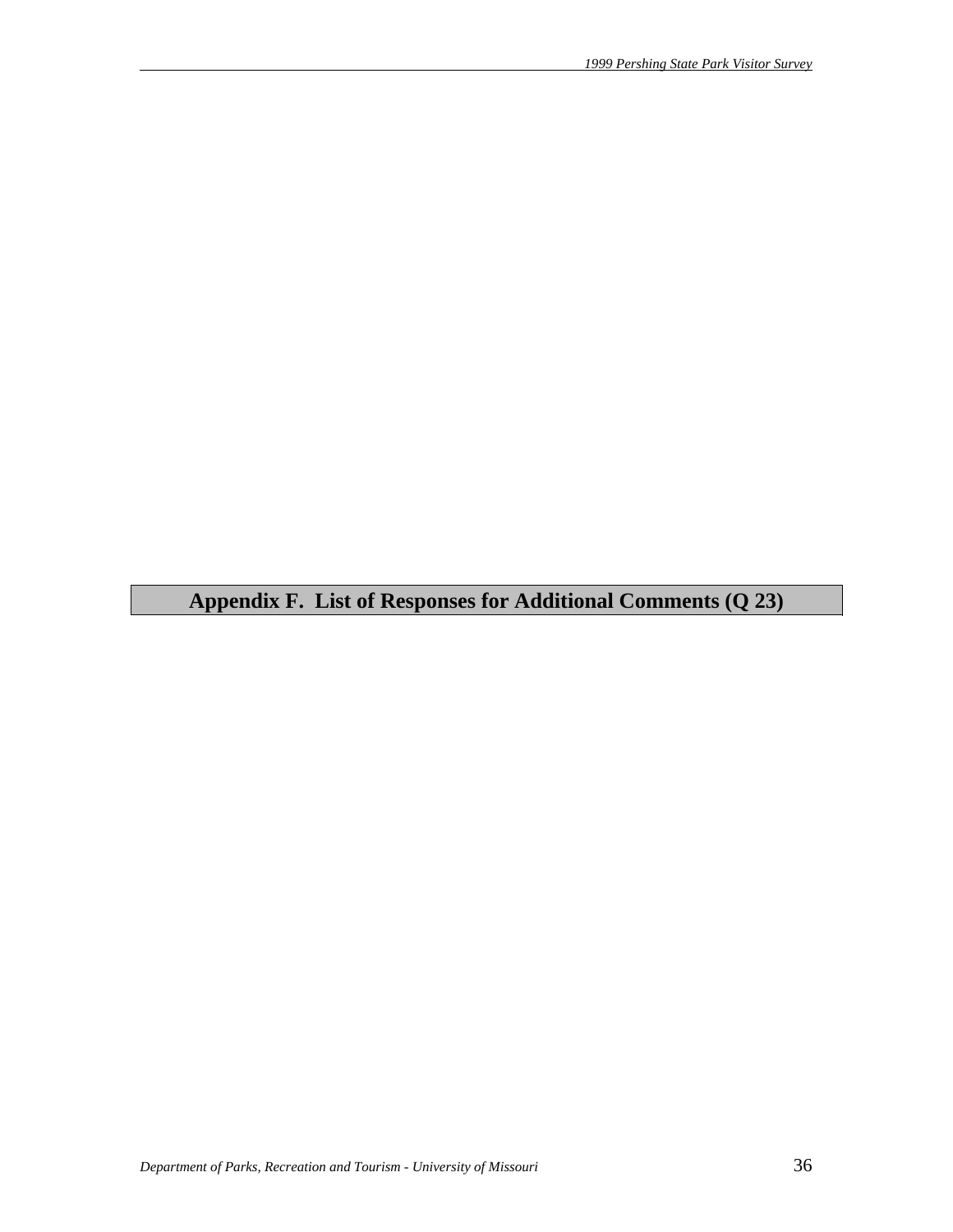# **Responses to Question #23**

**Please write any additional comments about your park visit or suggestions on how the Missouri Department of Natural Resources can make your experience in Pershing State Park a better one.** 

# **General positive comments**

- A wonderful park for a reunion.
- Enjoyed our visit extremely.
- Good time had by all! Thank you!
- Great place!
- I like the new screened in areas at the shelter house.
- I live and work in the area. One of the prettiest drives in the country.
- I really enjoyed everything but it would be nice if you could camp by the swimming area.
- I really like coming down here fishing and picnicking.
- Keep up the good work. Looks great!
- Nice park.
- None. It's very nice. It makes you want to bring friends.
- Other than the lighting, our visit was very nice.
- Very nice to visit.
- Very pretty park.
- We are full-timers and as a whole Missouri has excellent state parks!
- We are very satisfied with all aspects of Pershing State Park. Convenience to home is a large part of frequent visits.
- We certainly liked having laundry facilities nearby. This is one of the neatest, well-kept parks we have visited.
- We love to come here to walk the boardwalk and swim. Keep up the good work.
- We truly enjoy the park as it is. Keep up the good work. We camp here nearly every other weekend.
- You need a skydiving area. I've been coming to this park since I was in grade school on field trips. Great work! Thanks.

# **Need improved or additional facilities**

- I really enjoyed everything but it would be nice if you could camp by the swimming area.
- Just have light poles throughout the park and also need bathrooms for the boardwalk.
- More cement pads to park on.
- More water near or at the campsites.
- Need larger beach area.
- Need larger beach area.
- No playground at campground.
- Please, we need a basketball goal.
- You need a skydiving area. I've been coming to this park since I was in grade school on field trips. Great work! Thanks.